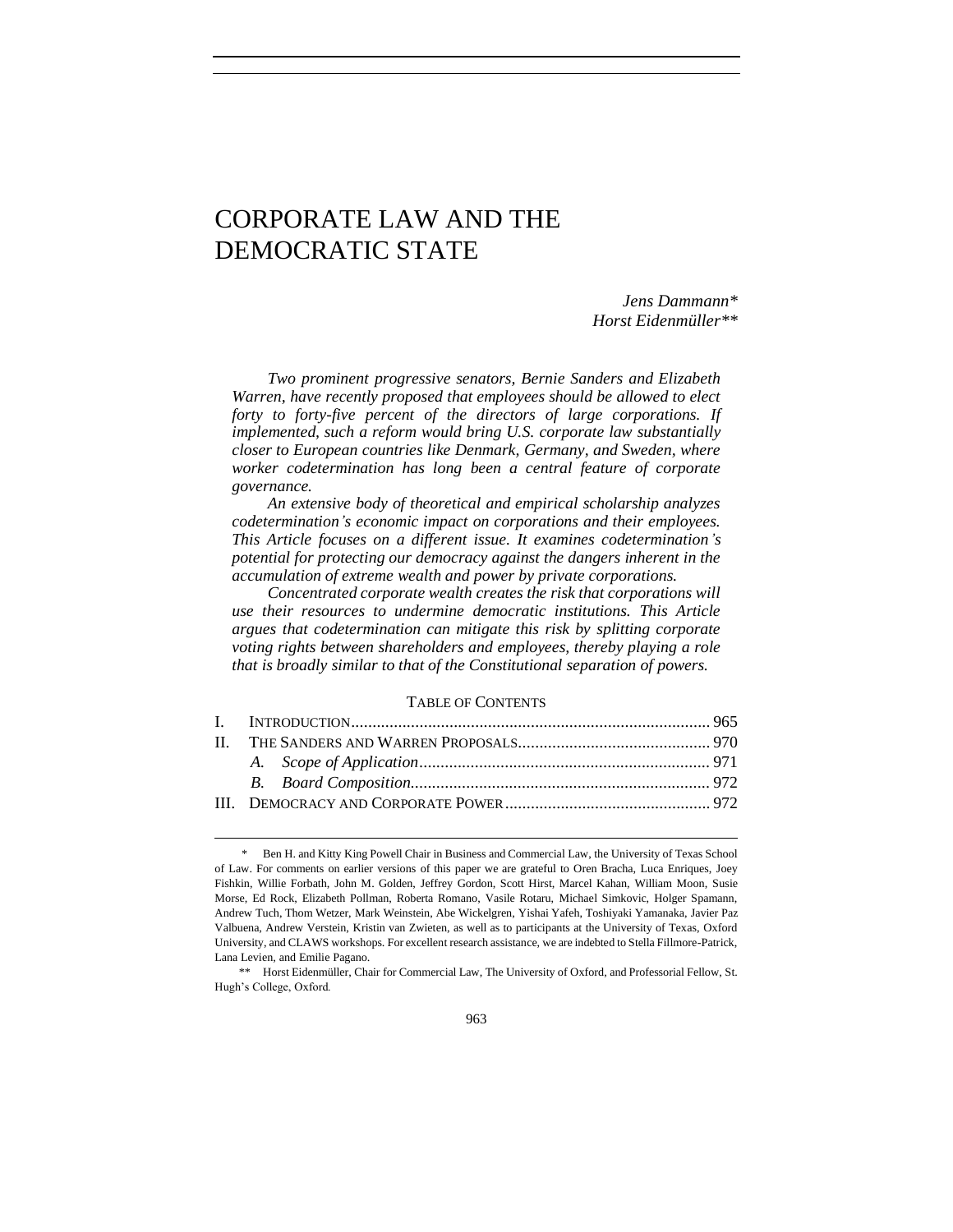| 964             | UNIVERSITY OF ILLINOIS LAW REVIEW                          | [Vol. 2022] |
|-----------------|------------------------------------------------------------|-------------|
| A.              | Anti-Corporate and Pro-Corporate Viewpoints 973            |             |
| B.              | The Case for a Functional Non-Domination Principle  975    |             |
| $\mathcal{C}$ . |                                                            |             |
| IV.             |                                                            |             |
| A.              |                                                            |             |
| $B$ .           |                                                            |             |
| $\mathcal{C}$ . |                                                            |             |
| D.              |                                                            |             |
| V.              | A TRACK RECORD OF CURBING CORPORATE POWER 984              |             |
| A.              | Statutory Bans on Corporate Political Activities 984       |             |
| B <sub>1</sub>  |                                                            |             |
|                 | L.                                                         |             |
|                 | The Fight Against Corporate Pyramids and<br>2.             |             |
|                 |                                                            |             |
| VI.             | DECONCENTRATING CORPORATE POWER THROUGH                    |             |
|                 |                                                            |             |
| А.              |                                                            |             |
| B <sub>1</sub>  |                                                            |             |
| $\mathcal{C}$ . | How Would Employee Directors Use their Influence? 994      |             |
| D.              |                                                            |             |
| E.              |                                                            |             |
|                 | VII. OTHER CHANNELS THROUGH WHICH CODETERMINATION          |             |
|                 |                                                            |             |
| A.              |                                                            |             |
| В.              |                                                            |             |
|                 | VIII. THE RELATIVE STRENGTHS OF CODETERMINATION 1004       |             |
| А.              | Codetermination and the Intervention Paradox 1004          |             |
| В.              |                                                            |             |
|                 | Codetermination's Historical Stability 1006<br>1.          |             |
|                 | The Reasons for Codetermination's Stability 1007<br>2.     |             |
| C.              |                                                            |             |
| IX.             | NON-DOMINATION AND CODETERMINATION'S LEGAL DESIGN  1011    |             |
| А.              | Implications of the Non-domination Principle 1011          |             |
|                 | 1.                                                         |             |
|                 | 2.                                                         |             |
|                 | Codetermination and Limited Liability Companies 1013<br>3. |             |
| В.              | The Proposals by Senators Warren and Sanders 1014          |             |
|                 |                                                            |             |
|                 |                                                            |             |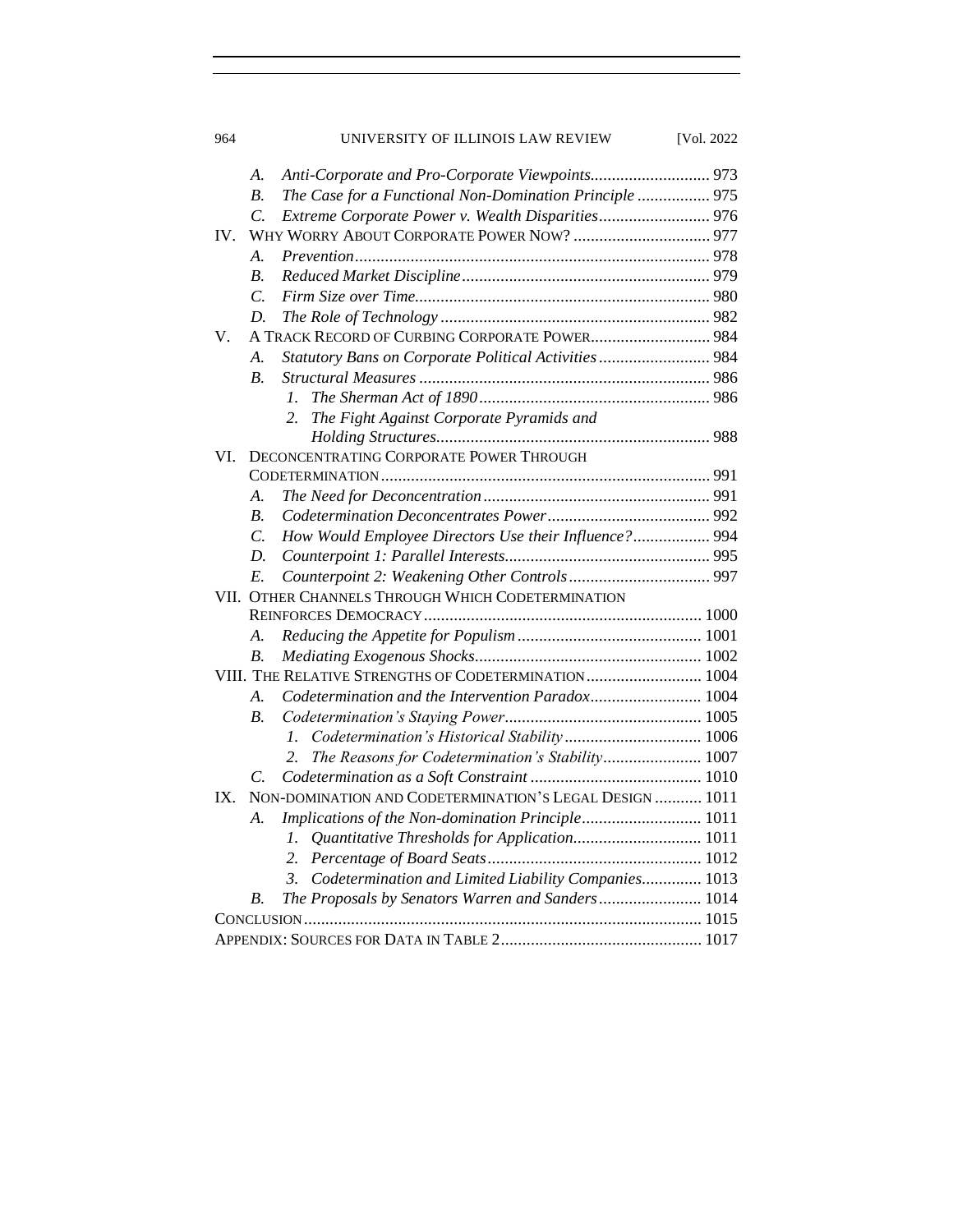#### I. INTRODUCTION

Letting workers elect some percentage of corporate directors, an approach known as codetermination, has long been viewed as a historical quirk primarily confined to the social-democratic societies of western Europe.<sup>1</sup> By and large, U.S. corporate law scholars assume that the traditional U.S. model, under which shareholders are the sole masters of the corporation, is bound to prevail.<sup>2</sup> Nations that had already introduced codetermination might fail to abolish it because of path dependence or inertia, but other countries would not follow suit.<sup>3</sup> Even scholars who argued that corporate boards ought to take into account the interests of constituents other than shareholders typically did not envision allowing anyone but shareholders to elect a corporation's directors.<sup>4</sup>

More recently, however, the broad consensus supporting this shareholdercentric model of corporate governance has begun to fray. Two prominent senators and contenders for the 2020 Democratic presidential nomination, Elizabeth Warren and Bernie Sanders, advocate giving the employees of large corporations a voice in corporate governance.

Senator Warren's Accountable Capitalism Act,<sup>5</sup> which would apply to corporations with more than \$1 billion in gross receipts, calls for employees to elect forty percent of corporate directors.<sup>6</sup> Senator Sanders's proposal would apply to all corporations that are either publicly traded or have assets or revenues of at least \$100 million.<sup>7</sup> According to Sanders's plan, employees would elect forty-five percent of corporate directors.<sup>8</sup> Neither senator managed to secure the 2020 democratic presidential nomination. It now seems likely, however, that

3. *See, e.g.*, Lucian Arye Bebchuk & Mark J. Roe, *A Theory of Path Dependence in Corporate Ownership and Governance*, 52 STAN. L. REV. 127, 130 (1999) (arguing that path dependence may ensure that different corporate governance models, including codetermination, may persist).

4. For example, Margaret Blair and Lynn Stout have proposed a "team production model" of corporate law, an idea first developed by Armen A. Alchian and Harold Demsetz, and argued that "boards exist . . . to protect the enterprise-specific investments of *all* the members of the corporate 'team,' including shareholders, managers, rank and file employees." Margaret M. Blair & Lynn A. Stout, *A Team Production Theory of Corporate Law*, 85 VA. L. REV. 247, 253, 265 (1999) (citing Armen A. Alchian & Harold Demsetz, *Production, Information Costs, and Economic Organization*, 62 AM. ECON. REV. 777 (1972)). But, their article does not even consider the idea of codetermination. *See id.*; *see also* Einer Elhauge, *Sacrificing Corporate Profits in the Public Interest*, 80 N.Y.U. L. REV. 733, 739 (2005) (advancing various reasons why allowing corporate boards to sacrifice some corporate profits in the public interest may be efficient, but not embracing codetermination).

5. Accountable Capitalism Act, S. 3348, 115th Cong. (2018).

<span id="page-2-0"></span>

<sup>1</sup>*. See, e.g.*, Henry Hansmann & Reinier Kraakman*, The End of History for Corporate Law*, 89 GEO. L.J. 439, 440–445 (2001) [hereinafter Hansmann & Kraakman, *End of History*] (finding a growing consensus in favor of a shareholder-oriented model of corporate governance and concluding that "it now seems highly unlikely that German-style codetermination will ever be adopted elsewhere").

<sup>2</sup>*. See, e.g.*, *id.* (discussing various reasons for the triumph of the shareholder-oriented model of corporate governance); Henry Hansmann, *How Close Is the End of History?*, 31 J. CORP. L. 745, 748 (2006) (arguing that the question is not whether "convergence toward the standard shareholder-oriented model" will occur but "how far it will go and how long it will persist").

<sup>6</sup>*. See id.* at § 2, 6(b)(1).

<sup>7.</sup> *Corporate Accountability and Democracy*, FRIENDS OF BERNIE SANDERS, [hereinafter Sanders, *Accountability*], https://berniesanders.com/issues/corporate-accountability-and-democracy/ (last visited Apr. 7, 2022) [https://perma.cc/2X8E-9RXD].

<sup>8.</sup> *Id.*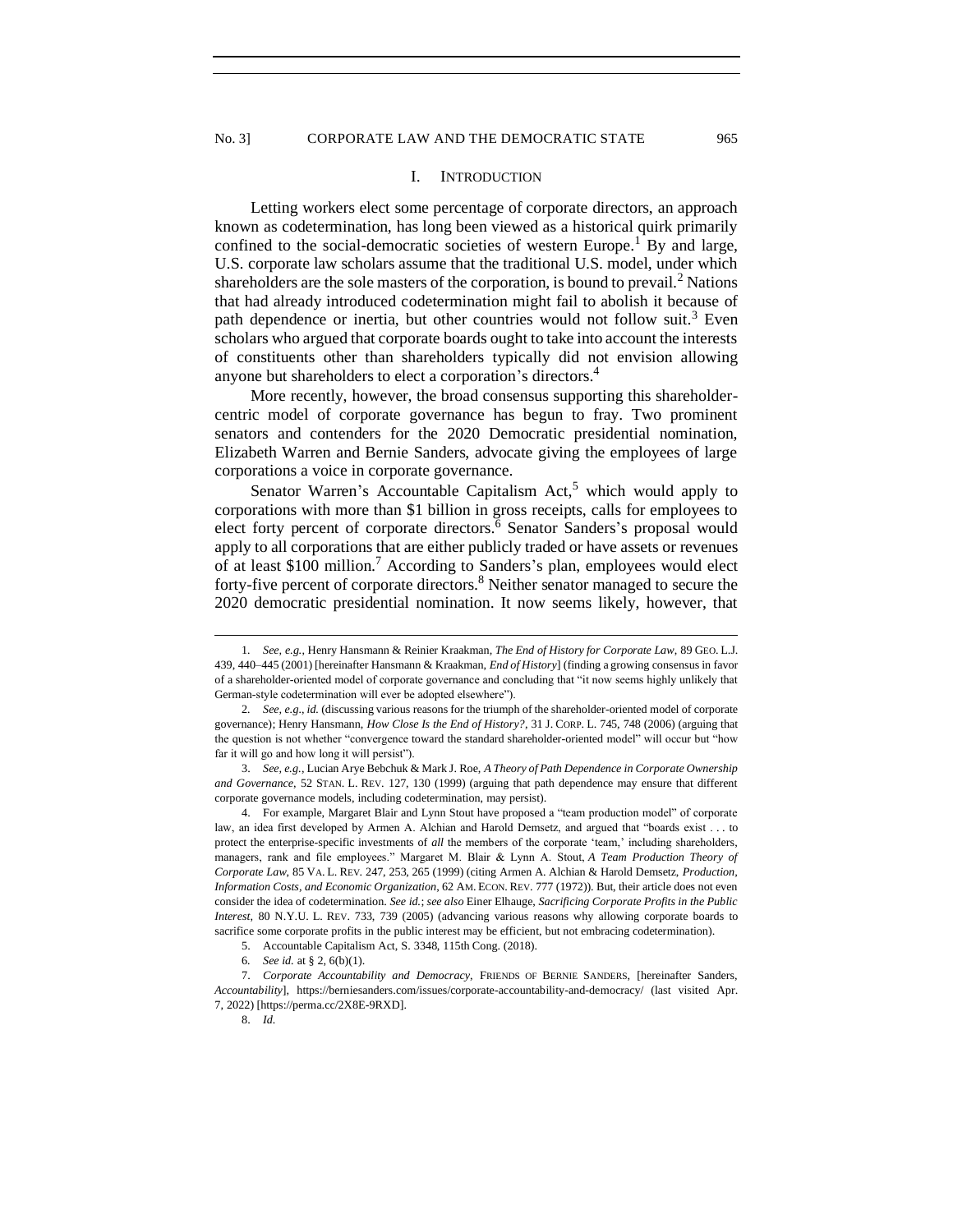codetermination—like Medicare-for-All—will become a firm part of the progressive reform agenda.<sup>9</sup>

Against this background, it is high time to begin a serious and comprehensive discourse about the potential costs and benefits of codetermination in the U.S. context. In part, this discourse should focus on the economic impact of codetermination. For example, how useful would a mandatory federal codetermination regime be in protecting employees from their employers? And how would codetermination affect firm productivity, shareholder wealth, and corporate innovation? A substantial body of empirical literature, based on Europe's experience with codetermination, speaks to these issues,  $10$  and the challenge is to determine to what extent the relevant insights can be extrapolated to the U.S. context.<sup>11</sup>

This Article, however, argues that understanding codetermination solely as an instrument to protect employees or to improve corporate governance and/or performance fundamentally underestimates its potential contribution to society. The impact of codetermination goes far beyond mere economic concerns. Specifically, this Article demonstrates that codetermination can serve as a mechanism to protect the democratic process by curbing excessive corporate power.

Concentrated corporate wealth creates the risk that corporations will use their resources to undermine democratic institutions.<sup>12</sup> If anything, this risk has risen over the last decades.<sup>13</sup> The largest corporations now account for a larger share of the economy than at almost any time during the last  $100$  years.<sup>14</sup>

<sup>9.</sup> *See* Robert Costa & Philip Rucker, *Sanders' Ascent Forces Reckoning for Democrats*, HOUR (Feb. 23, 2020), https://www.thehour.com/news/article/Sanders-ascent-forces-reckoning-for-Democrats-15078704. php [https://perma.cc/RN2J-AWNX] ("Medicare-for-all . . . has become a rallying cry on the left."); Astead W. Herndon, *Has Lindsey Graham Become too Trumpy for South Carolina? Not so Fast*, N.Y. TIMES (June 10, 2020), https://www.nytimes.com/2020/06/10/us/politics/lindsey-graham-senate-south-carolina-jaimeharrison.html [https://perma.cc/AJW8-6TR2] (describing Medicare-for-all as a "litmus test[] for progressives"); *see also* THOMAS PIKETTY, CAPITAL AND IDEOLOGY 973 (2020) ("[Codetermination as in Germany and Nordic countries] should therefore be adopted without delay in other countries in its maximal version, with half the board seats in all private firms, large or small, given to workers.").

<sup>10</sup>*. See, e.g.*, Larry Fauver & Michael E. Fuerst, *Does Good Corporate Governance Include Employee Representation? Evidence from German Corporate Boards*, 82 J. FIN. ECON. 673, 686–87 (2006) (finding a positive association between codetermination and Tobin's q based on a sample of 400 publicly-traded German corporations); Michael A. Gurdon & Anoop Rai, *Codetermination and Enterprise Performance: Empirical Evidence from West Germany*, 42 J. ECON. BUS. 289, 299 tbl.6 (1990) (using a panel data set of 63 firms that covers the years 1970, 1975, 1980, and 1985 and concluding that parity-codetermination is associated with lower productivity but higher profitability); Simon Jäger, Benjamin Schoefer & Jörg Heining, *Labor in the Boardroom* (Nat'l Bureau of Econ. Rsch., Working Paper No. 26519), https://www.nber.org/system/files/working\_papers/w26519/w26519.pdf [https://perma.cc/D2K8-RY26] (using a difference-in-differences design to explore the impact of one-third codetermination and finding that such codetermination increases capital formation without lowering profitability).

<sup>11</sup>*. See generally* Jens Dammann & Horst Eidenmüller, *Codetermination: A Poor Fit for U.S. Corporations?*, 2020 COLUM. BUS. L. REV. 870 (2021) (analyzing various legal and institutional differences between the United States and Germany that may render codetermination less successful in the United States than it is in Germany).

<sup>12.</sup> *See* discussion *infra* Part IV.

<sup>13.</sup> *See* discussion *infra* Section IV.D.

<sup>14</sup>*. See* discussion *infra* Section IV.C.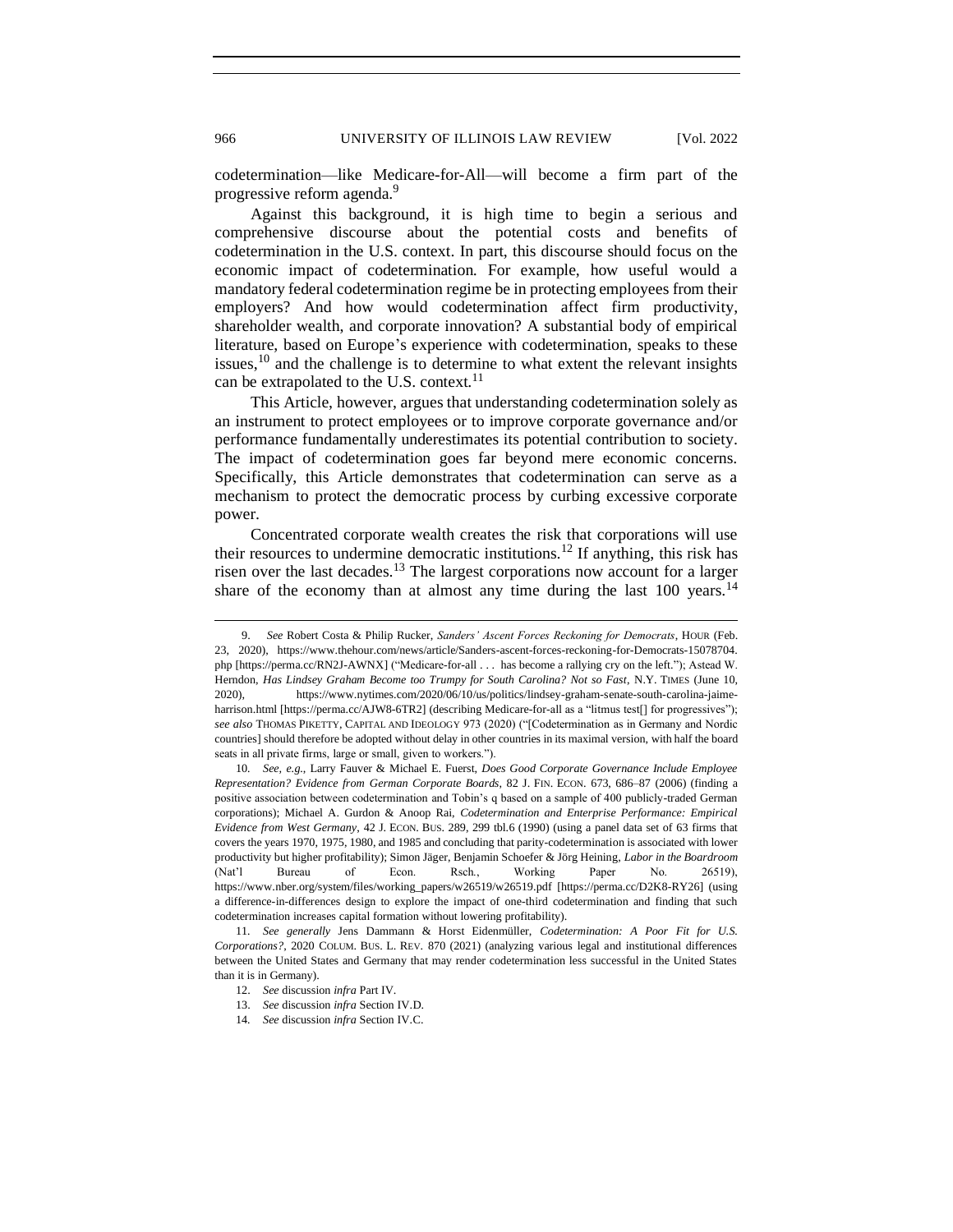Technological innovations such as the emerging use of artificial intelligence ("AI") and the rise of media platforms controlled by giant tech companies further fuel corporate economic and political influence.<sup>15</sup>

Allowing employees to elect a sizable portion of corporate directors in large corporations imposes an effective check on the power of shareholders and managers. Thus, codetermination plays a role that is broadly similar to that of the Constitutional separation of powers. Codetermination does not seek to limit corporate growth.<sup>16</sup> Rather, it helps to ensure that large corporations use their resources responsibly and do not undermine democracy.<sup>17</sup> By "democratizing" decision-making within large corporations, codetermination protects and strengthens the democratic political process outside of corporations.

We do not believe that corporations are evil or that employees are morally superior to shareholders; however, that is beside the point. One does not have to hold a negative view of (individual) presidents, senators, or members of Congress to believe that the separation of powers serves an important function in protecting our democracy. Similarly, one does not have to take a cynical view of (individual) managers, directors, or shareholders to believe that giving employees a seat at the table will guard against the dangers inherent in concentrated corporate power.

Power is an elusive concept. Numerous voices in sociology, political theory, and philosophy offer competing definitions.<sup>18</sup> This Article uses a functional approach. It focuses on the risk that large corporations may use their enormous financial and technological resources to undermine the functioning of democratic institutions. Therefore, this Article takes the size of corporations as a rough proxy for their power. One can use different financial variables to capture corporate size, such as total assets, gross revenues, or—in the case of public corporations—market capitalization.<sup>19</sup> Which of these variables are most appropriate is of secondary importance and has little bearing on the argument developed in this Article.

The use of business law to curb excessive corporate power is a wellestablished American regulatory tradition. For example, the Sherman Act of  $1890^{20}$  was a crucial, if not entirely successful, step towards limiting the power of corporate trusts that sought to monopolize large sectors of the American

<sup>15</sup>*. See* discussion *infra* Section IV.D.

<sup>16.</sup> *See* Simon Jäger, Shakked Noy & Benjamin Schoefer, *What Does Codetermination Do?*, MIT 2 (Oct. 2021), http://economics.mit.edu/files/21562 [https://perma.cc/T5GL-KKZH].

<sup>17.</sup> *See id.*

<sup>18.</sup> Marcel Kahan & Edward Rock, *Embattled CEOs*, 88 TEX. L. REV. 987, 992 n.6 (2010). *See generally* PETER MORRISS, POWER: A PHILOSOPHICAL ANALYSIS (2d ed. 1987); MAX WEBER, WIRTSCHAFT UND GESELLSCHAFT 212 (1922); Leslie Green, *The Forces of Law: Duty, Coercion, and Power*, 29 RATIO JURIS 164, 164–81 (2016).

<sup>19.</sup> *Size Matters, But Measuring It Is Tricky*, FORBES (Mar. 28, 2003, 9:00 AM), https://www. forbes.com/2003/03/27/cz\_sk\_0327size.html?sh=1dcf98363748 [https://perma.cc/E9JV-XZDY]

<sup>20.</sup> Sherman Act, ch. 647, Stat. 209 (1890) (current version at 15 U.S.C. §§ 1–7 (2004)).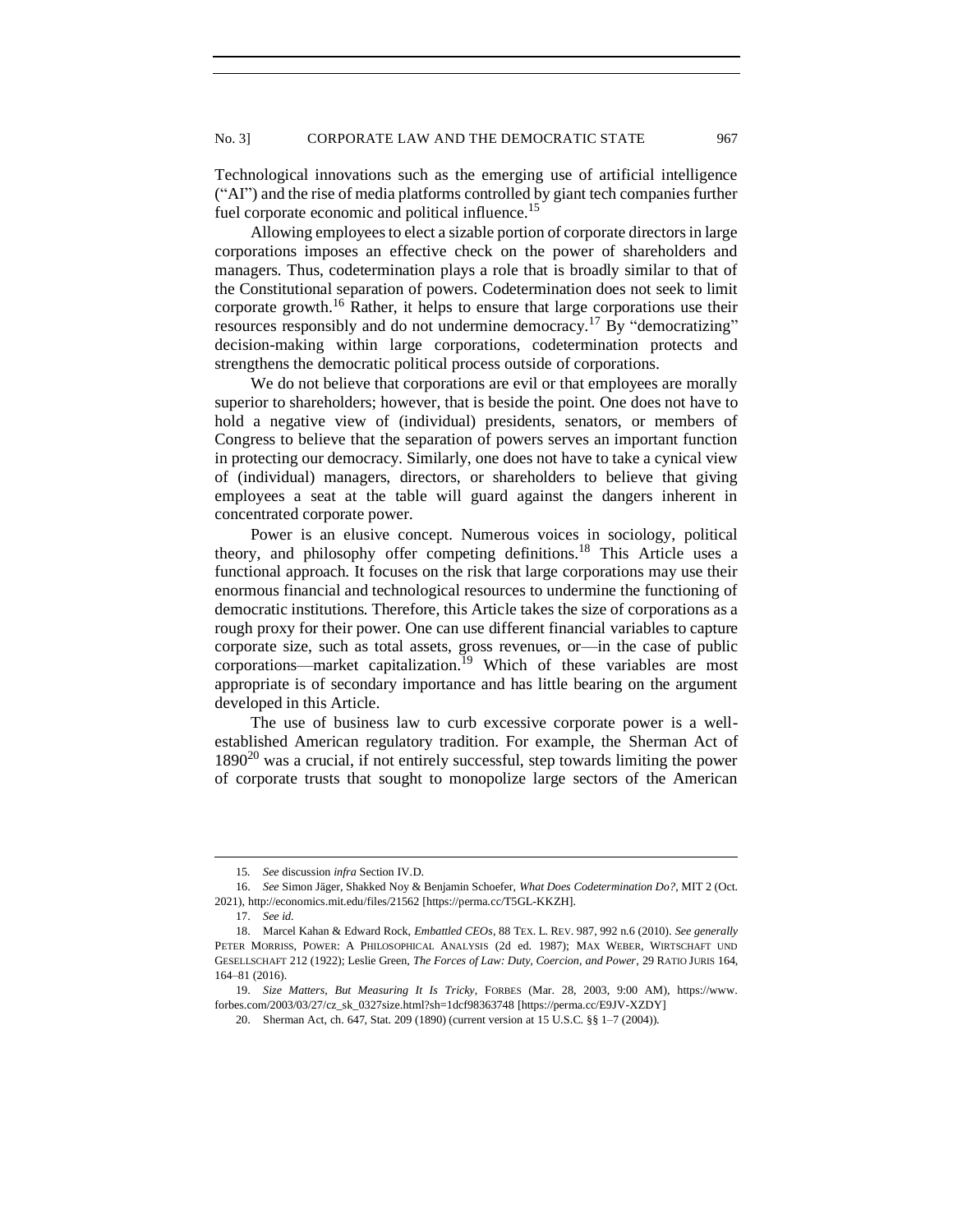economy.<sup>21</sup> Similarly, by subjecting so-called corporate pyramids to multiple layers of corporate income taxation, $22$  Congress made it much more expensive to control large public corporations with a limited slice of equity.<sup>23</sup> These legal interventions also served other legislative goals, such as protecting consumers $^{24}$ and raising tax revenues, $25$  just as codetermination additionally aims to protect workers.<sup>26</sup> The existence of more specific legislative goals, however, does not alter the fact that the pertinent congressional majority sought to curtail the power of large corporations.<sup>27</sup>

But is codetermination an effective mechanism for constraining corporate power? That is the crucial question, and to answer it, this Article analyzes the mechanics, the strengths, and the weaknesses of codetermination as a tool for protecting the democratic state. Our analysis demonstrates that, although we acknowledge some important drawbacks, codetermination works effectively toward the goal of curbing corporate power.<sup>28</sup> Additionally, we show that the motivation for implementing codetermination influences the optimal design of codetermination laws; not all variations of codetermination are equally suited to the goal of curtailing corporate power.<sup>29</sup> If future codetermination legislation seeks to impose a check on such power, this goal will affect central design aspects, ranging from the scope of application of such legislation to specific substantive rules.<sup>30</sup>

Besides adding a new dimension to the debate over codetermination, this Article also contributes to an emerging literature that draws attention to the problem of an undue concentration of financial resources in society. Thus, in the

<sup>21.</sup> This is not to say that all expectations regarding the Sherman Act's impact were met. *See, e.g.*, William E. Kovacic, *Failed Expectations: The Troubled Past and Uncertain Future of the Sherman Act as a Tool for Deconcentration*, 74 IOWA L. REV. 1105, 1105 (1989) (arguing that "[t]rustbusting is the Sherman Act's most alluring and enduring mirage" and that "[t]o most students of antitrust, the history of Sherman Act deconcentration endeavors is largely a chronicle of costly defeats and inconsequential victories").

<sup>22</sup>*. Cf.* Jens Dammann, *Related Party Transactions and Intragroup Transactions*, *in* THE LAW AND FINANCE OF RELATED PARTY TRANSACTIONS 218, 225 (Luca Enriques & Tobias H. Tröger eds., 2019) (summarizing the rules governing the taxation of inter-corporate dividends).

<sup>23</sup>*. See, e.g.*, *id.* at 255 (noting that the taxation of intra-corporate dividends was meant to discourage pyramid structures); Randall Morck, *How to Eliminate Pyramidal Business Groups: The Double Taxation of Intercorporate Dividends and Other Incisive Uses of Tax Policy*, 19 TAX POL'Y & ECON. 135, 158 (2005) (arguing that the introduction of taxes on intra-corporate dividends encouraged the emergence of free-standing firms while discouraging corporate pyramids).

<sup>24.</sup> For example, consumer protection is, without doubt, one of the goals of the Sherman Act. *See, e.g.*, Nat'l Collegiate Athletic Ass'n v. Bd. of Regents, 468 U.S. 85, 107 (1984) (quoting Reiter v. Sonotone Corp., 442 U.S. 330, 343 (1979)) ("Congress designed the Sherman Act as a 'consumer welfare prescription.'"); *see also* Joshua D. Wright & Judd E. Stone II, *Misbehavioral Economics: The Case Against Behavioral Antitrust*, 33 CARDOZO L. REV. 1517, 1520–21 (2012) (arguing that antitrust law's "central mission" is the maximization of consumer welfare by way of protection of competition).

<sup>25</sup>*. See* discussion *infra* Section VIII.B.

<sup>26</sup>*. See e.g.*, Jens C. Dammann, *The Future of Codetermination After Centros: Will German Corporate Law Move Closer to the U.S. Model?*, 8 FORDHAM J. CORP. & FIN. L. 607, 613 (2003).

<sup>27.</sup> *See id.* at 679–80.

<sup>28.</sup> *See* discussion *infra* Part I.

<sup>29.</sup> *See* discussion *infra* Part VIII.

<sup>30.</sup> *See* discussion *infra* Section VIII.B.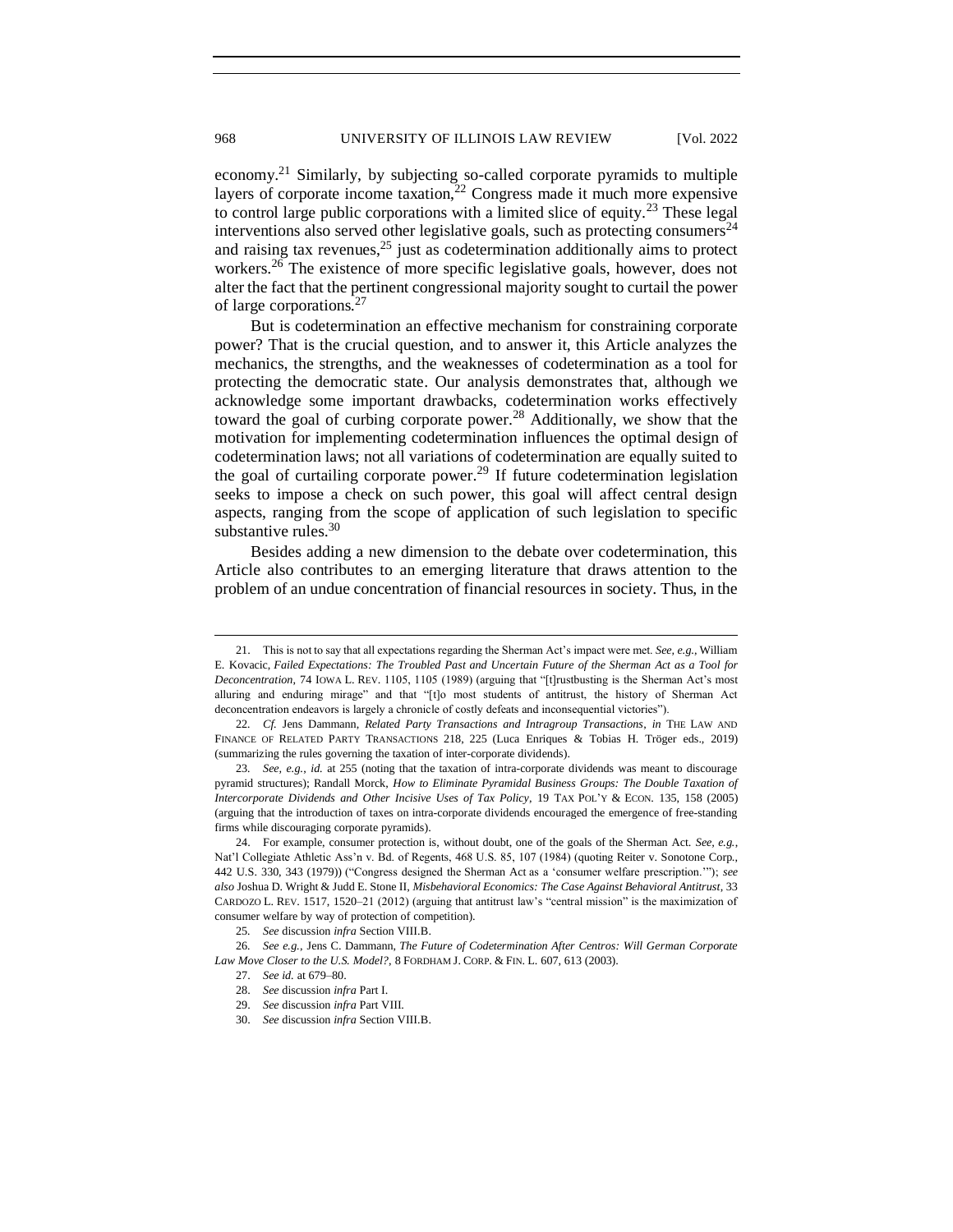field of antitrust law, the so-called New Brandeisians<sup>31</sup> argue that firms with substantial market power may use their political influence to entrench their dominance.<sup>32</sup> Meanwhile, scholars such as Joseph Fishkin and William Forbath have been examining to what extent economic disparities can and should play a role in Constitutional analysis.<sup>33</sup> Our analysis adds to these different strands of the literature by showing that codetermination can impose a check on concentrated corporate power.

It is important to note that these different approaches are not mutually exclusive. For example, if Congress were to enact codetermination legislation, this would not permit federal authorities to ignore corporations' political influence in the context of merger analysis.<sup>34</sup> We demonstrate, however, that codetermination has a number of advantages relative to other approaches, which suggest that codetermination can complement other approaches in a meaningful way. $35$ 

Moreover, while our main argument focuses on codetermination's ability to counter excessive corporate power, we also suggest two additional channels through which mandatory codetermination can help protect democratic institutions and processes. First, codetermination can reduce demand for political populism by providing employees with a legally recognized mechanism for voicing their concerns. Second, codetermination can help society adjust to exogenous shocks such as the COVID-19 pandemic by facilitating cooperation between a corporation's management and workforce, thereby stabilizing society during times of upheaval, when the risks for democratic institutions and processes are particularly acute.

This Article does not seek to argue for or against codetermination on a more general level. The desirability of imposing codetermination does not solely depend on the issues explored in this Article. Assuming that codetermination provides an effective mechanism to curb corporations' political power, this does not imply that this benefit outweighs potential economic costs of

<sup>31.</sup> In 1934, Louis Brandeis, not yet a Supreme Court Justice, penned the famous essay *The Curse of Bigness*, in which he lambasted trusts for destroying competition and posing a threat to liberty. *See* Louis D. Brandeis, *A Curse of Bigness*, HARPER'S WKLY., Jan. 10, 1914, at 18. The terms "new Brandeis school" or "New Brandeisians" are now commonly used to refer to scholars who stress that the harms that monopolies impose on societies go well beyond a loss in consumer welfare and who warn of the political influence of monopoly firms. Lina Khan, *The New Brandeis Movement: America's Antimonopoly Debate*, 9 J. EUR. COMPETITION L. & PRAC. 131, 131 (2018).

<sup>32</sup>*. See, e.g.*, TIM WU, THE CURSE OF BIGNESS: ANTITRUST IN THE NEW GILDED AGE 139 (2018)(asserting that antitrust law should be used, inter alia, to limit "private concentration[s] of economic power" to prevent "the growing threats to the Constitutional order"); Lina M. Khan, Note, *Amazon's Antitrust Paradox*, 126 YALE L.J. 710, 743 (2017) [hereinafter Khan, *Amazon*] (asserting that focusing antitrust law solely on consumer welfare is a mistake and suggesting that antitrust law can also serve the dispersion of political influence).

<sup>33.</sup> Joseph Fishkin & William E. Forbath, *The Anti-Oligarchy Constitution*, 94 B.U. L. REV. 669, 671 (2014) ("[C]oncentrations of economic power and political power may be mutually reinforcing–and that because of this, sufficiently extreme concentrations of power may threaten the Constitution's democratic foundations.").

<sup>34.</sup> *See* discussion *infra* Section VIII.A.

<sup>35</sup>*. See* discussion *infra* Part VII.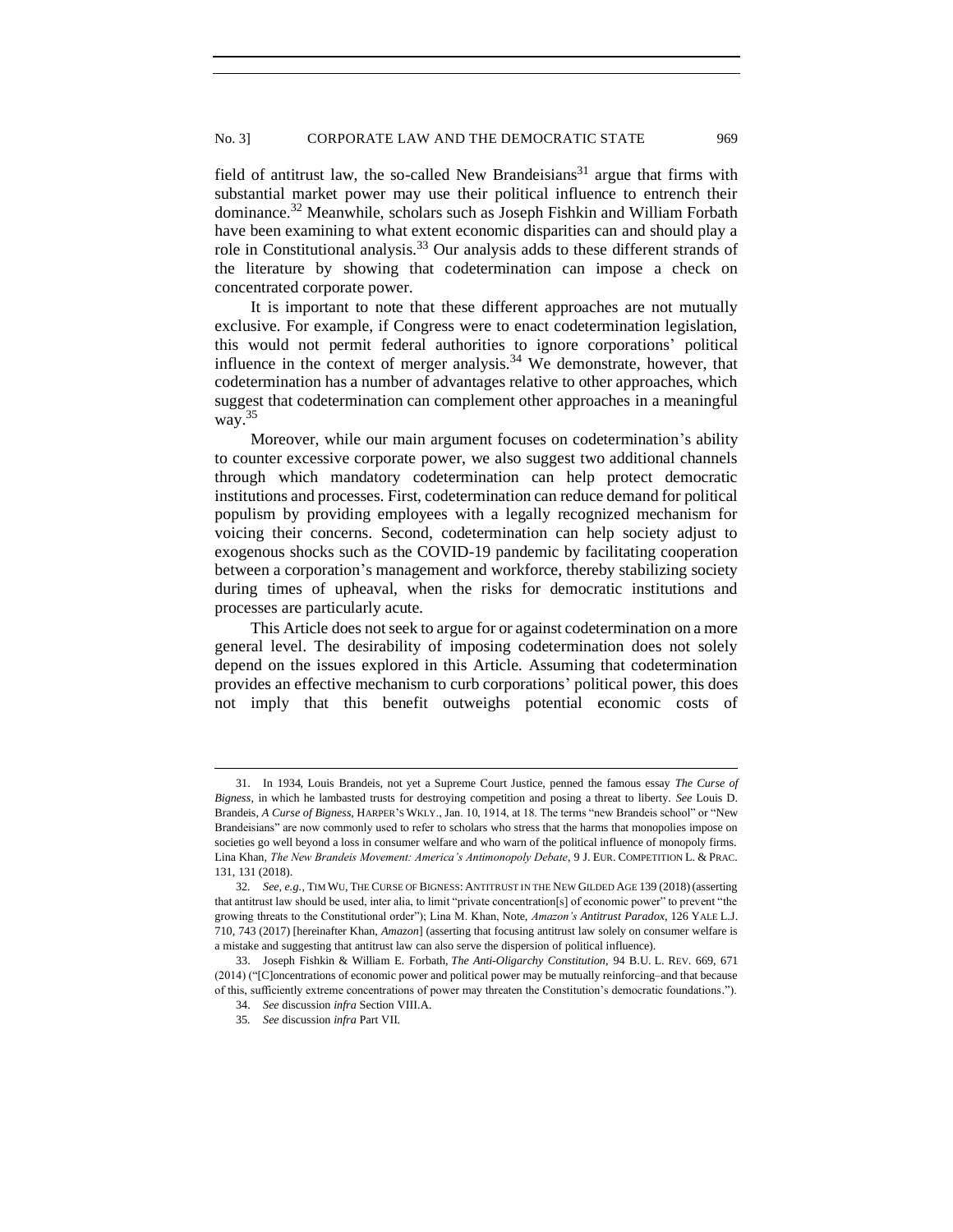codetermination.<sup>36</sup> As we have shown in other work, mandatory codetermination would likely create substantial economic inefficiency at the firm level.<sup>37</sup>

The fact that codetermination is unlikely to produce economic gains at the firm level, however, should not obscure its potentially positive political impact. To protect democracy from excessive corporate power, it would be sufficient to impose mandatory codetermination at a handful of the nation's largest corporations.<sup>38</sup> In other words, the United States could make use of codetermination to curb excessive corporate power without making codetermination a general feature of its corporate landscape. Moreover, if codetermination protects democratic institutions and processes, then the tradeoff between its negative economic and positive political impact depends on exogenous factors that are not written in stone. For example, those who believe that, in general, the economic downsides of codetermination outweigh its political contribution may find it nevertheless useful to enact a codetermination regime that gets triggered once the largest corporations cross certain quantitative thresholds relative to the overall size of the economy.<sup>39</sup>

The structure of this Article is as follows: Part II summarizes the codetermination proposals endorsed by Senators Warren and Sanders. Part III argues that what we call the "non-domination principle" ought to be accepted by those on all sides of the debate regarding the role of corporate power within a democratic state. Part IV addresses the question of why curbing corporate power is an issue that lawmakers should address today rather than at some point in the future. Part V investigates Congress' history of using business law to this end. Part VI explains how codetermination would help to defuse the risks inherent in excessive corporate power. Part VII introduces the role of codetermination in reducing political populism and in helping society weather exogenous shocks. Part VIII discusses the strengths of codetermination relative to other mechanisms aimed at reducing corporate power such as more stringent antitrust enforcement or higher corporate income taxes. Part IX explores the implications of using codetermination as a check on corporate power for the optimal design of codetermination law.

# II. THE SANDERS AND WARREN PROPOSALS

<span id="page-7-0"></span>Senators Warren and Sanders have both presented plans to allow employees to elect some of the directors of major corporations. Senator Warren's proposal is part of her Accountable Capitalism Act, a fully worked out bill with detailed rules and definitions.<sup>40</sup> Senator Sanders, meanwhile, has laid out his plans for codetermination in his Corporate Accountability and Democracy

<sup>36.</sup> *See* Dammann & Eidenmüller, *supra* note 11, at 920.

<sup>37</sup>*. See id.* at 876.

<sup>38</sup>*. Infra* Part IX.

<sup>39.</sup> Dammann & Eidenmüller, *supra* note 11, at 870.

<sup>40.</sup> Accountable Capitalism Act, S. 3348, 115th Cong., §2 (2018).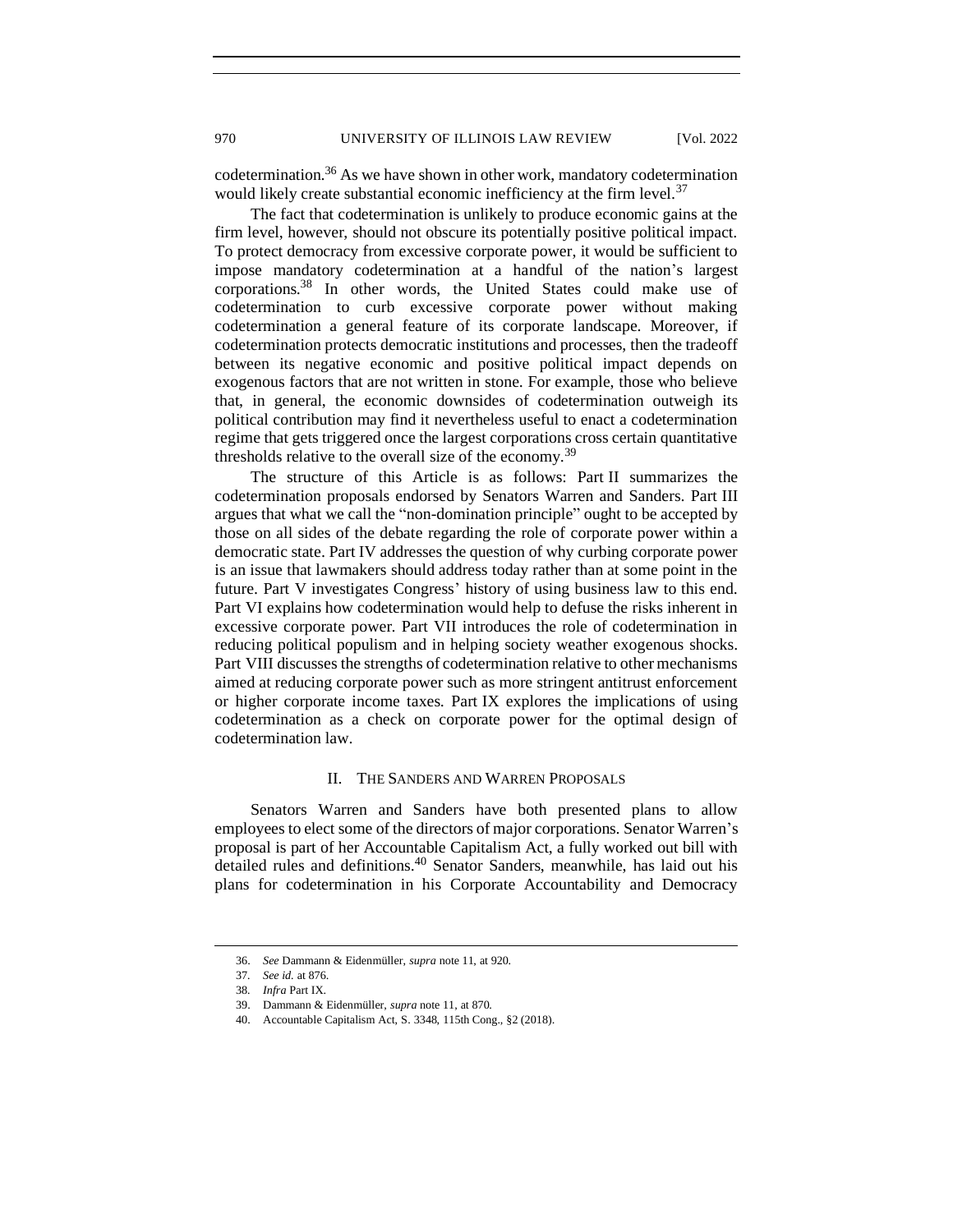Plan,<sup>41</sup> which offers little detail and only a broad glimpse of the envisioned legal rules.

The two senators' plans share several essential characteristics. They both rely on federal as opposed to state law;<sup>42</sup> they are both designed to apply only to very large firms;<sup>43</sup> and they both call for employees to elect a large percentage of board seats, forty and forty-five percent, respectively.<sup>44</sup> Despite these parallels, the two proposals diverge on significant issues.

# *A. Scope of Application*

<span id="page-8-0"></span>Firstly, the two plans differ regarding their scope of application. Senator Sanders's proposal would apply to all publicly traded corporations regardless of size and to all privately held corporations with at least \$100 million in annual revenues or at least \$100 million in total assets.<sup>45</sup> Senator Warren's Accountable Capitalism Act is not limited to corporations; it also applies to limited liability companies (LLCs) if they are engaged in interstate commerce.<sup>46</sup> At the same time, Senator Warren's proposal imposes a more demanding size requirement, applying only to entities with more than \$1 billion in gross receipts. $47$ 

To explore the relevance of the different scopes of application, we calculate the number of public corporations that would be subject to each proposal using firm-level data from Standard & Poor's Compustat, a database commonly used for empirical research in economics and finance.<sup>48</sup> The Sanders proposal would cover all 3,437 public-traded corporations that were headquartered in the United States and included in the CRSP/Compustat Merged database for the year 2019.<sup>49</sup> By contrast, the Warren proposal would only extend to 1,235 entities, even though it also covers limited liability companies.<sup>50</sup> These numbers, however, arguably overstate the difference between both plans. This is because the additional public corporations that are covered under the Sanders plan but not under the Warren plan tend to be relatively small. As a result, the two plans have a similar reach in terms of employees, market capitalization, and assets covered.<sup>51</sup>

<sup>41.</sup> Sanders, *Accountability*, *supra* note 7.

<sup>42.</sup> *Id.*

<sup>43</sup>*. See supra* text accompanying notes 5–7.

<sup>44</sup>*. See supra* text accompanying notes 5–7.

<sup>45.</sup> Sanders, *Accountability*, *supra* note 7.

<sup>46.</sup> Accountable Capitalism Act, S. 3348, 115th Cong., § 2(2) (2018).

<sup>47</sup>*. Id.*

<sup>48.</sup> We do not take into account the "interstate commerce" requirement contained in the Accountable Capitalism Act. *See* Accountable Capitalism Act, S. 3348, 115th Cong., §2(2) (2018). First, Compustat data does not allow us to ascertain whether that requirement is met. And second, it seems safe to assume that the vast majority of publicly traded corporations headquartered in the United States do not confine their business to one state. Dammann & Eidenmüller, *supra* note 11, at 887 n.53.

<sup>49.</sup> Dammann & Eidenmüller, *supra* note 11, at 887.

<sup>50.</sup> *Id.* at 887 tbl.1.

<sup>51.</sup> *Id.*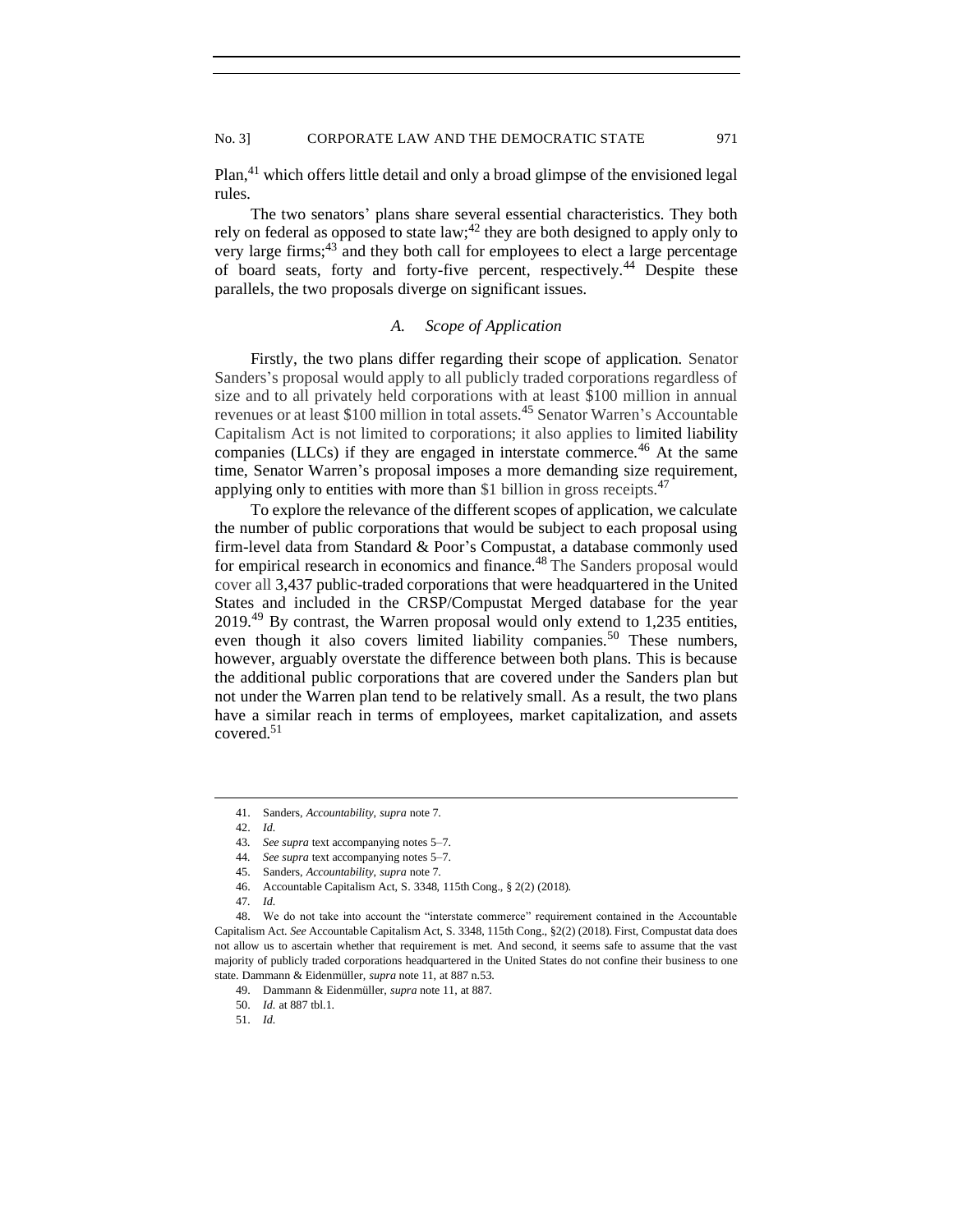|         |                                                                  |               | TABLE 1: COVERAGE OF PUBLIC CORPORATIONS |                  |
|---------|------------------------------------------------------------------|---------------|------------------------------------------|------------------|
|         | <b>Market Capitalization</b><br>Number of<br>Employees<br>Assets |               |                                          |                  |
|         | companies                                                        | (in millions) | (in \$ trillion)                         | (in \$ trillion) |
| Sanders | 3.437                                                            | 31.47         | 29.9                                     | 45.3             |
| Warren  | 1.237                                                            | 29.56         | 27.9                                     | 42.3             |

*Note*: Firm data are obtained from Compustat Fundamentals Annual. We drop partnerships as well as entities incorporated or headquartered outside the United States. Limited liability companies (LLCs) are included in the numbers for the Warren proposal but not in those for the Sanders proposal. We employ the Compustat variable total revenues to capture total revenues (Sanders) and gross receipts (Warren). $52$ 

### *B. Board Composition*

<span id="page-9-0"></span>Secondly, the two proposals differ regarding the fraction of board seats that they allocate to employee representatives. Under Senator Warren's Accountable Capitalism Act, employees would elect forty percent of all corporate directors.<sup>53</sup> The Sanders proposal calls for employees to choose forty-five percent of all corporate directors.<sup>54</sup>

### III. DEMOCRACY AND CORPORATE POWER

<span id="page-9-1"></span>Which role corporations ought to play in the democratic process is controversial.<sup>55</sup> Some scholars hold the view that corporate involvement in politics is inherently problematic, while others consider corporate political speech to be fundamentally legitimate.<sup>56</sup> We do not seek to resolve this controversy. We argue, however, that the different camps ought to be able to agree on a basic principle: excessive power in the hands of one or a few corporations is a threat to the democratic state. We will refer to this as the nondomination principle since it implies that, given a commitment to preserving the democratic state, the law must not allow (a small number of) corporations to be powerful enough to exert a dominating influence on the democratic process.<sup>57</sup>

<sup>52.</sup> We only include firm observations for which the variables employees ("emp"), total assets ("at"), market capitalization, ("prcc\_f" \* "csho"), and total revenues ("revt") are available. These restrictions reduce the datasets by 446, 0, 1, and 7 observations, respectively. *Id.* at 888 n.54.

<sup>53.</sup> Accountable Capitalism Act, S. 3348, 115th Cong., at § 6(b)(1) (2018).

<sup>54.</sup> Sanders, *Accountability*, *supra* note 7.

<sup>55</sup>*. Infra* Section III.A.

<sup>56</sup>*. Infra* Section III.A.

<sup>57.</sup> The terms non-domination or anti-domination are now commonly used in constitutional law, albeit in different contexts and with different meanings. *See, e.g.*, IAN SHAPIRO, THE STATE OF DEMOCRATIC THEORY 66- 67 (2003) (proposing a theory of democracy based on non-domination); K. Sabeel Rahman, *Democracy Against Domination: Contesting Economic Power in Progressive and Neorepublican Political Theory*, 16 CONTEMP. POL. THEORY 41, 41 (2017) (analyzing the role of the anti-domination principle in democratic theory); Yasmin Dawood, *The Antidomination Model and the Judicial Oversight of Democracy*, 96 GEO. L.J. 1411, 1439 (2008) (developing an anti-domination theory of judicial review in which the role of courts is to minimize both domination and the appearance of domination in the governance structure of democracy).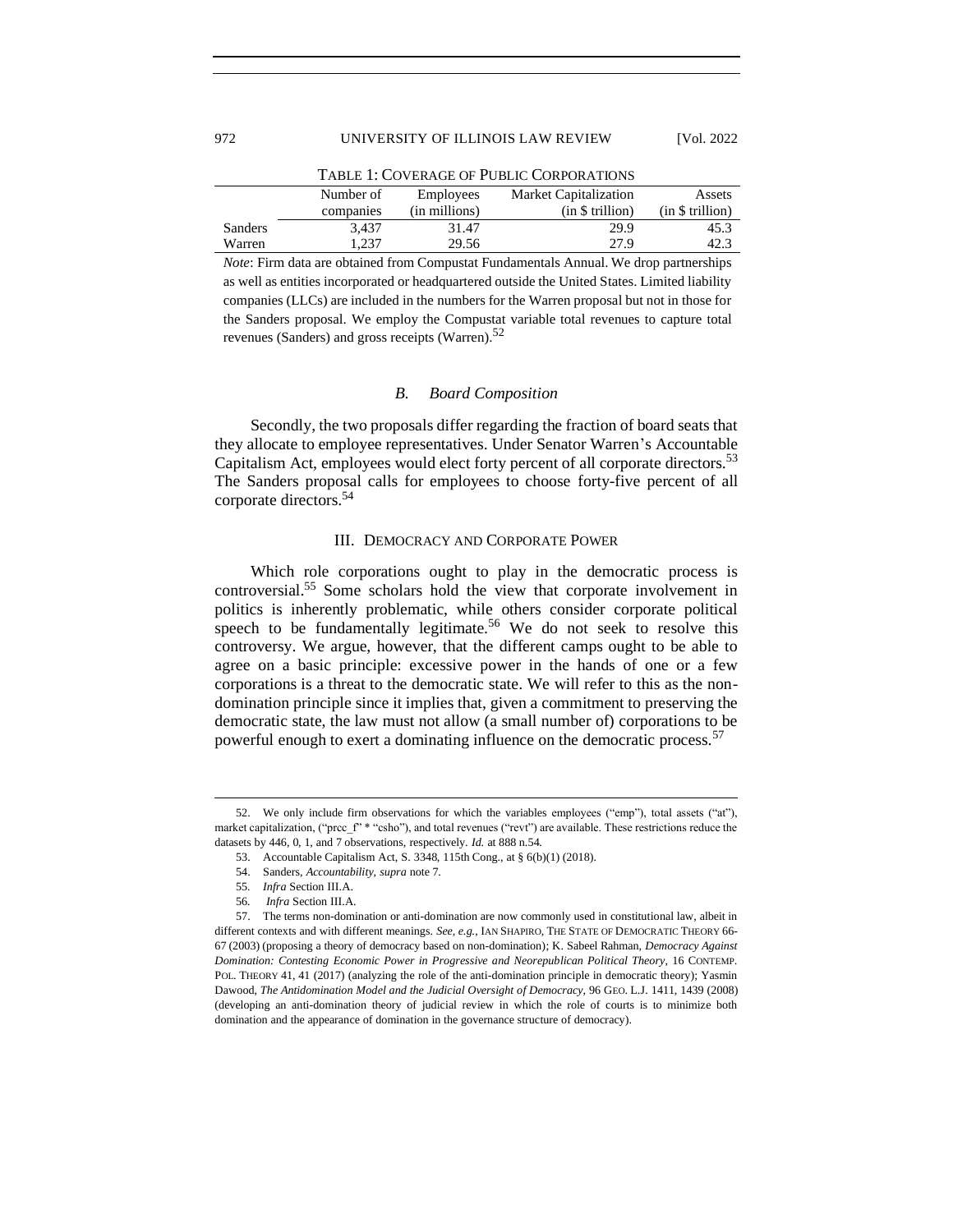We readily concede that the details of this principle can easily engender differences of opinion. For example, how much power is too much? And at what exact point do corporate political activities stop being legitimate participation in political discourse and start rendering the democratic process a sham?

These problems, however, do not undermine the broad appeal of the principle in its most basic form.<sup>58</sup> In other words, while different scholars will likely disagree on the threshold at which corporate power becomes a threat to the democratic state, they should agree that there is a point at which the extent of such power becomes inimical to the democratic process.<sup>59</sup> Our defense of codetermination as a mechanism to protect the democratic state does not hinge on identifying that threshold. $60$  We argue that codetermination is an ex-ante mechanism that prevents corporations from becoming a threat to the democratic state in the first place. In other words, although the role of corporations in a democratic society is controversial, and critics of corporate political engagement are more likely to see the benefits of mechanisms that protect the democratic state against corporate power, the benefits that codetermination yields in this regard should, in principle, appeal to scholars from different sides of the debate.<sup>61</sup>

### *A. Anti-Corporate and Pro-Corporate Viewpoints*

<span id="page-10-0"></span>For heuristic purposes, one can identify three normative views on corporations' role in the political process, which we will refer to as strongly anticorporate, moderately anticorporate, and pro-corporate.

The strongly anticorporate view holds that corporate political speech distorts the democratic process.<sup>62</sup> According to this line of thinking, allowing corporations to exercise power in the political process amounts to taking control away from natural citizens.<sup>63</sup> It follows that legal restrictions on corporate political speech protect the First Amendment rather than limiting it.<sup>64</sup>

The moderately anticorporate view does not oppose corporate political speech entirely but criticizes the fact that, in the marketplace of ideas,

<sup>58.</sup> *Infra* Section III.A.

<sup>59.</sup> *Id.*

<sup>60.</sup> *Infra* Part IX.

<sup>61.</sup> *Infra* Part VIII.

<sup>62</sup>*. See also* Tamara R. Piety, *Why Personhood Matters*, 30 CONST. COMMENT. 361, 381 (2015) (emphasis added) ("[C]orporate political speech is likely to *harm* the public not benefit it[.]"); Daniel J.H. Greenwood, *Essential Speech: Why Corporate Speech Is Not Free*, 83 IOWA L. REV. 995, 1066 (1998) (arguing that political spending by corporate directors and employees distorts the democratic process).

<sup>63</sup>*. See, e.g.*, Bill Shaw, *Corporate Speech in the Marketplace of Ideas*, 7 J. CORP. L. 265, 265 (1982) (arguing that extending the protection of the First Amendment to corporations is inimical to First Amendment values in that it "diminish[es] the first amendment rights of the general public[.]").

<sup>64.</sup> Cass R. Sunstein, *Free Speech Now*, 59 U. CHI. L. REV. 255, 267 (1992) ("[I]n some circumstances, what seems to be government regulation of speech actually might promote free speech, and should not be treated as an abridgement at all.")*; see* Greenwood, *supra* note 62, at 1063 ("The First Amendment should protect us against . . . corporations, and not give them rights to distort our political processes.").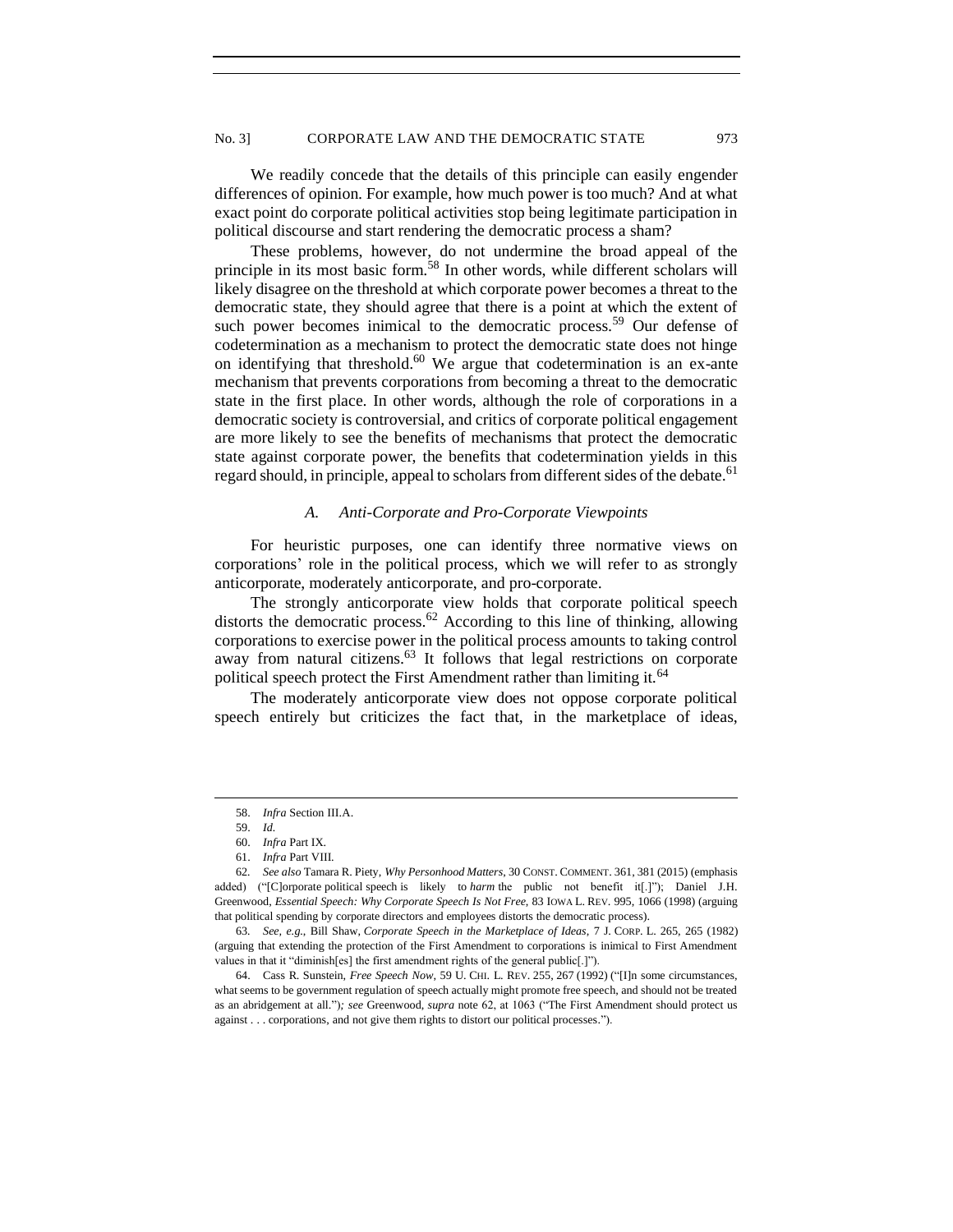corporations have resources that natural citizens lack.<sup>65</sup> Scholars falling into this camp share a so-called egalitarian view of the first amendment. They embrace the idea that citizens ought to have an equal opportunity to make their voices heard; accordingly, restrictions on free speech that are in line with this goal are acceptable as long as they do not discriminate between different viewpoints.<sup>66</sup>

Pro-corporate voices see corporate political involvement as fundamentally legitimate and even desirable.<sup>67</sup> According to this view, corporations are just another type of interest group that competes in the marketplace of ideas.<sup>68</sup> Procorporate scholars tend to hold a libertarian view of the First Amendment; that is, they believe that all individuals should be free to spend as much money on promoting their opinions as they desire.<sup>69</sup> Moreover, pro-corporate scholars believe that corporations are a vehicle for citizens to organize and voice their views and concerns.<sup>70</sup> Granting corporations constitutional rights protects and enhances the rights of natural citizens.<sup>71</sup> In *Citizens United v. Federal Election Commission*, the U.S. Supreme Court famously embraced this line of reasoning.<sup>72</sup> In particular, the Court held that corporations are entitled to freedom

66. Richard L. Hasen, *Clipping Coupons for Democracy: An Egalitarian/Public Choice Defense of Campaign Finance Vouchers*, 84 CAL. L. REV. 1, 42 (1996) ("political equality [is] an interest adequate to justify regulating campaign expenditures.").

67*. Cf.* Citizens United v. Fed. Election Comm'n., 558 U.S. 310, 343 (2010) (quoting First Nat. Bank of Boston v. Bellotti, 435 U.S. 765, 783) (*"*Corporations and other associations, like individuals, contribute to the 'discussion, debate, and the dissemination of information and ideas' that the First Amendment seeks to foster.").

68*. Cf. id*. at 310 (quoting New York State Bd. Of Elections v. Lopez Torres, 552 U.S. 196, 208 (2008)) (stressing that suppressing corporation's political speech would interfere with the "'open marketplace' of ideas protected by the First Amendment").

69*. Cf.* Kathleen M. Sullivan, *Two Concepts of Freedom of Speech*, 124 HARV. L. REV. 143, 168 (2010) ("To libertarians, unfettered contributions to candidates (coupled with full disclosure, which is newly meaningful in an age of instantaneous internet communication) serve a market conception of speech.").

<sup>65.</sup> In Austin v. Mich. Chamber of Com., 494 U.S. 652, 660 (1990), *overruled by* Citizens United v. Fed. Election Comm'n., 558 U.S. 310 (2010), the Supreme Court explicitly recognized "the corrosive and distorting effects of immense aggregations of wealth that are accumulated with the help of the corporate form and that have little or no correlation to the public's support for the corporation's political ideas." *See also* Thomas W. Joo, *The Modern Corporation and Campaign Finance: Incorporating Corporate Governance Analysis into First Amendment Jurisprudence*, 79 WASH. U.L.Q. 1, 6 (2001) (arguing that corporate political spending "does not deserve the same First Amendment protection enjoyed by individual political spending"); *cf.* William Patton & Randall Bartlett, *Corporate "Persons" and Freedom of Speech: The Political Impact of Legal Mythology*, 1981 WIS. L. REV. 494, 498 (1981) (arguing that allowing unlimited corporate speech is tantamount to according "certain individuals a special state-created mechanism for speaking").

<sup>70</sup>*. Cf.* Martin H. Redish & Howard M. Wasserman, *What's Good for General Motors: Corporate Speech and the Theory of Free Expression*, 66 GEO. WASH. L. REV. 235, 251 (1998) ("[C]orporate form facilitates the realization of the goals set by those individuals.").

<sup>71.</sup> Some scholars want to limit the First Amendment protection for corporate political speech to those cases where such protection affords indirect protection to the people behind the corporation. *See* Margaret M. Blair & Elizabeth Pollman, *The Derivative Nature of Corporate Constitutional Rights*, 56 WM. & MARY L. REV. 1673, 1738 (2015) (arguing that "if the Court is going to rely on a derivative rights rationale to accord a corporation a constitutional right, the Court should be able to identify the specific group of natural persons from whom the right is derived").

<sup>72</sup>*. Cf.* Sullivan, s*upra* note 69, at 145 ("The outcome of *Citizens United* is best explained as representing a triumph of the libertarian over the egalitarian vision of free speech.").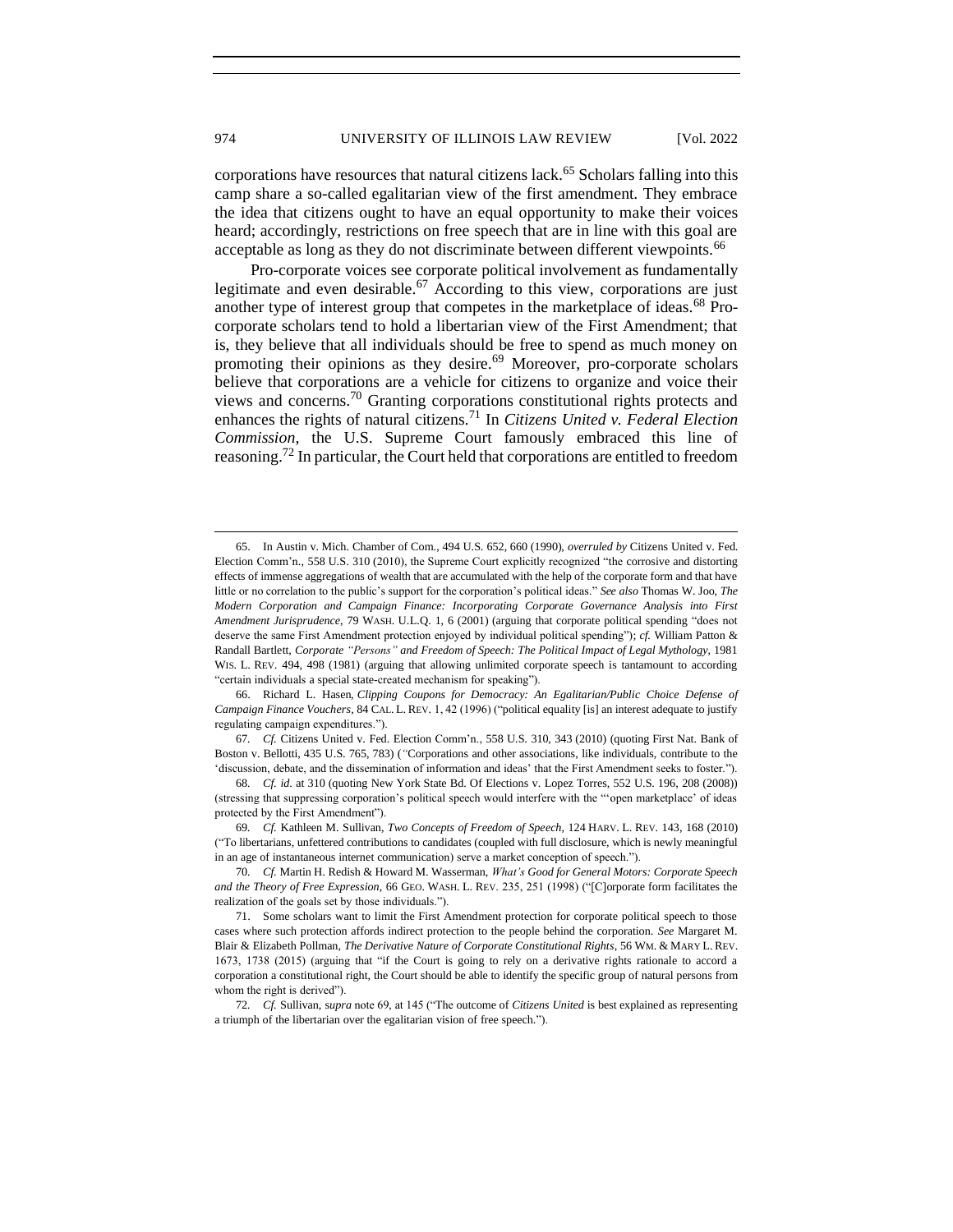<span id="page-12-0"></span>of speech<sup>73</sup> and that federal legislation limiting corporate electioneering expenses were, therefore, unconstitutional.<sup>74</sup>

## *B. The Case for a Functional Non-Domination Principle*

These different views on corporations' political role are of profound theoretical and practical importance.

However, the non-domination principle—which is based on the assumption that too great an accumulation of power in the hands of a small number of corporations can present a significant challenge to the democratic state—ought to appeal to scholars from all camps.<sup>75</sup> This principle has a simple functional justification. Our Constitution embraces certain values, institutions, and principles, such as the separation of powers and independent courts, that the Framers viewed as indispensable for a democratic state.<sup>76</sup> It follows that a concentration of corporate power that is so extreme as to render these democratic institutions and principles inoperative must be incompatible with the Constitution's vision of democracy.<sup>77</sup>

We intentionally sidestep the question of *how much* economic power in the hands of corporations is too much. We suspect that, if surveyed, judges, scholars, and, most of all, voters would give highly diverging answers to this question. For the analysis that we present in this Article, however, such differences of opinion are beside the point. What matters is that the vast majority of scholars and practitioners would likely agree that there is some point at which the economic

77. The analogy we draw between the Constitutional separation of powers and codetermination is based on their function, that is, the fact that they deconcentrate power and thereby protect democracy. By contrast, we do not seek to imply that imposing limitations on private power is justified quite as easily as limiting governmental power. In a country based on individual freedoms, any limitation imposed on individual liberty ought to be justified. But justifying codetermination as a mechanism to protect democracy is not particularly difficult. First, other mechanisms that have traditionally been used to deter excessive concentrations of private power such as antitrust law or progressive taxation are arguably at least as invasive. *Infra* Part VIII. Second, the ability to form specific business entities does not exist *praeter legem*; instead, corporations are "creature[s] of law." Trs. of Dartmouth Coll. v. Woodward, 17 U.S. 518, 636 (1819). Corporate law is a legal mechanism that lawmakers create in order to enable individuals to exercise their freedoms. Whereas U.S. corporate law is relatively flexible, corporate law traditionally includes some mandatory rules. For example, even in Delaware, rules governing the basic allocation of power between shareholders and corporate boards are mandatory. *E.g.* Jeffrey N. Gordon, *The Mandatory Structure of Corporate Law*, 89 COLUM. L. REV. 1549, 1592 (1989). It is not clear why mandatory rules giving a voice to corporate workers should raise greater concerns. Third, note that we do not advocate codetermination for all U.S. corporations. Instead, we only suggest codetermination as a mechanism for the very largest U.S. firms, though we are agnostic on the exact quantitative threshold. *See infra*  Section IX.A.1. Fourth, note that many states have adopted so-called constituency statutes that allow managers to protect the interests of stakeholders other than shareholders even to the extent that they conflict with shareholder wealth maximization. *See, e.g.*, Ann E. Conaway, *Lessons To Be Learned: How the Policy of Freedom To Contract in Delaware's Alternative Entity Law Might Inform Delaware's General Corporation Law*, 33 DEL. J. CORP. L. 789, 806 (2008) (noting that 25 states have enacted constituency statutes). It is difficult to argue that corporate law can authorize managers to protect employees' interests at shareholders' expense but cannot give a voice to employees. As a doctrinal matter, federal legislation mandating codetermination for firms involved in interstate commerce can be based on the Commerce Clause.

<sup>73</sup>*. Citizens United*, 558 U.S. at 365.

<sup>74</sup>*. Id.* at 372.

<sup>75.</sup> Fishkin & Forbath, *supra* note 33, at 671.

<sup>76.</sup> U.S. CONST. art. 3 §1.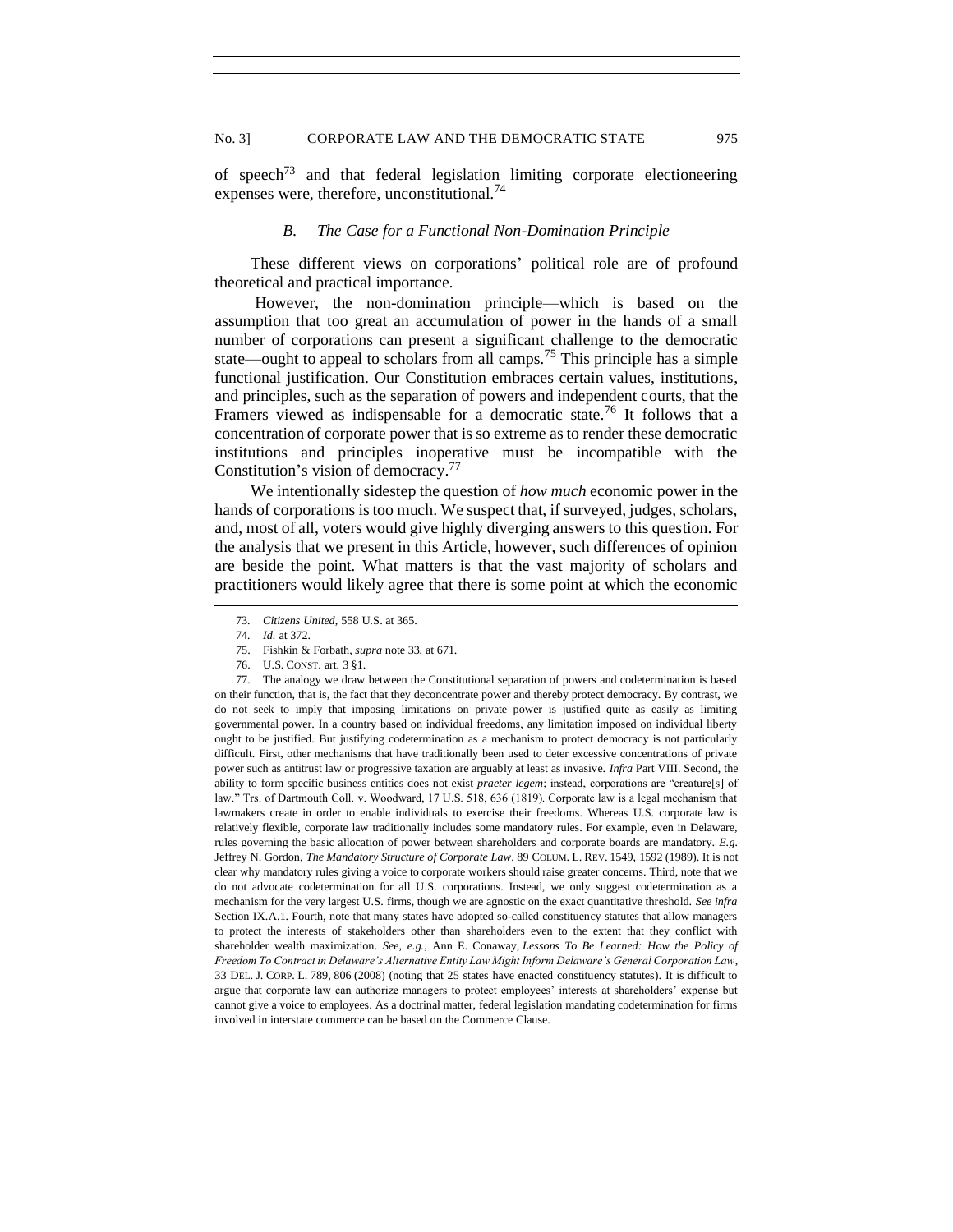<span id="page-13-0"></span>power amassed by one or more corporations is so significant that it becomes a threat to democratic rule.<sup>78</sup>

# *C. Extreme Corporate Power v. Wealth Disparities*

The non-domination principle is distinct from, though logically related to, a more controversial view about the relationship between democracy and the distribution of wealth.<sup>79</sup> It is not uncommon for political scientists and legal scholars to argue that extreme wealth disparities between citizens pose a threat to political equality and constitutional governance. $80$  This idea invokes a fundamentally egalitarian narrative. A scholar sympathetic to egalitarian goals might assert that the common understanding of democracy as government "of the people, by the people, for the people<sup>381</sup> clashes with a society in which a privileged and powerful minority de facto enjoys a far better shot at securing favorable political outcomes than the average citizen.<sup>82</sup> In this Article, we do not seek to reject the view that great economic inequality can be inimical to democracy. There are good reasons to think that it is. As Robert Dahl noted decades ago, extreme disparities in income amount to extreme disparities in political resources, and countries with extreme disparities in political resources are highly likely to end up with a hegemonic regime.<sup>83</sup> But, the non-domination principle that we postulate in this Article does not depend on the assumption that economic inequality per se is harmful to democracy. Our much more limited assertion is that concentrations of corporate power that are so extreme as to undermine the functioning of our democratic institutions are incompatible with democratic processes and principles.

Our functional understanding of the non-domination principle is both more generous and more demanding than the egalitarian approach. It is more generous in that even severe economic inequality may not necessarily result in individual corporations or citizens enjoying the type of extreme economic power that would

81. President Abraham Lincoln, The Gettysburg Address (Nov. 19, 1863), *reprinted in* GARY WILLS, LINCOLN AT GETTYSBURG: THE WORDS THAT REMADE AMERICA 61 (1992).

82. Andrias, *supra* note 80, at 9.

<sup>78.</sup> Note that some of the scholars who view economic inequality as a threat to constitutional governance phrase their concerns very carefully. For example, Joey Fishkin and Willy Forbath only claim that "[e]xtreme concentrations of economic and political power" pose a threat. Fishkin & Forbath, *supra* note 33, at 693.

<sup>79.</sup> *Compare* Fishkin & Forbath, *supra* note 33 *with infra* note 80 and sources cited therein.

<sup>80</sup>*. Cf. e.g.*, ROBERT A. DAHL, POLYARCHY: PARTICIPATION AND OPPOSITION 82 (1971) ("Extreme inequalities in the distribution of such key values as income, wealth, status, knowledge, and military prowess are equivalent to extreme inequalities in political resources. Obviously a country with extreme inequalities in political resources stands a very high chance of having extreme inequalities in the exercise of power, and hence a hegemonic regime."); Kate Andrias, *The Fortification of Inequality: Constitutional Doctrine and the Political Economy*, 93 IND. L. J. 5, 9 (2018) (pointing out that various recent pieces of scholarship "have argued that growing economic inequality and related political inequality have significant deleterious effects on constitutional governance"); David G. Duff, *Alternatives to the Gift and Estate Tax*, 57 B.C. L. REV. 893, 904 (2016) (noting that "extreme inequalities in the distribution of wealth are themselves detrimental to democracy"); Fishkin & Forbath, *supra* note 33, at 693 ("[O]ligarchy is incompatible with, and a threat to, the American constitutional scheme.").

<sup>83.</sup> DAHL, *supra* note 80, at 82.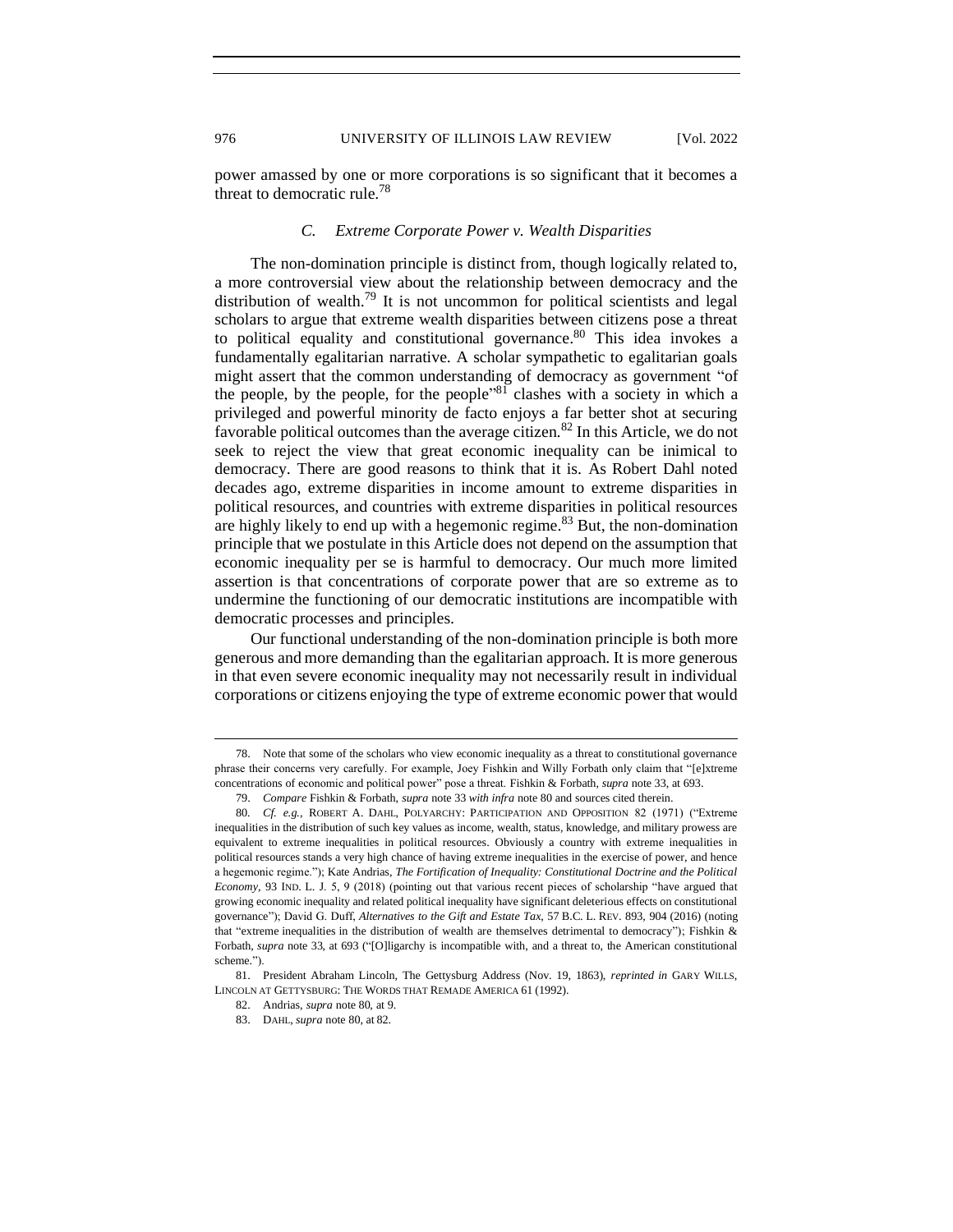render our institutions ineffective. $84$  For example, if all of the nation's assets were distributed equally among five percent of the population ("the rich"), whereas the remaining ninety-five percent of citizens ("the poor") held no assets at all, society would be characterized by extreme economic inequality. Moreover, in this example, the rich would likely be much better positioned than the poor to influence the political process, be it by campaign contributions or through a self-financed career in politics.<sup>85</sup> Assuming the absence of coordination, however, no single individual or group of a few individuals would hold enough power to impose their will on society.

At the same time, the functional non-domination principle is more demanding than the egalitarian approach in that it is concerned with more than economic inequality in the conventional sense. Standard indicators of economic inequality, such as the Gini coefficient,  $86$  focus on economic inequality between natural citizens. But, extreme power in the hands of one or more corporations can translate into a threat to democratic rule even if it does not go hand in hand with economic inequality in the traditional sense.<sup>87</sup> For example, imagine that a single corporation owns ninety percent of all businesses and that the corporation's shares are widely dispersed across the nation's citizens. In that case, there would not necessarily be substantial economic inequality between natural citizens. Yet our concern about too much power residing in the same corporate hands would remain.

### IV. WHY WORRY ABOUT CORPORATE POWER NOW?

<span id="page-14-0"></span>Skeptics may wonder why we should worry about corporate power now. Every democracy in the world falls short, in some way, of philosophers' democratic ideals. Given the fact that no single corporation currently has a market capitalization of more than ten percent of the  $S\&P 500$ , <sup>88</sup> one might argue that fears about the threat that corporate power poses to democracy are premature.

We disagree. While the United States boasts a robust democracy,<sup>89</sup> this is no reason to neglect the protection of the democratic state. Codetermination could be a helpful protective tool, especially because market discipline increasingly cannot be relied on to control threats to democracy emanating from

<sup>84.</sup> *See* discussion *infra*.

<sup>85.</sup> This may be the case even now. *See* Martin Gilens & Benjamin I. Page, *Testing Theories of American Politics: Elites, Interest Groups, and Average Citizens*, 12 PERSPECTIVES ON POLITICS 564, 573 fig.1 (2014) (showing empirically that whereas the preferences of economic elites for specific legislation strongly predict the likelihood that the relevant legislation will get enacted while finding no correlation between the preferences of ordinary citizens and the probability of legislative changes).

<sup>86.</sup> For an explanation of the Gini coefficient and its use in tax policy debates see, for example, Michael J. Graetz, *Paint-by-Numbers Tax Lawmaking*, 95 COLUM. L. REV. 609, 620–24 (1995).

<sup>87.</sup> *See* discussion *infra*.

<sup>88</sup>*. See infra* Figure 1.

<sup>89.</sup> Not everybody agrees of course. *See, e.g*., ANNE APPELBAUM, TWILIGHT OF DEMOCRACY: THE SEDUCTIVE LURE OF AUTHORITARIANISM 142–71 (2020) (arguing that American democracy is substantially weakened, increasingly exhibiting authoritarian tendencies).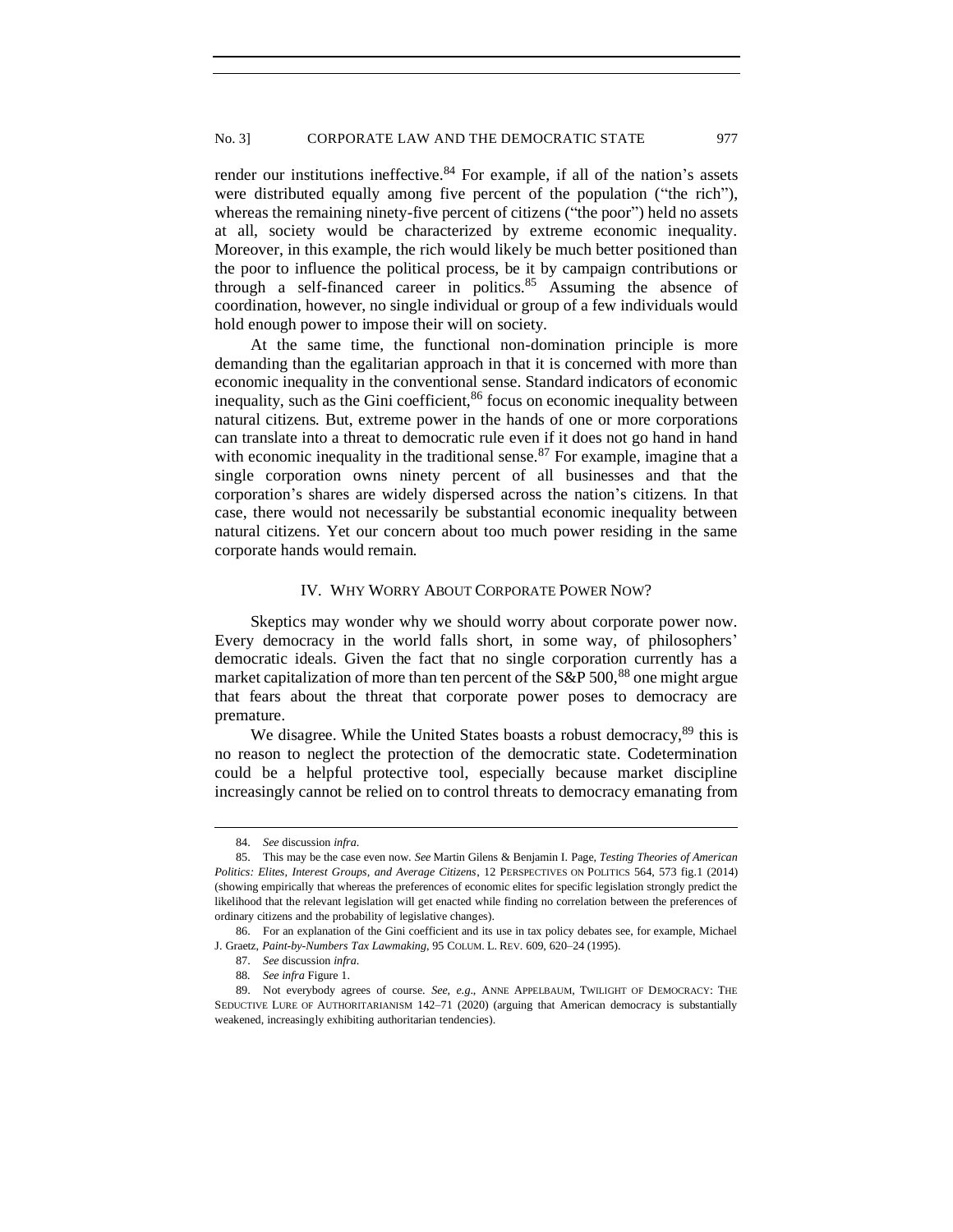powerful corporate actors; many of these actors are simply too big to fail.<sup>90</sup> Further, large corporations have made a tremendous comeback in the last years, and many have been leveraging their power by way of the sophisticated use of new technologies, including AI in particular.<sup>91</sup>

### *A. Prevention*

<span id="page-15-0"></span>Part of the attraction of codetermination as a mechanism to protect the democratic state is that it can be adopted preventively and thereby avert dangers before they materialize.<sup>92</sup> The obvious parallel is the Constitutional separation of powers. The Framers never claimed that all presidents would make themselves dictators without the separation of powers, and such an assumption would clearly have been unreasonable.<sup>93</sup> The value that we attach to democracy, however, is such that even risks that may only arise in the future justify preventive measures.<sup>94</sup>

This insight is especially valuable when it comes to corporate law. Much of the federal law governing corporations owes its enactment to various crises.<sup>95</sup> For example, Congress enacted the Securities  $Act^{96}$  and the Securities Exchange  $Act^{97}$  in response to the Stock Market Crash of 1929 and the Great Depression that followed.<sup>98</sup> We owe the Sarbanes-Oxley Act<sup>99</sup> to spectacular instances of accounting fraud and the subsequent collapse of firms such as Enron and WorldCom.<sup>100</sup> And the Dodd-Frank Act was the direct result of the 2008 financial crisis.<sup>101</sup> Hence, much of our federal legislation on corporate and securities matters constitutes crisis-response-legislation.

95*. See* Roberta Romano, *Does the Sarbanes-Oxley Act Have A Future?,* 26 YALE J. ON REG. 229, 236 (2009) ("Most securities legislation in the United States, as well as the United Kingdom, has been enacted in the wake of stock market crashes."); *see also* Roberta Romano, *Regulating in the Dark and a Postscript Assessment of the Iron Law of Financial Regulation*, 43 HOFSTRA L. REV. 25, 28 (2014) [hereinafter Romano, *Postscript*] (asserting that "[m]ost significant financial regulation is adopted in response to financial crises").

96. *See generally* Securities Act of 1933, 15 U.S.C. § 77a–77aa (1933).

97. *See generally* Securities Exchange Act of 1934, 15 U.S.C. § 78a–78qq (1934).

98. Roberta Romano, *The Sarbanes-Oxley Act and the Making of Quack Corporate Governance*, 114 YALE L.J. 1521, 1592 (2005) [hereinafter Romano, *Corporate Governance*]; John C. Coffee, Jr., *The Political Economy of Dodd-Frank: Why Financial Reform Tends to Be Frustrated and Systemic Risk Perpetuated*, 97 CORNELL L. REV. 1019, 1020 (2012).

99. *See generally* Sarbanes–Oxley Act of 2002, Pub. L. No. 107-204, 116 Stat. 745 (2002).

100. Romano, *Corporate Governance*, *supra* note 98, at 1523; Coffee, Jr., *supra* note 98, at 1020.

101*. See* Coffee, Jr., *supra* note 98, at 1049 (noting that the Dodd-Frank Act targeted the perceived reasons for the financial crisis of 2008).

<sup>90</sup>*. Infra* Section IV.B.

<sup>91</sup>*. Infra* Section IV.D.

<sup>92.</sup> *See supra* Section IV.D.

<sup>93.</sup> For example, prior to Franklin D. Roosevelt, no American president sought more than two terms in office. Bruce G. Peabody & Scott E. Gant, *The Twice and Future President: Constitutional Interstices and the Twenty-Second Amendment*, 83 MINN. L. REV. 565, 574–75 (1999). This is quite remarkable, given that it was not until 1951 that Congress enacted the 22nd Amendment, thereby limiting future presidents to two terms in office. U.S. CONST. amend. XXII, § 1.

<sup>94.</sup> *See, e.g.*, Sarbanes-Oxley Act of 2002, Pub. L. No. 107-204.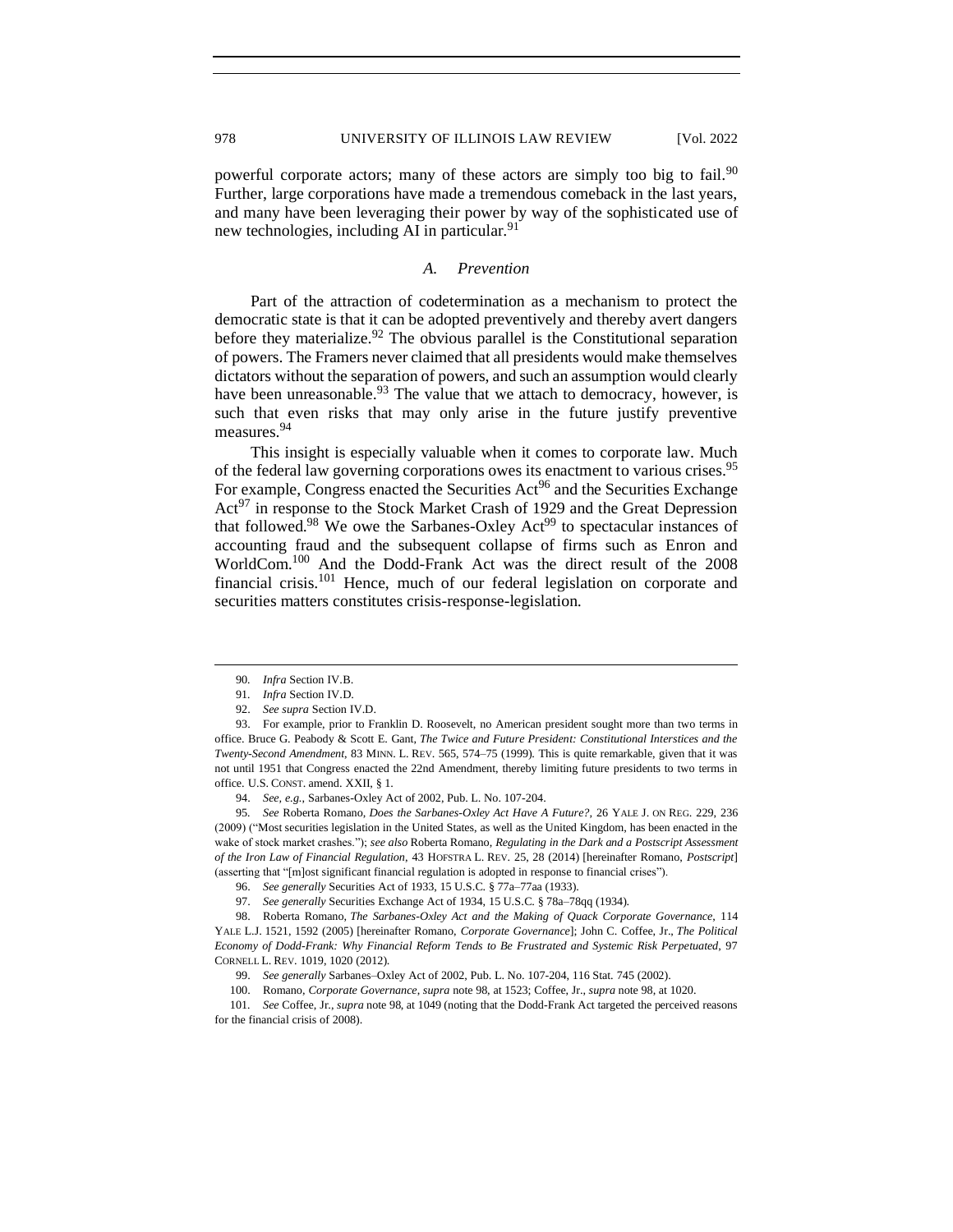# No. 3] CORPORATE LAW AND THE DEMOCRATIC STATE 979

Scholars widely agree on this fact,  $102$  though they draw different conclusions. Some argue that much of the relevant legislation is panic-driven busywork, designed to make Congress look good with little reason to believe that the benefits justify the costs. $103$  Others see crisis legislation as a necessary feature of the U.S. system in which crises are essential to galvanize Congress into taking action that should be taken even in the absence of a crisis.<sup>104</sup>

Regardless of how one views crisis-response legislation, such legislation is, at most, a second-best solution.<sup>105</sup> By definition, crisis-response legislation arrives too late to avert the crisis that triggered it. Moreover, given the need for speedy action in the immediate aftermath of a crisis, there is always the risk that Congress will fail to enact such legislation with optimal care.<sup>106</sup> In other words, the best time to deliberate and pass legislation to avert threats is before the relevant risks have reached critical levels.<sup>107</sup>

### *B. Reduced Market Discipline*

<span id="page-16-0"></span>Moreover, while American democracy may still be in good shape overall, it is worth noting that a traditional mechanism disciplining large corporations has lost much of its effectiveness. Our system of free-market capitalism usually imposes a central constraint on the freedom of corporations in the form of rigorous competition: companies that are no longer competitive ultimately become insolvent and disappear.<sup>108</sup> This mechanism does not protect against all corporate abuses. For example, a corporation that bribes public officials and thereby obtains lucrative government projects increases its profitability and thus improves its chances at survival provided its wrongdoing does not come to light.

Nonetheless, one should not underestimate the market's ability to protect the democratic state. Free markets generate permanent disruptions,  $109$  thereby giving rise to constant change. Companies that once dominated specific markets such as Microsoft or General Motors now find themselves overtaken by

<sup>102</sup>*. See* sources cited *supra* note 95.

<sup>103</sup>*. See, e.g.*, Romano, *supra* note 98, at 159 (arguing that the Sarbanes-Oxley Act represents poorlydesigned law which is the result of hasty government action in times of crisis); Romano, *supra* note 95, at 29 (arguing that a "typical pattern in a financial crisis is a media clamor for action . . . and . . . an accompanying suggestion that government inaction is prolonging the pain and suffering" and that risk-averse lawmakers seeking to be reelected will opt for a government response "without seeking to ascertain . . . whether such demands are . . . necessary to resolve the problem").

<sup>104</sup>*. Cf.* Coffee, Jr., *supra* note 98, at 1023 ("[C]risis breeds an opportunity to overcome legislative inertia.").

<sup>105.</sup> *See, e.g.*, *infra* note 106.

<sup>106.</sup> Romano, *Corporate Governance*, *supra* note 98, at 1602.

<sup>107.</sup> A possible objection would be that the occurrence of a crisis can provide important additional information about the risks in question. However, there also exists a corresponding risk that lawmakers tailor their response too narrowly to the peculiarities of the particular crisis rather than keeping in mind the general problem.

<sup>108.</sup> *See* Adam Hayes, *Important Features of Capitalism*, INVESTOPEDIA, https://www.investopedia. com/ask/answers/040715/what-are-most-important-aspects-capitalist-system.asp (June 1, 2021) [https://perma. cc/ZZC6-F2L7].

<sup>109.</sup> The Austrian economist Schumpeter famously referred to this phenomenon as "[the] process of Creative Destruction." JOSEPH A. SCHUMPETER, CAPITALISM, SOCIALISM, AND DEMOCRACY 83 (3d. ed. 1950).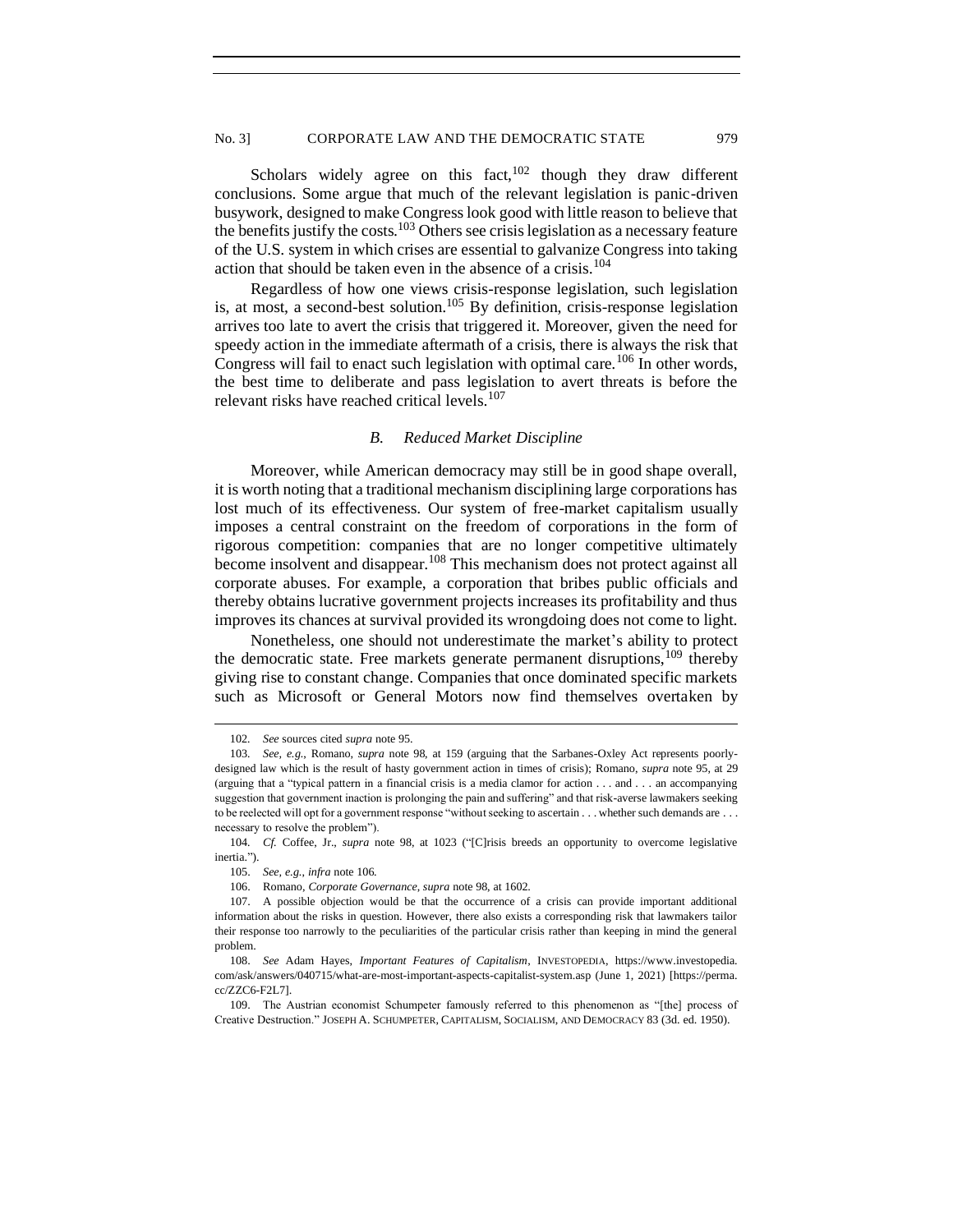competitors such as Google or Tesla that did not even exist twenty-five years  $ago.<sup>110</sup>$ 

Against this background, it is the weakening of the discipline that free markets generate that should raise concerns. In the past, it was the creation of trusts that eliminated competition and thereby undermined markets.<sup>111</sup> As a result, it is no surprise that Congress' first massive intervention against big business targeted trusts and their assault on competition.<sup>112</sup> There can be little doubt that the erosion of competition continues to present a problem for the functioning of free markets in this country. For example, in 2020, the Committee on the Judiciary of the House of Representatives wound up a lengthy investigation of four big "tech" firms—Amazon, Apple, Facebook, and Google—and concluded that all of these firms engaged in systematic anticompetitive practices.<sup>113</sup> Thus, the Committee's Final Report notes that "[b]y controlling the infrastructure of the digital age, they have surveilled other businesses to identify potential rivals, and have ultimately bought out, copied, or cut off their competitive threats."<sup>114</sup> In other words, efforts to protect free markets from anticompetitive behavior remain essential. In addition to the traditional scourge of anticompetitive behavior, it is worth noting that a new threat to free-market capitalism and, by extension, to democratic institutions has arisen. As the 2008 financial crisis has shown, some businesses, particularly banks, can simply be too big to fail.<sup>115</sup> Thus, such businesses can now act in the more or less secure knowledge that if a new crisis arises, the government will have to cut them another check.<sup>116</sup> Our point is not to criticize bailouts. When the government bails out firms that are too big to fail, it merely does what it has to do for the good of the country.<sup>117</sup> Instead, we wish to point out that government bailouts, however well-intentioned and necessary they are, undermine an essential constraint on corporate power.

# *C. Firm Size over Time*

<span id="page-17-0"></span>Linked to the "too big to fail problem" is another reason why concern over the dangers inherent in large firms is timely. Relative to the U.S. Gross Domestic

<sup>110.</sup> *See infra* Section VI.E.

<sup>111</sup>*. See infra* Section VI.A.

<sup>112</sup>*. See infra* Section VI.A.

<sup>113.</sup> HOUSE SUBCOMMITTEE ON ANTITRUST, COMMERCIAL, AND ADMINISTRATIVE LAW OF THE COMMITTEE ON THE JUDICIARY, INVESTIGATION OF COMPETITION IN DIGITAL MARKETS (2020), https://judiciary.house. gov/uploadedfiles/competition\_in\_digital\_markets.pdf?utm\_campaign=4493-519 [https://perma.cc/K5HN-DQN8].

<sup>114.</sup> *Id.*

<sup>115.</sup> Coffee, Jr., *supra* note 98, at 1057. For an excellent discussion of the too-big-to-fail problem, see Saule T. Omarova, *The "Too Big to Fail" Problem*, 103 MINN. L. REV. 2495 (2019).

<sup>116</sup>*. Cf.* Jonathan R. Macey & James P. Holdcroft, Jr., *Failure Is an Option: An Ersatz-Antitrust Approach to Financial Regulation*, 120 YALE L.J. 1368, 1383 (2011) ("bailouts become a self-fulfilling prophecy: bailouts inevitably occur because people expect them to occur.").

<sup>117.</sup> *Id.*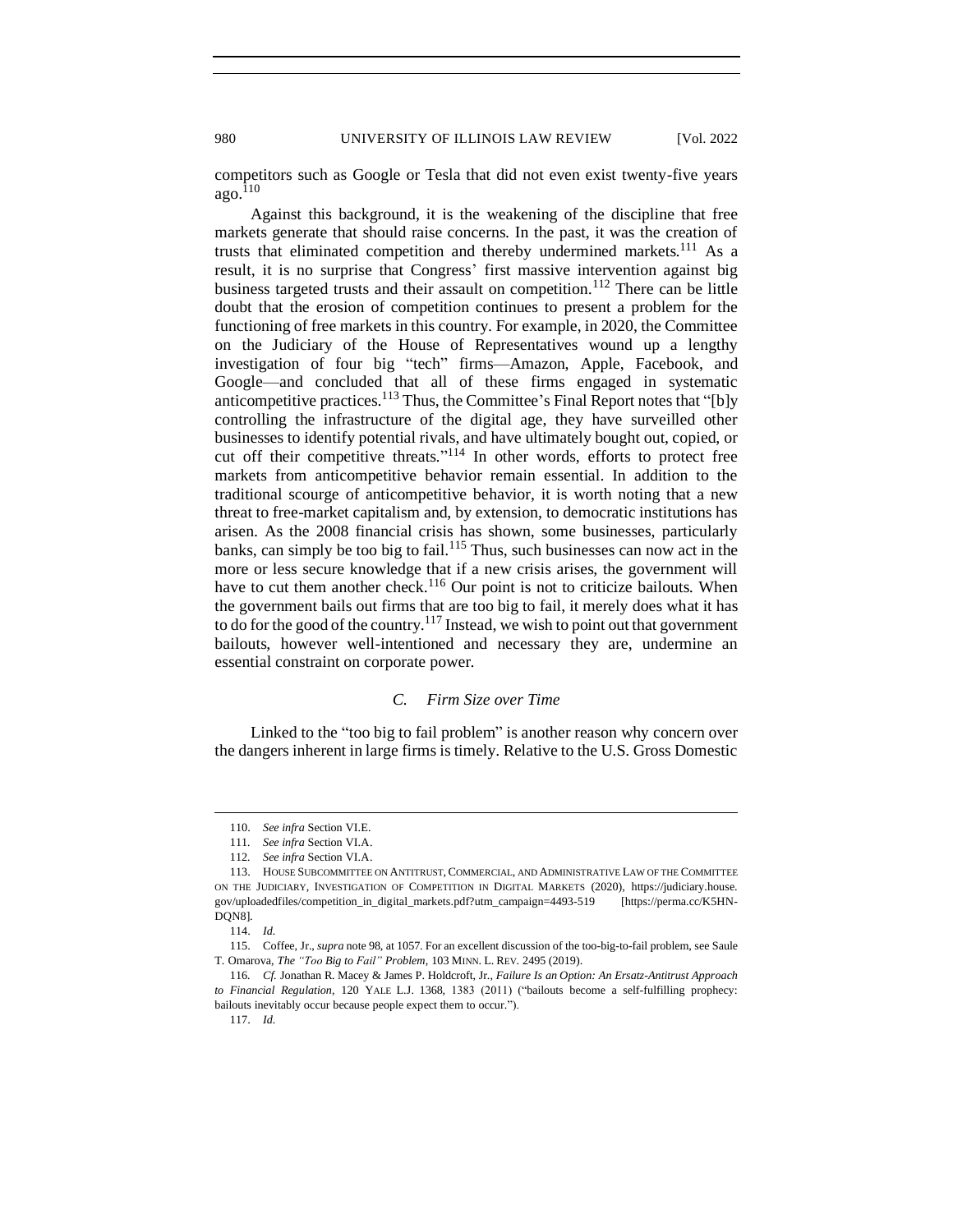Product ("GDP"), the largest firms are now larger than they were from 1929 to 2019.<sup>118</sup>



# FIGURE 1: MARKET CAPITALIZATION OF LARGEST US FIRMS RELATIVE TO GDP

Figure 1 traces both the market capitalization of the largest U.S. corporations and the combined market capitalization of the largest ten firms as fractions of the U.S. GDP. Both values are now higher than they were at any time except at the height of the dotcom bubble in the year  $2000$ .<sup>119</sup> Notably, even when President Franklin D. Roosevelt (1933-1945) began his fight against big business in the 1930s, a topic to which we will return below,<sup>120</sup> the relevant fractions were lower than they are today.

Market capitalization is just one of different variables to capture corporate size. We use it here because the relevant data are readily available for roughly the last 100 years. Moreover, it is worth noting that high stock prices imply that investors have confidence in the prospects of U.S. corporations, and that is good, not bad.<sup>121</sup> By no means do we want to suggest that the United States would be

<sup>118.</sup> 1929 is the first year for which stock data are available in the CRSP database, 2019 the last.

<sup>119.</sup> Some observers may feel tempted to point out that the market capitalization of publicly traded corporations is a function of stock prices which in turn tend to be higher during stock market bubbles. But, that is beside the point. Even during a bubble, stock prices are real prices for all practical purposes as anyone trying to buy or sell stock during a stock market bubble can attest.

<sup>120</sup>*. Infra* Section V.B.2.

<sup>121.</sup> Wayne Pinsent, *Understanding Stock Prices and Values*, INVESTOPEDIA (Sept. 30, 2021), https://www. investopedia.com/articles/stocks/08/stock-prices-fool.asp [https://perma.cc/63EJ-2HKY].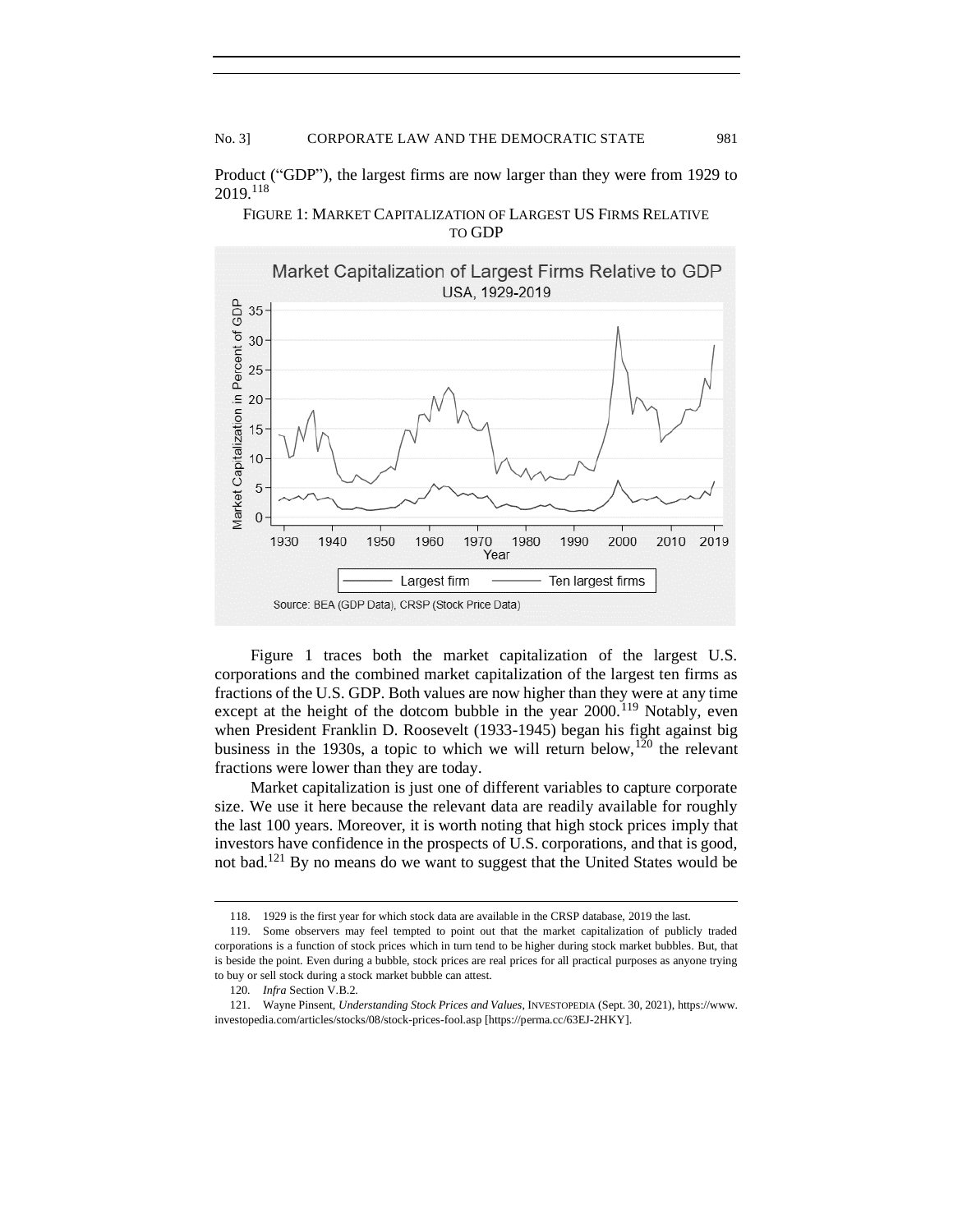better off if U.S. corporations were doing worse than they are. Instead, we simply wish to stress that with large concentrations of corporate wealth comes the potential for abuse. In other words, the legal system should pay attention that the great corporate fortunes whose accumulation it facilitates do not become a liability for the democratic state.

# *D. The Role of Technology*

<span id="page-19-0"></span>The size of corporations as measured by their market capitalization or similar metrics by itself is an important source of corporate power. Financial resources allow a corporation to engage in anticompetitive practices, such as predatory pricing, $122$  or to weather economic crises more easily, such as the current one caused by COVID-19.<sup>123</sup>

Exacerbating the problem of corporate power derived from corporate size is another development that allows large and sophisticated corporate actors to leverage their power in an unprecedented degree. New technologies, especially related to advances in AI, are currently profoundly reshaping business models and commercial transactions.<sup>124</sup> The main users of the new technological tools and their primary beneficiaries are powerful corporate actors.<sup>125</sup>

AI has been with us for many decades.<sup>126</sup> It is only in the last ten years or so that advances in AI have begun to significantly impact on business practices.<sup>127</sup> This is due to a relatively new form of AI called "Machine Learning" ("ML")<sup>128</sup> The greatest practical successes with ML to date have been in the use of supervised learning techniques.<sup>129</sup> This refers to a process that begins with a dataset that is classified or labelled by humans according to the dimension of interest ("training data").<sup>130</sup> The system analyses this dataset and determines the best way to predict the relevant outcome variable (classified by

<sup>122.</sup> For a useful analysis of predatory pricing doctrine and practices see Aaron S. Edlin, *Stopping Above-Cost Predatory Pricing*, 111 YALE L.J. 941, 950–55 (2002).

<sup>123.</sup> *See, e.g.*, Douglas MacMillan, Peter Whoriskey, & Jonathon O'Connell, *America's Biggest Companies Are Flourishing During the Pandemic and Putting Thousands of People Out of Work*, WASH. POST (Dec. 16, 2021), https://www.washingtonpost.com/graphics/2020/business/50-biggest-companies-coronavirus-layoffs/ [https://perma.cc/NS27-URFC].

<sup>124.</sup> *See* Daniel Forester, Richard Martinelli, & Heather Egan Sussman, *Transactions in the Age of Artificial Intelligence: Risks and Considerations*, JDSUPRA (Oct. 14, 2021), https://www.jdsupra.com/legalnews/transactions-in-the-age-of-artificial-1125713/ [https://perma.cc/6GBR-UFF7].

<sup>125</sup>*. See generally* FRANK PASQUALE, THE BLACK BOX SOCIETY: THE SECRET ALGORITHMS THAT CONTROL MONEY AND INFORMATION (2015); BRAD SMITH & CAROL ANN BROWNE, TOOLS AND WEAPONS: THE PROMISE AND THE PERIL OF THE DIGITAL AGE 191-230 (2019).

<sup>126.</sup> *See* STUART J. RUSSELL & PETER NORVIG, ARTIFICIAL INTELLIGENCE: A MODERN APPROACH 16–28 (3rd ed. 2010) (providing a short history of AI).

<sup>127.</sup> *Id.* at 26–30.

<sup>128.</sup> *See generally* ETHEM ALPAYDIN, MACHINE LEARNING: THE NEW AI (2016) (providing an overview of machine learning).

<sup>129.</sup> Approximately 95% of all ML applications today are based on this method. MARTIN FORD, *Martin Ford, in* ARCHITECTS OF INTELLIGENCE: THE TRUTH ABOUT AI FROM THE PEOPLE BUILDING IT 186 (2018).

<sup>130.</sup> Iqbal H. Sarker, *Machine Learning: Algorithms, Real-World Applications and Research Directions*, 2 SN COMPUT. SCI. 1, 3–4 (2021).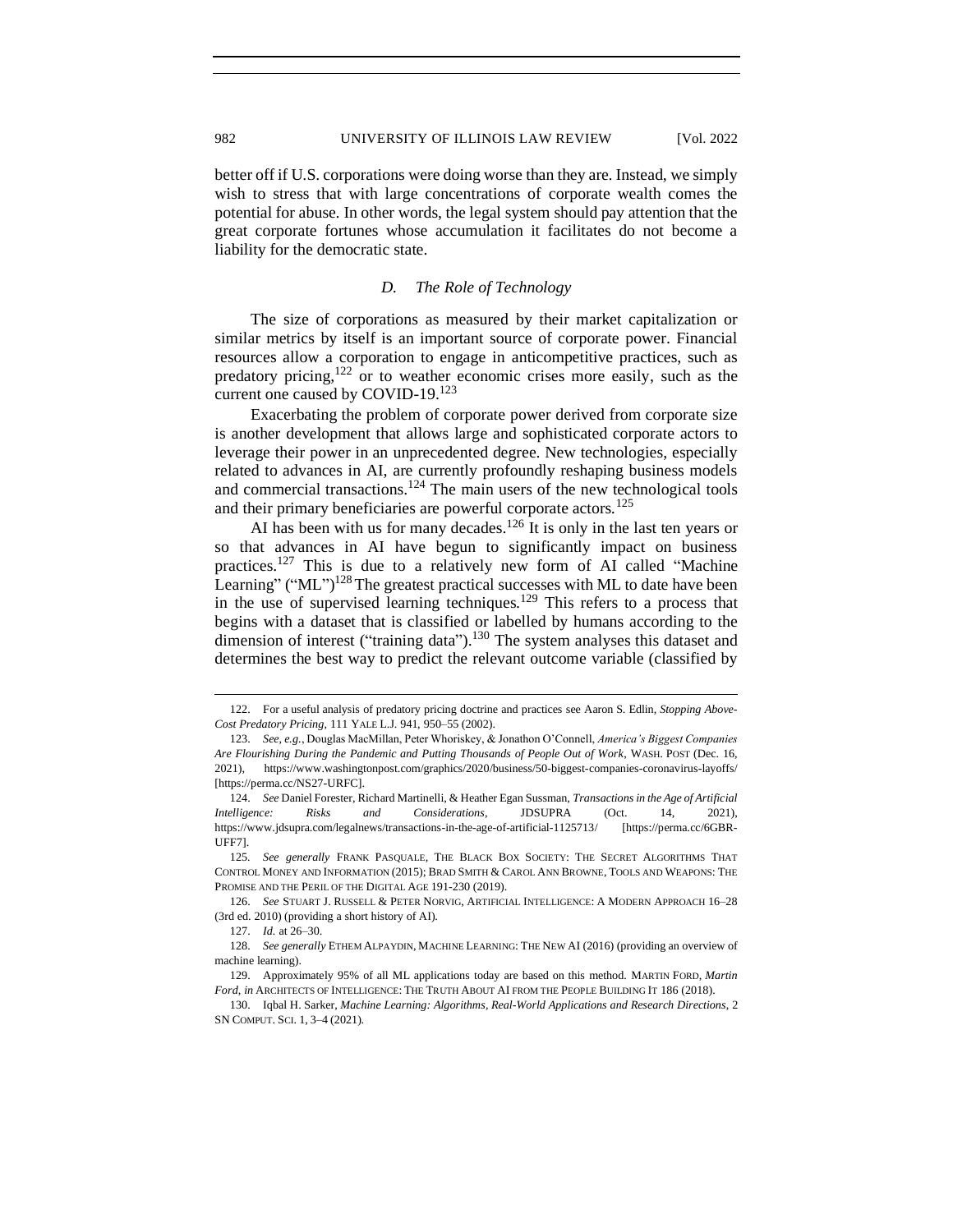experts) by reference to the other available features of the data.<sup>131</sup> The trained model—that is, the algorithm with the set of parameters that optimized performance on the training dataset—is then put to work on a new test dataset, to see how effective it is at predicting outside the original training sample.<sup>132</sup>

Large corporate actors have a significant advantage with respect to supervised learning models; namely, training an AI model on their proprietary data.<sup>133</sup> This may generate a more appropriate dataset, especially where the activities sought to be analyzed are idiosyncratic to the firm. It may also permit the firm to retain a source of competitive advantage, by preventing the benefits of the trained model from being shared with other users. For small businesses, however, the scale of their internal data may be insufficient to train a ML model, meaning that their only option is to provide the training benefits of their data to an AI vendor.

ML tools allow corporations to leverage their power in unprecedented ways.<sup>134</sup> For the first time, corporations are able to engage in first degree price discrimination, capturing most of consumers' surplus.<sup> $135$ </sup> Corporations are now in a position to systematically exploit consumers' behavioral anomalies, strategically setting up "rationality traps."<sup>136</sup> And corporations are able to manipulate consumers' preferences by moving them into "filter bubbles."<sup>137</sup> Together, these techniques massively leverage large corporations' power vis-àvis their customers (and suppliers). The boost of online shopping during the COVID-19 pandemic accelerates this trend even further.<sup>138</sup>

But the new technologies also allow large corporations to exert an unprecedented influence on the political process. Facebook's role in the 2016 presidential election has been subject to intense public debate and criticism for many years now.<sup>139</sup> Scholars have pointed out that "surveillance capitalism" poses a serious threat to democracy by, for example, "the construction, ownership, and operation of the means of behavior modification that is Big Other . . . [and by] the degradation of the self-determining individual as the fulcrum of democratic life . . . . "140

<sup>131.</sup> *Id.*

<sup>132.</sup> *See id.* at 18.

<sup>133</sup>*. See* John Armour & Horst Eidenmüeller, *Self-Driving Corporations?*, 10 HARV. BUS. L. REV. 87, 98 (2020).

<sup>134</sup>*. See* Gerhard Wagner & Horst Eidenmüller, *Down by Algorithms? Siphoning Rents, Exploiting Biases, and Shaping Preferences: Regulating the Dark Side of Personalized Transactions*, 86 U. CHI. L. REV. 581, 582 (2019).

<sup>135.</sup> *Id.* at 583.

<sup>136.</sup> *Id.* at 593.

<sup>137.</sup> *Id.* at 598.

<sup>138</sup>*. Cf.* Kara Swisher, *Tech Is About Power. And These Four Moguls Have Too Much of It*, N.Y. TIMES: OPINION (July 23, 2020), https://www.nytimes.com/2020/07/23/opinion/tech-moguls-congressional-hearing. html?action=click&module=Opinion&pgtype=Homepage [https://perma.cc/JV7Z-PJ8H].

<sup>139</sup>*. See, e.g*., Alexis C. Madrigal, *What Facebook Did to American Democracy*, ATLANTIC (Oct. 12, 2017), https://www.theatlantic.com/technology/archive/2017/10/what-facebook-did/542502/ [https://perma.cc/HF7A-PHE5].

<sup>140.</sup> SHOSHANA ZUBOFF, THE AGE OF SURVEILLANCE CAPITALISM: THE FIGHT FOR A HUMAN FUTURE AT THE NEW FRONTIER OF POWER 519 (2019).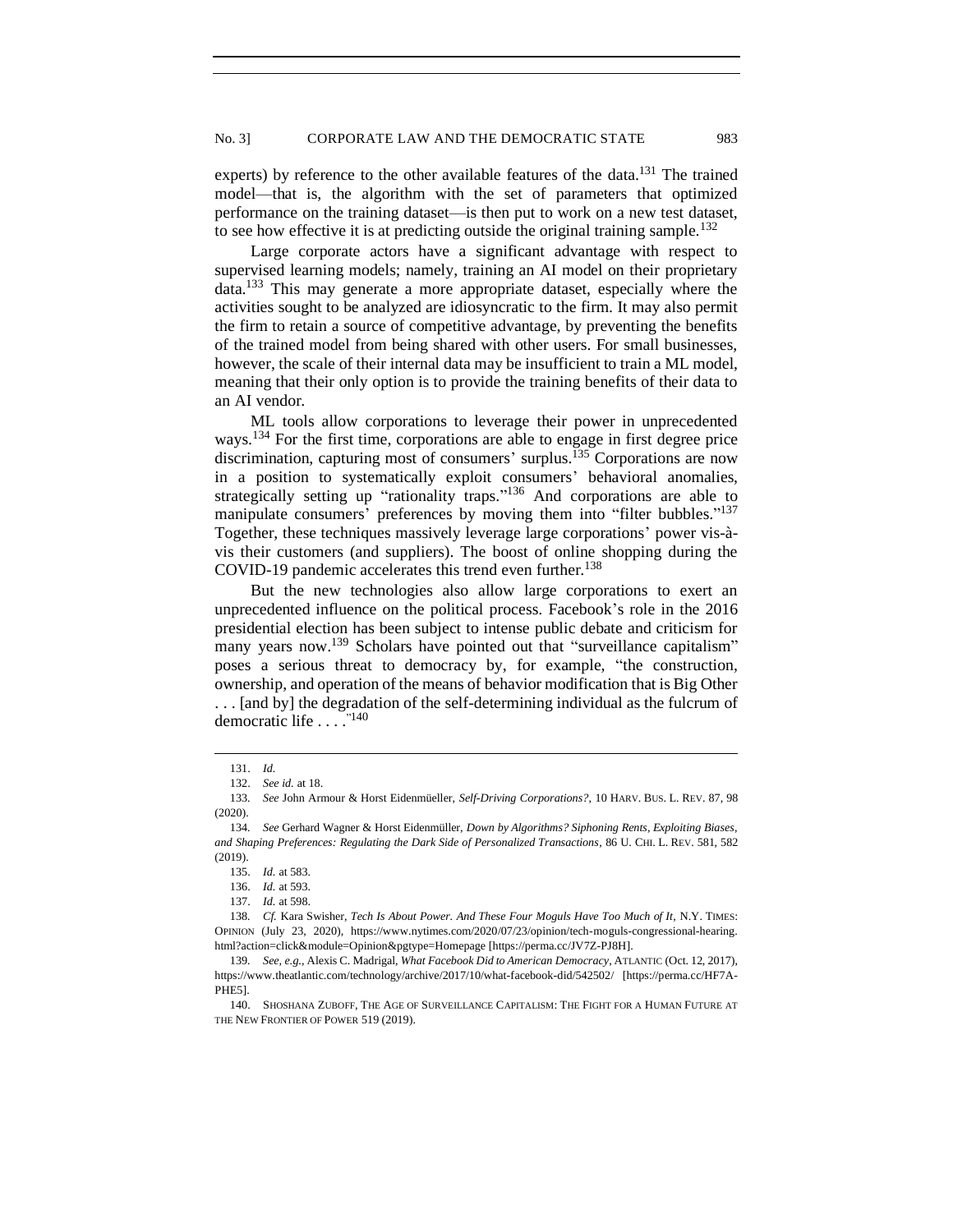The appropriate regulatory response to this development is by no means clear. It has been suggested that:

[C]onsumers should be able to opt out of personalized pricing and insist on an offer at market price, they should be able to revoke transactions entered into under the influence of sales algorithms at a moment of vulnerability, and they should retain the option to go shopping on the internet with their sunglasses on—that is, anonymously.<sup>141</sup>

While this proposal, if implemented, would go a long way towards addressing corporate power's grip on private transactions, it does nothing to reduce the threat of corporate power (leveraged by technology) to democracy.<sup>142</sup> Antitrust remedies could be more effective in this regard. But it is unclear whether and how they should be applied in the context of powerful tech companies.<sup>143</sup> Hence, codetermination might have a role to play in curbing excessive corporate power, especially because it does not mandate specific corporate action(s).<sup>144</sup> In other words, it is a procedural intervention which does not interfere with a corporation's substantive policies.

# V. A TRACK RECORD OF CURBING CORPORATE POWER

<span id="page-21-0"></span>The U.S. Congress has a long history of interventions aimed at curbing corporate power. These interventions broadly fall into two categories: the first category includes statutes that seek to prohibit corporations from influencing the political process,<sup>145</sup> and the second includes legislation that makes it more difficult for corporations to accumulate extreme wealth and resources in the first place.<sup>146</sup>

In the following, we offer a brief analysis of some of the more important Congressional interventions against corporate power. In doing so, we demonstrate that federal legislation aimed at limiting corporate power is not out of tune with American values or traditions. Furthermore, we show that senators and members of Congress who supported such legislation often did so for fear that concentrated corporate power, if left unchecked, is dangerous to democracy.

# *A. Statutory Bans on Corporate Political Activities*

<span id="page-21-1"></span>Statutes that limit corporations' political activity typically curtail corporate political spending. Campaign finance law has a long history in the United

<sup>141.</sup> Wagner and Eidenmüller, *supra* note 134, at 609.

<sup>142.</sup> *See, e.g.*, *Congress v Big Tech: Alphabet, Amazon, Apple and Facebook Face an Antitrust Grilling*, ECONOMIST (July 28, 2020), https://www.economist.com/united-states/2020/07/28/alphabet-amazon-apple-andfacebook-face-an-antitrust-grilling [https://perma.cc/V6KM-R2K6].

<sup>143</sup>*. Id.*; *see also* ARIEL EZRACHI & MAURICE E. STUCKE, HOW BIG-TECH BARONS SMASH INNOVATION— AND HOW TO STRIKE BACK (2022).

<sup>144.</sup> *See* discussion *infra* Part VI.

<sup>145</sup>*. Infra* Section V.A.

<sup>146</sup>*. Infra* Section V.B.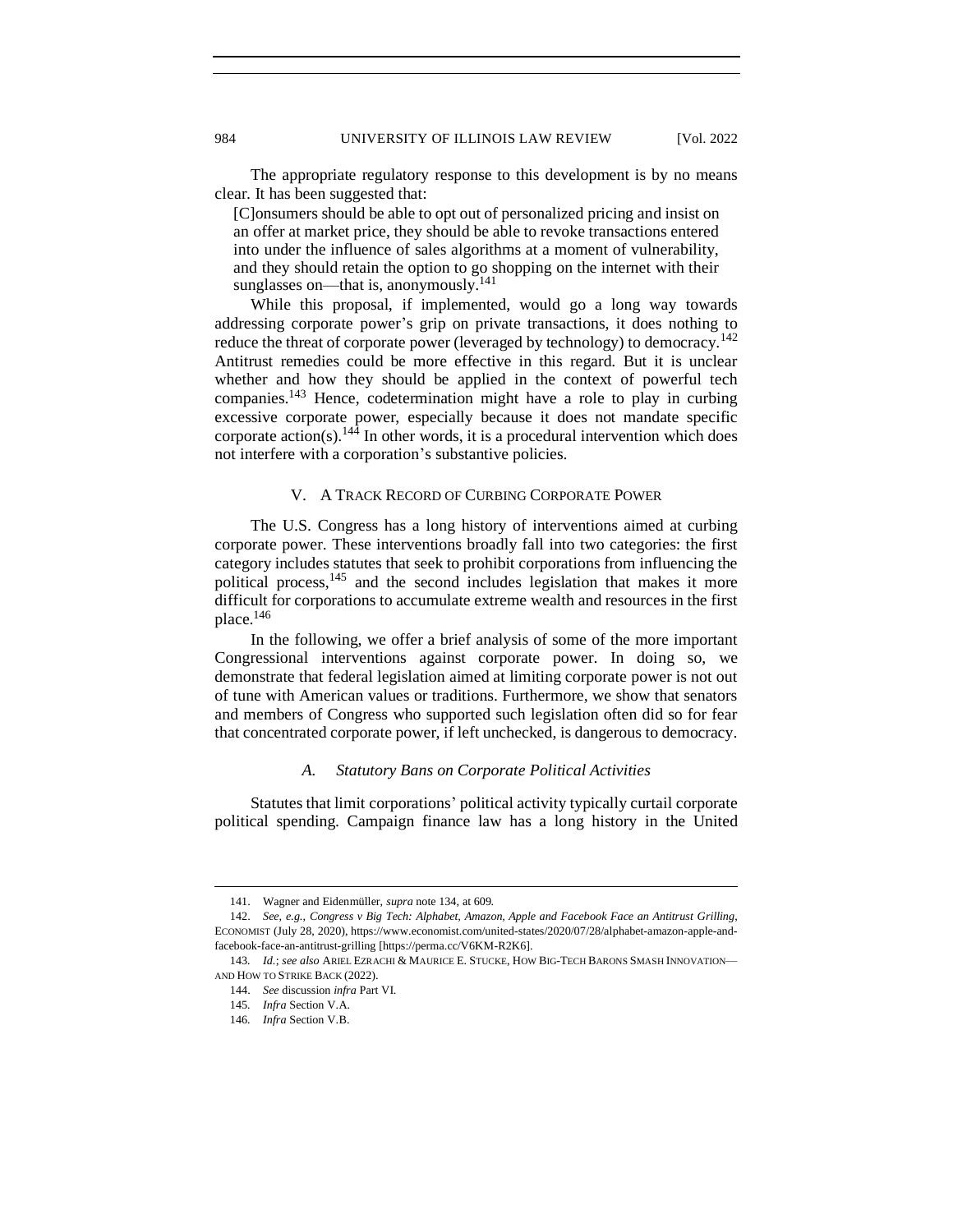States.<sup>147</sup> Congress adopted the Tillman Act in 1907, prohibiting corporations from making contributions to political campaigns.<sup>148</sup> While the Tillman Act proved exceedingly difficult to enforce,<sup>149</sup> it prepared the ground for subsequent campaign finance legislation. Efforts to regulate corporate political speech culminated in the 2002 Bipartisan Campaign Finance Reform Act ("BCRA"),<sup>150</sup> also known as the McCain-Feingold Act.<sup>151</sup> A key objective of the BCRA was to limit the role of corporate money in federal elections.<sup>152</sup> Accordingly, it bans the use of corporate funds for electioneering communications.<sup>153</sup>

There are two problems with statutory limitations on corporate political activities. The first and more prominent problem is a legal one: in *Citizens United*, the United States Supreme Court held that the BCRA's ban on independent corporate political expenditures violates the First Amendment.<sup>154</sup> The decision did not analyze the constitutionality of the prohibition against direct corporate contributions to political candidates, and according to the prevailing view, that prohibition remains in force.<sup>155</sup> Nonetheless, *Citizens United* has, in effect, doomed efforts to keep corporate money out of federal elections.<sup>156</sup>

The second problem is practical. Once a corporation has amassed immense financial resources, it is likely to find ways to make that wealth count politically regardless of regulation.<sup>157</sup> Even before *Citizens United*, corporations were adept at finding ways around the limitations imposed by the BCRA, sometimes with

148. 34 Stat. 864 (1907).

149. Burris, *supra* note 147, at 248 (pointing out that the Tillman Act and related reforms "had little effect on the flow of corporate cash to political parties and candidates.").

150. Bipartisan Campaign Reform Act of 2002, 52 U.S.C. § 30125(a).

153. BCRA § 201; 52 U.S.C. § 30104(f)(3)(A). Electioneering communications are defined as advertisements naming a federal candidate within 30 days before a primary or 60 days before the general election. 154. Citizens United v. Fed. Election Comm'n., 558 U.S. 310, 365 (2010) (holding that 2 U.S.C. § 441b

155. Prior to *Citizens United*, the Supreme Court explicitly upheld the constitutionality of bans on direct corporate contributions to political campaigns. *See* Fed. Election Comm'n v. Beaumont, 539 U.S. 146, 163 (2003). Some courts have explicitly held that *Citizens Unite*d did not overrule *Beaumont*. *E.g.*, Minn. Citizens Concerned for Life, Inc. v. Swanson, 640 F.3d 304, 317 (8th Cir. 2011), reh'g en banc granted, opinion vacated (July 12, 2011), on reh'g en banc, 692 F.3d 864 (8th Cir. 2012); King St. Patriots v. Tex. Democratic Party, 521 S.W.3d 729, 732 (Tex. 2017). *But see* Michael W. McConnell, *Reconsidering* Citizens United *as a Press Clause Case*, 123 YALE L.J. 412, 449–50 (2013) (arguing that the rationale underlying the Citizens United decision is "hard to square" with the prohibition against direct corporate contributions and noting that lower courts have upheld this prohibition solely "because *Beaumont* is the precedent most closely on point.").

156*. See, e.g.*, Richard L. Hasen, *Election Law's Path in the Roberts Court's First Decade: A Sharp Right Turn but with Speed Bumps and Surprising Twists*, 68 STAN. L. REV. 1597, 1599 (2016) (asserting that the decision "freed corporate money in U.S. candidate elections").

157*. Cf.* Richard M. Esenberg, *The Lonely Death of Public Campaign Financing*, 33 HARV. J.L. & PUB. POL'Y 283, 329 (2010) ("Given the stakes, it seems unlikely that regulators will be able to stop money, like water, from seeking its own level.").

<sup>147</sup>*. See, e.g.*, Val Burris, *Corporations, Capitalists, and Campaign Finance*, *in* HANDBOOK OF POLITICS: STATE AND SOCIETY IN GLOBAL PERSPECTIVE 247, 248 (Kevin T. Leicht & J. Craig Jenkins eds., 2010) (explaining that demands for public campaign finance legislation became common in the late nineteenth century when corporate donations and donations by corporate officers and shareholders became the central source of funds for candidates seeking election).

<sup>151.</sup> *E.g.*, Richard L. Hasen, Citizens United *and the Illusion of Coherence*, 109 MICH. L. REV. 581, 588 (2011).

<sup>152.</sup> *Id.*

violates the first amendment).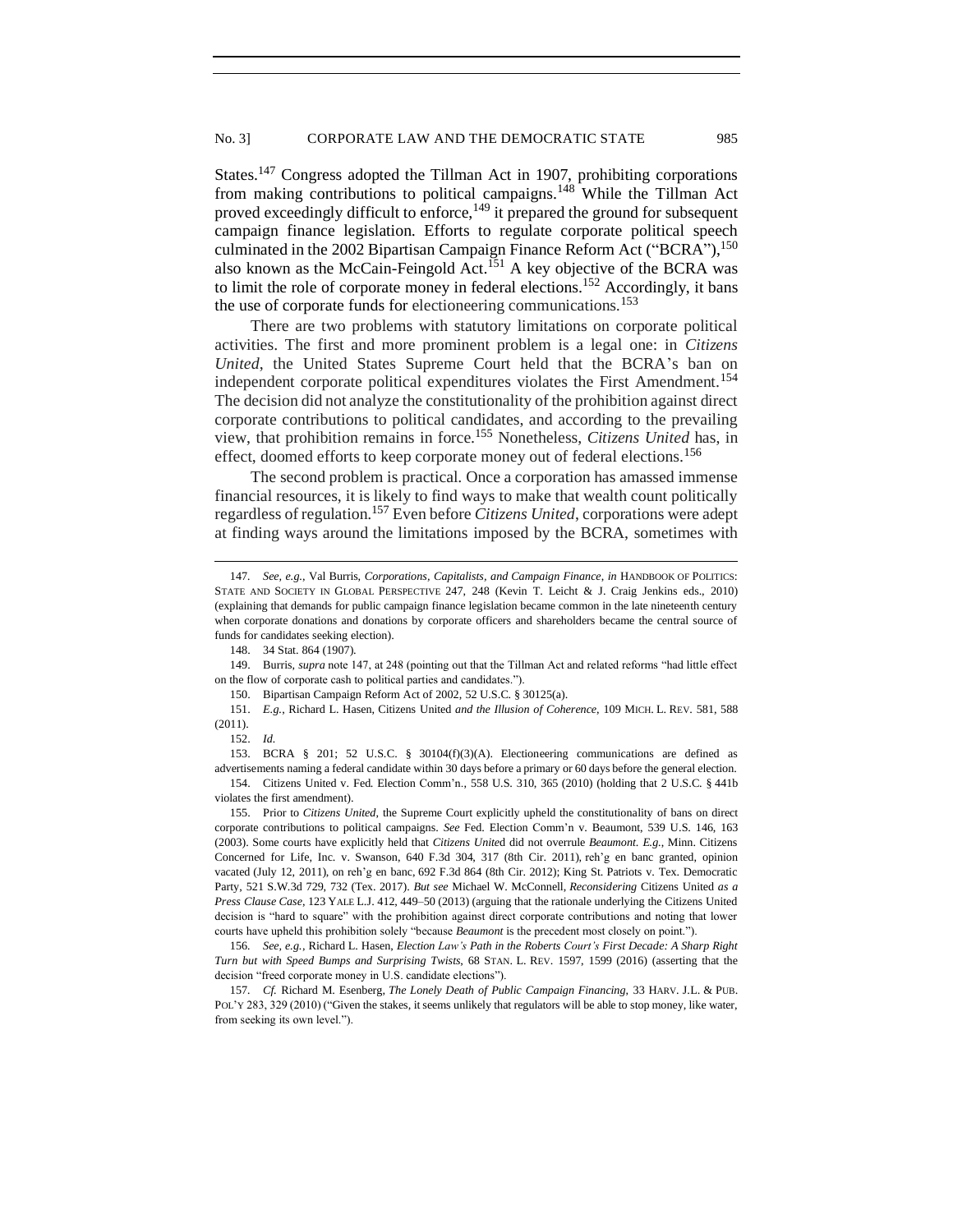the U.S. Supreme Court's help. For example, in its 2007 decision *Federal Election Commission v. Wisconsin Right To Life, Inc.*, the Supreme Court held that the BCRA's restrictions on financing electioneering communications are limited to advertisements that "can only reasonably be viewed as advocating or opposing a candidate." <sup>158</sup> This test opened the gate for corporate spending by allowing corporations to finance so-called "issue ads" that focused on political issues rather than candidates.<sup>159</sup>

In sum, while there may be good reasons for curtailing corporate political expenditures, it is unlikely that this suffices to address the problem of extreme corporate power.

### *B. Structural Measures*

<span id="page-23-0"></span>The history of Congressional interventions against corporate power is not limited to bans on corporate political activities. Starting in the  $19<sup>th</sup>$  century, Congress has repeatedly taken measures to deter or even reverse extreme concentrations of corporate power.<sup>160</sup> We will refer to these measures as *structural* because they impact the structure of the corporate landscape—the size, ownership, or governance of corporations—instead of merely attempting to prevent corporations from using their power to influence the political process.

Although many areas of business law have the potential to impact the corporate landscape in some fashion, we limit our account to two particularly glaring examples: the Sherman Act of  $1890^{161}$  and Congress' fight against corporate pyramids in the  $1930s$ .<sup>162</sup>

We do not claim that these Congressional interventions were aimed primarily at protecting the democratic state. Congress also (and sometimes chiefly) pursued other legislative goals, such as consumer protection.<sup>163</sup> But, these specific legislative goals do not change the fact that the relevant legislation contributed to curbing extreme concentrations of corporate power.<sup>164</sup> Moreover, as shown below, the interventions that we consider demonstrate that big business was perceived as a threat to the democratic state. Thus, these interventions had a clear political dimension.

### <span id="page-23-1"></span>*1. The Sherman Act of 1890*

Starting in the second half of the nineteenth century, the United States gradually transformed from a predominantly agrarian society into a more urban and industrial one.<sup>165</sup> As part of this process, individual corporations and the men

<sup>158.</sup> Fed. Election Comm'n. v. Wis. Right To Life, Inc., 551 U.S. 449, 474 (2007).

<sup>159</sup>*. Cf.* Richard L. Hasen, *supra* note 151, at 590 (pointing out that the test articulated in the *Fed. Election Comm'n v. Wisconsin Right to Life* was "likely to eviscerate § 203.").

<sup>160</sup>*. See infra* Sections V.B.1, V.B.2.

<sup>161</sup>*. See infra* Section V.B.1.

<sup>162</sup>*. See infra* Section V.B.2.

<sup>163</sup>*. See infra* Section V.B.2.

<sup>164</sup>*. See infra* Sections V.B.1,V.B.2.

<sup>165.</sup> *Infra* Section V.B.1.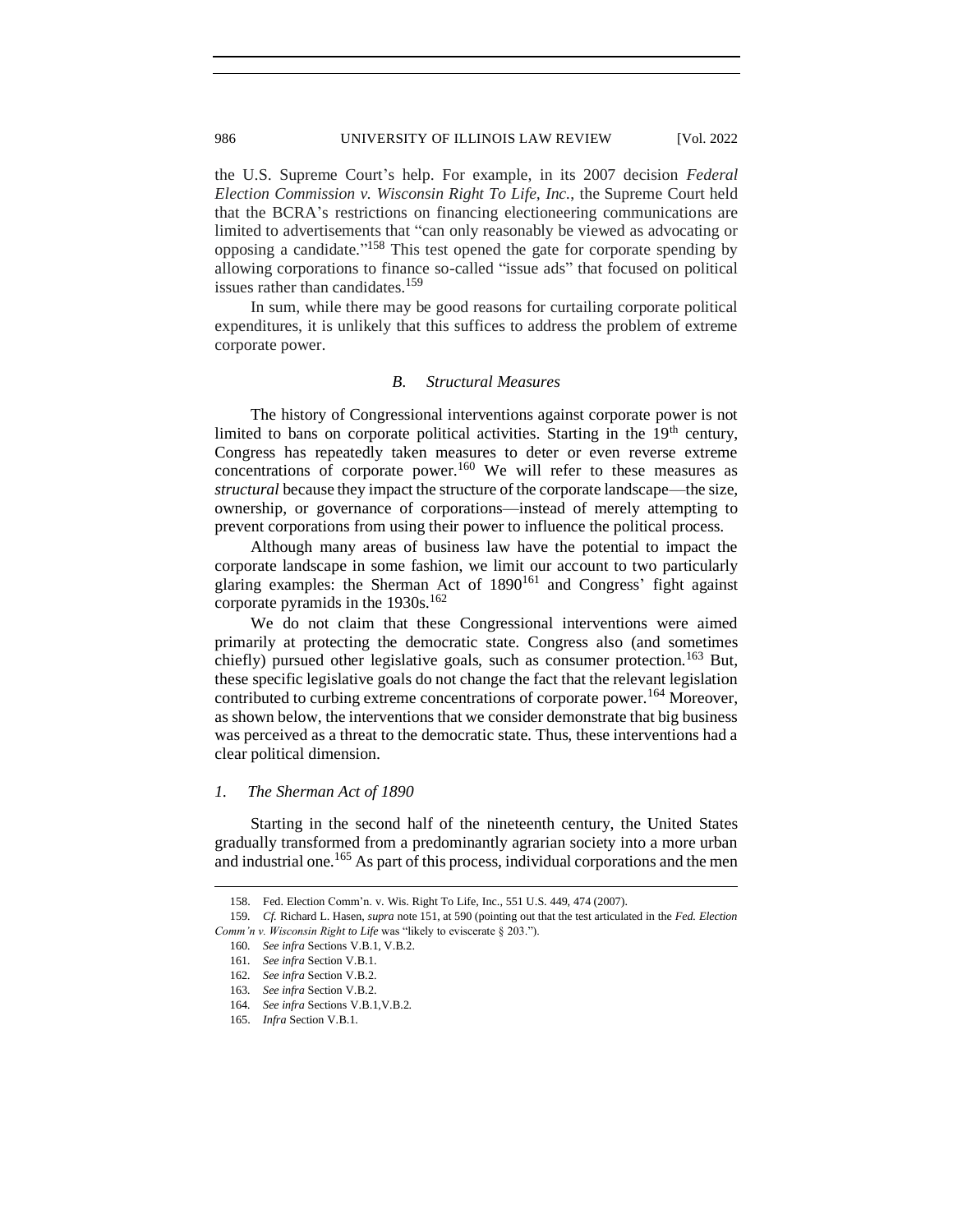that owned them began to wield enormous economic resources. Perhaps the best example is John D. Rockefeller's Standard Oil Corporation. At its peak, this corporation held about a ninety percent share of the petroleum market.<sup>166</sup> In the words of economic historian Naomi Lamoreaux, nineteenth-century Americans viewed Standard Oil as "a monster that corrupted politicians and laid waste to its competitors." <sup>167</sup> Corporate law scholars were also wary of these corporate giants. For example, in 1932, Adolf Berle and Gardiner Means noted that "[t]he future may see the economic organism, now typified by the corporation, not only on an equal plane with the state, but possibly even superseding it as the dominant form of social organization." 168

The rise of these corporate behemoths triggered public opposition. Initially, it was the agrarian movement that called for protection against market power because farmers viewed railroad companies as relying on unfair practices.<sup>169</sup> In response, various states adopted legislation targeting excessive or incoherent railroad prices.<sup>170</sup> Calls for legislative intervention were not limited to the state level, however,  $171$  and they extended beyond the agrarian movement to the general public. An 1886 Senate Committee Report concluded that "prompt action by Congress upon this important subject is almost unanimously demanded by public sentiment."<sup>172</sup> The revelation that railroads had used their money to influence legislation contributed to the pressure for Congressional intervention.<sup>173</sup> In 1887, the U.S. Congress responded by enacting the Act to Regulate Commerce, which created the Interstate Commerce Commission.<sup>174</sup>

Yet public antipathy was not limited to the transportation sector or even public utilities. States adopted various types of antitrust legislation,<sup>175</sup> and Congress intervened again as calls for antitrust regulation persisted.<sup>176</sup> In 1890,

170*. Cf.* Paul Stephen Dempsey, *Transportation: A Legal History*, 30 TRANSP. L.J. 235, 262–63 (2003) (summarizing the relevant legislation).

173. *See* ROBERT G. ATHEARN, UNION PACIFIC COUNTRY 340 (1976).

174. Interstate Commerce Act, ch. 104, 24 Stat. 379 (1887).

<sup>166.</sup> Naomi R. Lamoreaux, *The Problem of Bigness: From Standard Oil to Google*, 33 J.ECON. PERSP. 94, 96 (2019).

<sup>167</sup>*. Id.* at 94.

<sup>168.</sup> ADOLF BERLE & GARDINER MEANS, THE MODERN CORPORATION AND PRIVATE PROPERTY 357 (Macmillan Co. 1933) (1932).

<sup>169</sup>*. Cf.* Joseph D. Kearney & Thomas W. Merrill, *The Origins of the American Public Trust Doctrine: What Really Happened in Illinois Central*, 71 U. CHI. L. REV. 799, 905 (2004) (describing the agrarian movement's political struggle against the railroads). Whether the agrarian movement was also a driving force behind the Sherman Act is controversial. The prevailing view believes it was. By contrast, George Stigler has questioned this claim on the grounds that, aside from the railroad sector, farmers were not particularly vulnerable to exploitation by monopolistic corporations. George J. Stigler, *The Origins of the Sherman Act*, 14 J. LEGAL STUD. 1, 3 (1985).

<sup>171</sup>*. Id.* at 263–65.

<sup>172.</sup> *Report of the Senate Select Committee on Interstate Commerce*, 49th Cong. 175 (1886), *cited in* GABRIEL KOLKO, RAILROADS AND REGULATIONS, 1877-1916, at 39 (1965).

<sup>175.</sup> For a description of the various state laws, see HANS THORELLI, THE FEDERAL ANTITRUST POLICY: ORIGINATION OF AN AMERICAN TRADITION 155–56 (1955); Legislation, *A Collection and Survey of State Anti-Trust Laws*, 32 COLUM. L. REV. 347–50 (1932).

<sup>176</sup>*. See, e.g.*, Lamoreaux, *supra* note 166, at 94 (noting the pressure on late nineteenth-century politicians to intervene against trusts); *see also* Barak Orbach, *Antitrust Populism*, 14 N.Y.U. J.L. & BUS. 1, 18 (2017) ("Congress enacted the Sherman Act in response to a populist agrarian movement.").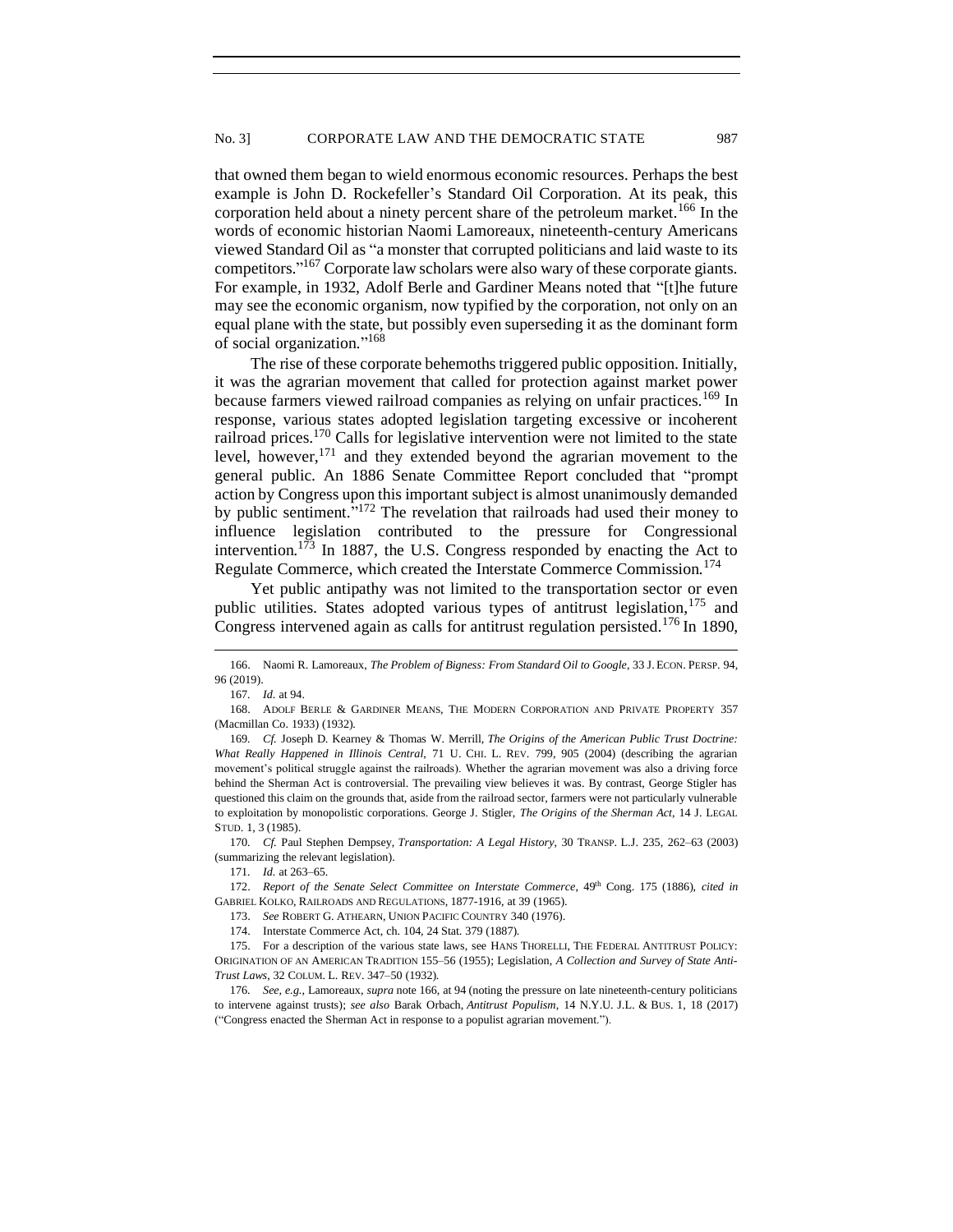it enacted the Sherman Act.<sup>177</sup> At its core, the Sherman Act bans agreements restraining trade, including those taking the form of trusts.<sup>178</sup>

The Sherman Act failed to prevent the merger wave during the late 19<sup>th</sup> and the beginning of the  $20<sup>th</sup>$  century.<sup>179</sup> But, that failure was due to a flawed design rather than Congressional intent. Congress had very much intended to prevent anticompetitive mergers,<sup>180</sup> and the merger movement at the end of the  $19<sup>th</sup>$  and the beginning of the 20th century was, in large part, motivated by the desire to eliminate competition.<sup>181</sup> Moreover, it would be wrong to assume that the considerations motivating the Sherman Act were exclusively economic. At the time the Sherman Act was passed, concerns over the power of trusts were widespread,  $182$  and numerous statements by members of Congress mirrored these views.<sup>183</sup> As Robert Lande noted more than twenty years ago, "[w]hile Congress was concerned about the uses of this power to raise prices and restrict output, it also desired, as an end in itself, the prevention of accumulation of power by large corporations and the men who controlled them." 184

### <span id="page-25-0"></span>*2. The Fight Against Corporate Pyramids and Holding Structures*

Our second example of a Congressional intervention curbing corporate power at the structural level is Congress's fight against corporate pyramids in the 1930s. In the parlance of the 1930s, the term "corporate pyramid" refers to a

181*. Cf.* WU, *supra* note 32, at 26, 139 (noting that the monopolization movement that led to countless mergers at the end of the  $19<sup>th</sup>$  and the beginning of the  $20<sup>th</sup>$  century sought to eliminate competition). Contemporary observers shared this view. *See, e.g.*, E. S. Meade, *The Fallacy of "Big Business"*, 42 ANNALS OF THE AM. ACAD. OF POL. & SOC. SCI. 83, 85 (1912) ("The motive of eliminating competition which is so conspicuously evident in the formation of the Steel Trust was present in the minds of those who formed nearly every one of the industrial combinations.").

<sup>177.</sup> Sherman Act, ch. 647, 26 Stat. 209 (1890) (codified as amended at 15 U.S.C. §§ 1 et seq.)

<sup>178.</sup> 15 U.S.C. § 1.

<sup>179.</sup> George Bittlingmayer, *Did Antitrust Policy Cause the Great Merger Wave?*, 28 J.L. & ECON. 77, 77 (1985).

<sup>180.</sup> Whether the Sherman Act sought to prevent mergers that increased efficiency but led to higher prices for consumers is controversial. Bork argued that Congress was driven by efficiency considerations, so that only efficiency-decreasing mergers were meant to be illegal. Robert H. Bork, *Legislative Intent and the Policy of the Sherman Act*, 9 J.L. & ECON. 7, 25–26 n.57 (1966). Others have argued that Congress sought to ban even if efficient mergers if they led to higher prices for consumers. *E.g.*, Herbert Hovenkamp, *Antitrust's Protected Classes*, 88 MICH. L. REV. 1, 24 (1989); Robert H. Lande, *Wealth Transfers as the Original and Primary Concern of Antitrust: The Efficiency Interpretation Challenged*, 50 HASTINGS L.J. 871, 899 (1999).

<sup>182</sup>*.* William L. Letwin, *Congress and the Sherman Antitrust Law: 1887–1890*, 23 U. CHI.L. REV. 221, 222 (1956).

<sup>183.</sup> Senator Sherman himself repeatedly likened the power of monopolistic corporations to that of kings. 21 CONG. REC. S2570 (1890). Another Senator implicitly questioned the compatibility of concentrated corporate power with democratic principles by asking, rhetorically, whether production and trade should be "taken away from the great mass of the people and concentrated in the hands of a few men." 21 CONG. REC. S2598 (1890). For a more detailed analysis of these and other statements see Lande, *supra* note 180, at 904.

<sup>184.</sup> Lande, *supra* note 180, at 904. *Cf.* Eleanor M. Fox, *The Modernization of Antitrust: A New Equilibrium*, 66 CORNELL L. REV. 1140, 1140–41 (1981) (categorizing the "dispersion of economic power" as one of the core goals of antitrust law); Lina M. Khan, *Amazon*, *supra* note 32, at 740 (noting that part of the motivation behind the Sherman Act "was the understanding that concentration of economic power also consolidates political power").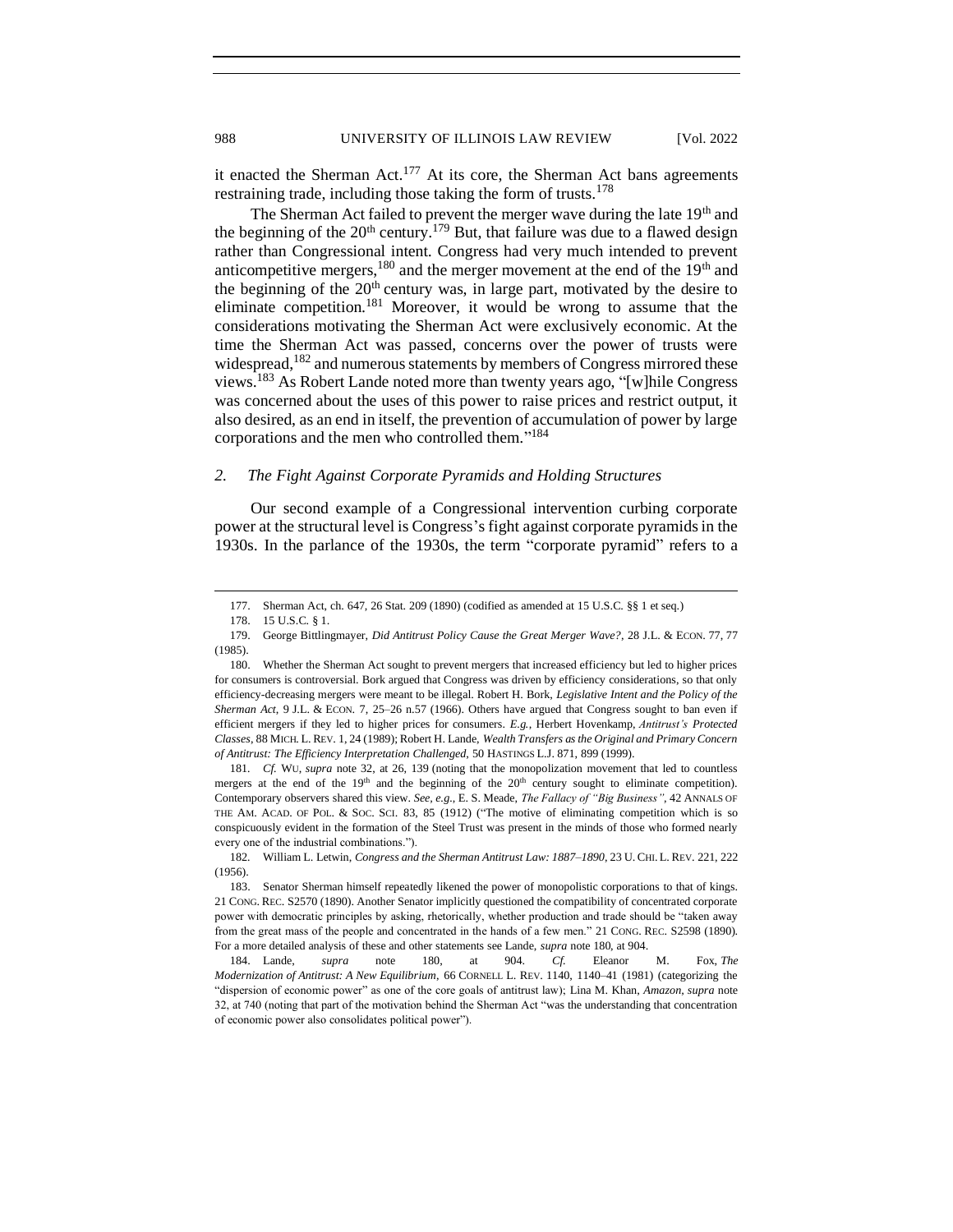structure involving multiple corporations stacked on top of each other.<sup>185</sup> American entrepreneurs began to employ corporate pyramids in the late nineteenth century, and by the 1920s, their use was widespread.<sup>186</sup> The allure of corporate pyramids is that they allow control over far-flung corporate groups at relatively low cost, *i.e.*, with a tiny slice of equity investment.<sup>187</sup> As Republican Senator Norris (Nebraska), noted in 1934, "[a] few men, with a comparatively little investment, can control millions of dollars' worth of property."<sup>188</sup>

In the 1930s, the Roosevelt administration made the fight against corporate pyramids part of its political agenda.<sup>189</sup> In a message to Congress from June 19, 1935, Franklin Delano Roosevelt flatly asked Congress to eliminate the use of unnecessary corporate holding structures.<sup>190</sup> That same year, following the President's proposals, Congress took several steps to discourage the formation and continuation of large corporate groups and pyramids.<sup>191</sup>

To begin with, Congress adopted the Public Utilities Holding Company Act ("PUHCA").<sup>192</sup> The PUHCA banned corporate pyramids with more than two layers from owning public utilities.<sup>193</sup> Because the use of corporate pyramids had been particularly prevalent in the public utility sector, this step was of critical practical importance.<sup>194</sup> Moreover, with the Revenue Act of 1935, Congress doubled down in the fight against corporate pyramids by reintroducing taxes on inter-corporate dividends.<sup>195</sup> Such taxes made corporate pyramids less attractive, since profits accruing at the lowest corporate level would be taxed multiple times

188. 78 CONG. REC. S6464 (1934).

<sup>185.</sup> Randall Morck, *How to Eliminate Pyramidal Business Groups: The Double Taxation of Intercorporate Dividends and Other Incisive Uses of Tax Policy*, 19 TAX POL'Y & ECON. 135, 148 (2005).

<sup>186.</sup> *Id*.; *cf.* Eugene Kandel, Konstantin Kosenko, Randall Morck & Yishay Yafeh, *The Great Pyramids of America: A Revised History of U.S. Business Groups, Corporate Ownership, and Regulation*, *1926-1950*, 40 STRAT. MGMT. J. 781, 784 (2019) (claiming that business groups peaked in the 1930s). *But see* Steven A. Bank & Brian R. Cheffins, *The Corporate Pyramid Fable*, 84 BUS. HIST. REV. 435, 438 (2010) (arguing that the importance of corporate pyramids was largely limited to public utilities).

<sup>187.</sup> For example, let us assume that a natural person, shareholder X, owns 51% of corporation A, which in turn owns 51% of corporation B, which owns 51 % of corporation C, which owns 51% of corporation D, which owns 51% of corporation E. This structure puts shareholder X at the top of a chain of control that allows him to dictate the policies of corporations A, B, C, D, and E. But, the further one descends from the top of the pyramid, the slimmer X's slice of the equity gets. For example, X controls corporation E even though he only holds about 3.5 % of its equity.

<sup>189</sup>*.* Assaf Hamdani, Konstantin Kosenko & Yishay Yafeh*, Regulatory Measures to Dismantle Pyramidal Business Groups: Evidence from the United States, Japan, Korea, and Israel* (European Corp. Governance Instit., Working Paper No. 542, 2020).

<sup>190.</sup> President Franklin D. Roosevelt, Message to Congress on Tax Revision (June 19, 1935), https:// www.presidency.ucsb.edu/documents/message-congress-tax-revision (last visited Apr. 7, 2022) [https://perma. cc/2ACR-MH2V] ("Ultimately, we should seek through taxation the simplification of our corporate structures through the elimination of unnecessary holding companies in all lines of business.").

<sup>191.</sup> *See infra* note 192.

<sup>192.</sup> Public Utilities Holding Company Act of 1935, 15 U.S.C. § 79 et seq. (1935) (repealed). Original text available at https://www.sec.gov/about/laws/puhca35.pdf [https://perma.cc/7KMZ-PTC7].

<sup>193</sup>*. Id.* at § 11 (b)(2) (codified as 15 U.S.C. § 79k(b)(2)).

<sup>194</sup>*. Cf.* Bank & Cheffins, *supra* note 186, at 453 (noting the particular importance that corporate pyramids had for public utilities).

<sup>195.</sup> Robert N. Miller, *The Taxation of Intercompany Income*, 7 LAW & CONTEMP. PROBS. 301, 302 (1940) [hereinafter Miller, *Intercompany*].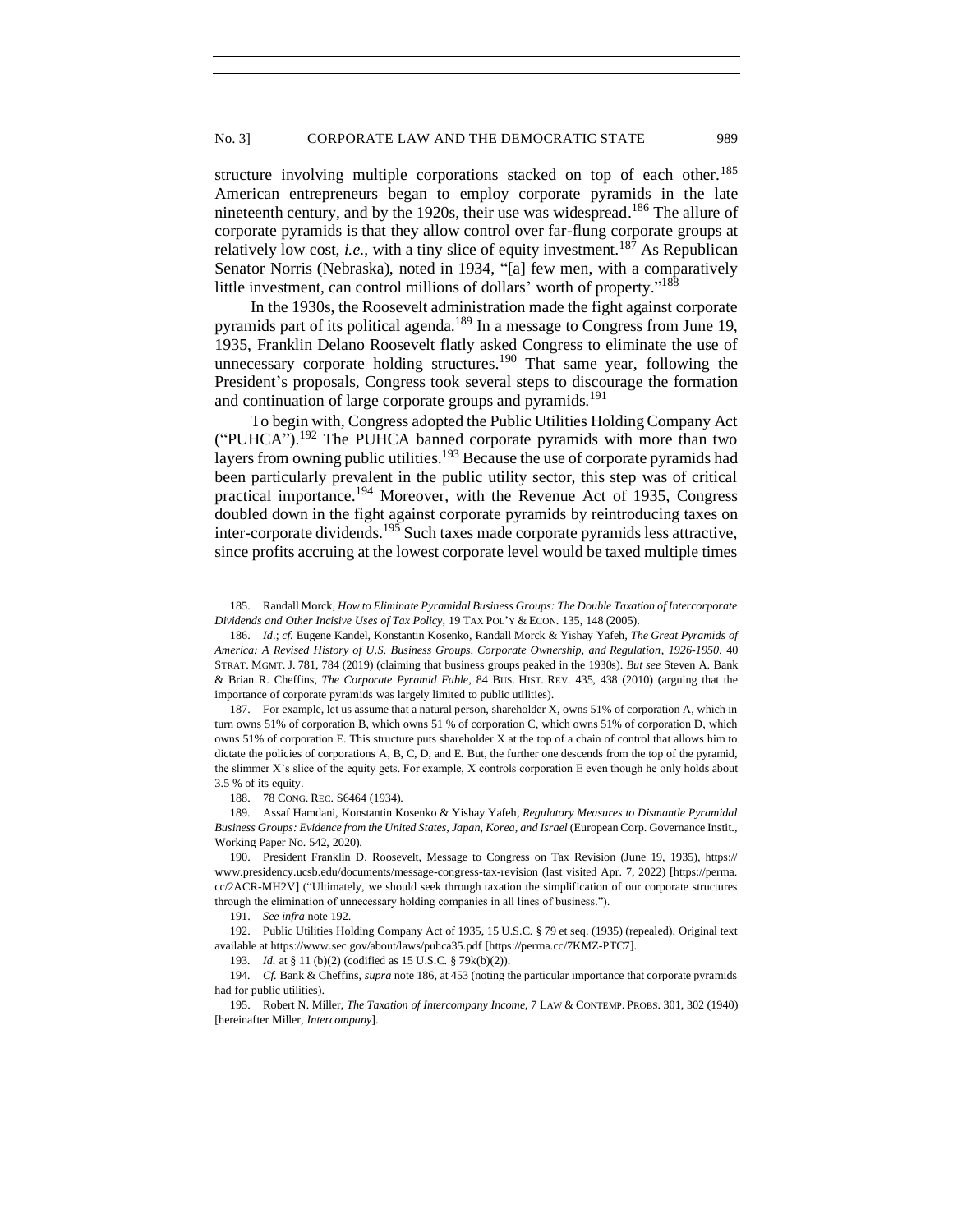before reaching the pyramid's ultimate owner.<sup>196</sup> Additionally, the 1935 Revenue Act brought another change that was highly relevant to large corporations in general, including corporate pyramids: it graduated the corporate income tax by imposing different tax rates depending on the amount of corporate income.<sup>197</sup>

Part of the reason for discouraging the use of corporate pyramids was the desire to avoid tax evasion,<sup>198</sup> and to protect consumers<sup>199</sup> as well as minority shareholders.<sup>200</sup> But, there is also abundant evidence that Congress intended its 1935 legislation to curb the power of big business which was perceived as a threat to the democratic state.<sup>201</sup> Indeed, despite disagreements over the best course of action, both Republicans and Democrats expressed concerns that big business was undermining democratic institutions.<sup>202</sup>

For example, Senator Wheeler (Kentucky), a Democrat and strong supporter of President Roosevelt's New Deal, explained that at current rates of increase, a total of 200 giant corporations would control "all corporate activity and practically all industrial activity."<sup>203</sup> He went on to explain that "[t]his outcome was "the very negation of industrial democracy" and "resemble[d], instead, a feudalism more pervasive than that of the Middle Ages."<sup>204</sup>

To sum up, the fight against corporate pyramids, like the Sherman Act, shows that Congressional interventions to protect democratic institutions from excessive corporate power are not new. Indeed, already in 1935 lawmakers were acutely aware of the risks that large corporations posed to democracy.

204*. Id.* 

<sup>196</sup>*. Cf.* Arthur H. Kent, *The Federal Tax Program For 1935 and 1936*, 29 PROC. ANN. CONF. TAX'N NAT'L TAX ASS'N 207, 213 (1936) ("If . . . the same segment of income should pass through a number of corporations, members of an affiliated group, on its way from the corporation which originally earned it to the top parent corporation, the burden of the tax would increase in proportion to the extent of the pyramiding of corporate structure in the holding company system.").

<sup>197</sup>*. Cf.* Roy G. Blakey & Gladys C. Blakey, *The Revenue Act of 1935*, 25 AM. ECON. REV. 673, 680–83 (1935) (detailing the different tax rates).

<sup>198</sup>*. Id.* at 683 (noting that President Roosevelt had called for the taxation of intercorporate dividends to combat tax avoidance). See also the statement by Representative Rayburn (Texas), 79 CONG. H10316 (1935) (asserting that corporate pyramids were "used in paper transactions to defeat assessments of income taxes").

<sup>199</sup>*. See, e.g.*, 79 CONG. REC. H10856 (1935) (statement of Rep. Colden) (pointing out that pyramid structures helped to exploit consumers); 79 CONG. REC. H10428 (1935) (statement of Rep. Ford) (warning that corporate pyramids in the utilities sector were exploiting consumers).

<sup>200</sup>*. See*, *e.g*., 79 CONG. REC. H10316–17 (1935) (statement of Rep. Rayburn) (describing various types of fraudulent practices at the expense of common stockholders such as the "arbitrary apportionment of expenses" between companies or forced transactions with service companies aimed at shifting wealth to the controller).

<sup>201.</sup> *See* sources cited *infra* notes 203–04; *cf.* Kandel et. al, *supra* note 186, at 786 (asserting that the "magnification of economic and political power [achieved through corporate pyramid structures was] the main concern of the 1930s").

<sup>202.</sup> *See, e.g.*, 79 CONG. REC. H10316–17 (1935) (statement of Rep. Rayburn).

<sup>203</sup>*.* UNITED STATES CONGRESS SENATE COMMITTEE ON FINANCE, REVENUE ACT OF 1935: HEARINGS BEFORE THE COMMITTEE ON FINANCE, UNITED STATES SENATE, SEVENTY-FOURTH CONGRESS, FIRST SESSION, ON H.R. 8974, AN ACT TO PROVIDE REVENUE, EQUALIZE TAXATION, AND FOR OTHER PURPOSES, JULY 30-31, AUGUST 1-2, 6-8, 1935, 245 (1935).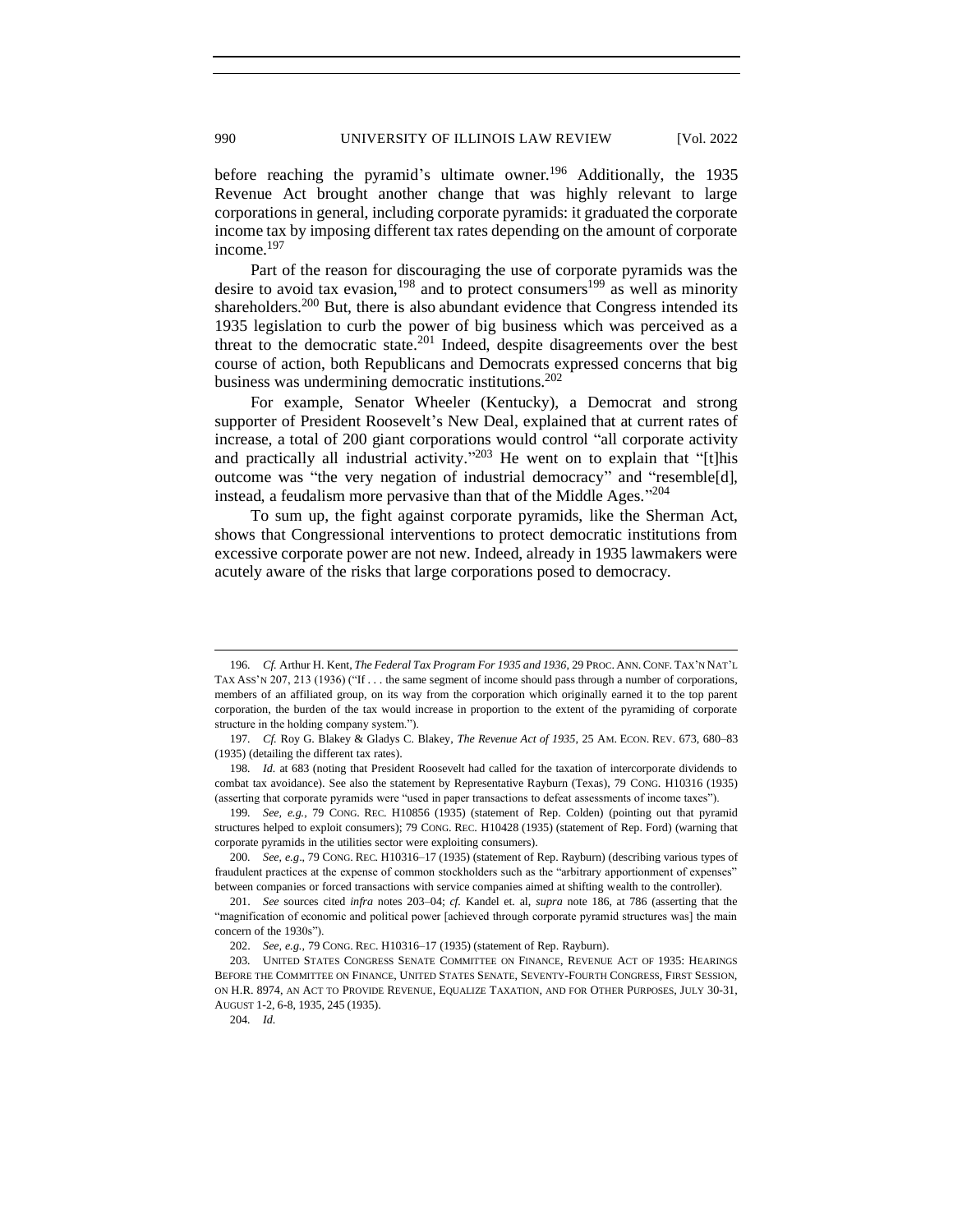### <span id="page-28-0"></span>VI. DECONCENTRATING CORPORATE POWER THROUGH CODETERMINATION

Our central claim is that codetermination can help to protect the democratic state by imposing a check on excessive corporate power. The logic underlying this claim is simple. Codetermination prevents an undue concentration of power in too few hands by dividing decision-making power within the corporation.<sup>205</sup> An obvious analogy is the Constitutional separation of powers. One need not have a cynical view of presidents, senators, or members of Congress to think that this separation promotes fairness and increases the longevity of the democratic state.

Applying the same principle, we believe that codetermination can offer protection to the democratic state from excessive corporate power. The democratic state benefits if the political influence that accompanies enormous corporate wealth does not remain concentrated in the hands of managers or controlling shareholders.

# *A. The Need for Deconcentration*

<span id="page-28-1"></span>To some extent, existing corporate law already distributes power over corporations between different hands.<sup>206</sup> Decision-making power is divided between shareholders and boards. Moreover, boards typically include independent directors who can monitor management.<sup>207</sup>

But, while we readily concede that many corporations already have a complex and deconcentrated power structure, corporate law, in its current form, simply does not ensure that this is true for all corporations.

The problem is most conspicuous in corporations that have controlling shareholders. Controlling shareholders can use their voting power to elect corporate directors who are beholden to them, even if these directors are seemingly independent, and controllers can use their grip on corporate boards to ensure that corporate officers are equally loyal to the controllers.<sup>208</sup> Thus, neither the existence of independent directors nor the board's central role in corporate decision-making may impose a meaningful constraint on controlling shareholder power.

In corporations with dispersed share ownership, the existing system of checks and balances may also prove to be inadequate. With dispersed ownership, shareholders face substantial collective action problems that may prevent them

<sup>205.</sup> *See* discussion *infra* Part VI.

<sup>206.</sup> Iman Anabtawi & Lynn Stout, *Fiduciary Duties for Activist Shareholders*, 60 STAN. L. REV. 1255, 1257 (2008).

<sup>207.</sup> *Id.*

<sup>208.</sup> For this reason, Delaware courts apply the entire fairness standard to mergers between a parent corporation that is a controlling shareholder and the controlled corporation unless the transaction is, inter alia, conditioned on both the approval of a committee of independent directors and a majority of the minority shareholders. The approval of independent directors alone is not sufficient to avoid entire fairness review. *See*  Flood v. Synutra Intl., Inc., 195 A.3d 754, 761 (Del. 2018); Kahn v. M & F Worldwide Corp., 88 A.3d 635, 644 (Del. 2014), *overruled on other grounds by* Flood v. Synutra Int'l, Inc., 195 A.3d 754 (Del. 2018).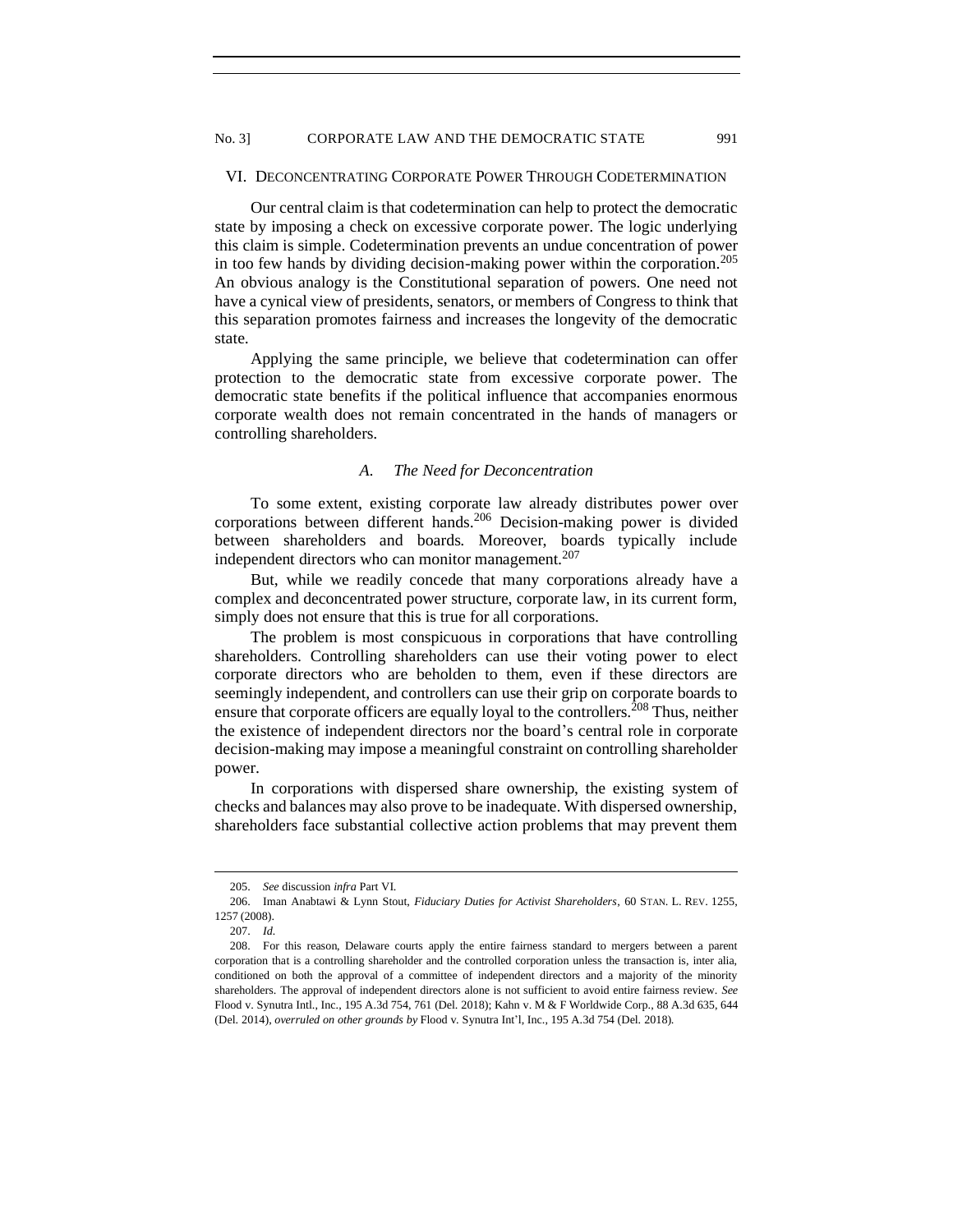from exercising meaningful control over management.<sup>209</sup> Moreover, CEOs often have substantial influence over the nomination of independent directors<sup>210</sup> such that the latter may also fail to impose meaningful constraints on CEO opportunism.

Obviously, many corporations may fall somewhere between these two extremes in that they have powerful CEOs and large shareholders who effectively monitor the corporation without having control in the legal sense.<sup>211</sup> But, even in corporations with a combination of powerful boards and large blockholders, power rests in relatively few hands.

### *B. Codetermination Deconcentrates Power*

<span id="page-29-0"></span>Giving employee representatives a seat at the table helps to effectuate a broader and, as a consequence, more meaningful distribution of power. This is true, first and foremost, in a formal sense. A greater number of mutually independent decision-makers translates into less power for each individual decision-maker.<sup>212</sup> As a consequence, it becomes more difficult (and costly) for corporations to formally agree on a specific agenda/platform with which to influence the democratic process.<sup>213</sup>

Moreover, codetermination also deconcentrates power in a more substantive sense in that it gives power to a group—employees—with highly diverse interests. Employees have interests that differ from those of other stakeholders. But unlike shareholders, who generally pursue the common goal of maximizing the return on their investments, employees as a group also tend to have highly heterogenous preferences regarding their firm's policies.<sup>214</sup>

<sup>209.</sup> John C. Coffee, Jr., *Gatekeeper Failure and Reform: The Challenge of Fashioning Relevant Reforms*, 84 B.U. L.REV. 301, 331 (2004); *cf.* Lucian Arye Bebchuk, Jesse M. Fried & David I. Walker, *Managerial Power and Rent Extraction in the Design of Executive Compensation*, 69 U. CHI. L. REV. 751, 844 (2002) (noting that highly dispersed ownership renders shareholders very powerful).

<sup>210.</sup> LUCIAN BEBCHUK & JESSE FRIED, PAY WITHOUT PERFORMANCE: THE UNFULFILLED PROMISE OF EXECUTIVE COMPENSATION 25-27 (2006).

<sup>211.</sup> Bebchuk et. al, *supra* note 209, at 837. This type of ownership structure offers notable economic benefits as well. Shareholders that lack control of the corporation but hold substantial stakes can ensure that managers do not enrich themselves at the expense of shareholders. *See e.g.*, Andrei Shleifer & Robert W. Vishny, *Large Shareholders and Corporate Control*, 94 J. POL. ECON. 461, 465 (1986); Andrei Shleifer & Robert W. Vishny, *A Survey of Corporate Governance*, 52 J. FIN. 737, 754–55 (1997); Martin Gelter, *Taming or Protecting the Modern Corporation? Shareholder-Stakeholder Debates in a Comparative Light*, 7 N.Y.U. J.L. & BUS. 641, 646 (2011). Boards that enjoy some independence from shareholders can help to ensure that controlling shareholders do not exploit minority shareholders. Luca Enriques, Henry Jansmann, Reinier Kraakman & Mariana Pargendler, *The Basic Governance Structure: Minority Shareholders and Non-Shareholder Constituencies*, *in* THE ANATOMY OF CORPORATE LAW: A COMPARATIVE AND FUNCTIONAL APPROACH 79, 85 (Reinier Kraakman et al. 3rd ed 2017). Moreover, granting managers a certain amount of independence from corporate boards can allow them to make more meaningful commitments to the corporation's employees and thereby encourage the latter to make firm-specific investments. *See, e.g.*, Blair & Stout, *supra* note 4, at 253 ("[T]he legal requirement that public corporations be managed under the supervision of a board of directors has evolved not to reduce agency costs—indeed, such a requirement may exacerbate them—but to encourage the firm-specific investment essential to certain forms of team production.").

<sup>212.</sup> *See, e.g.*, Enriques et al., *supra* note 211.

<sup>213.</sup> *Cf. id.*

<sup>214.</sup> *See generally id.* at 89–108 (discussing governance protections afforded to employees).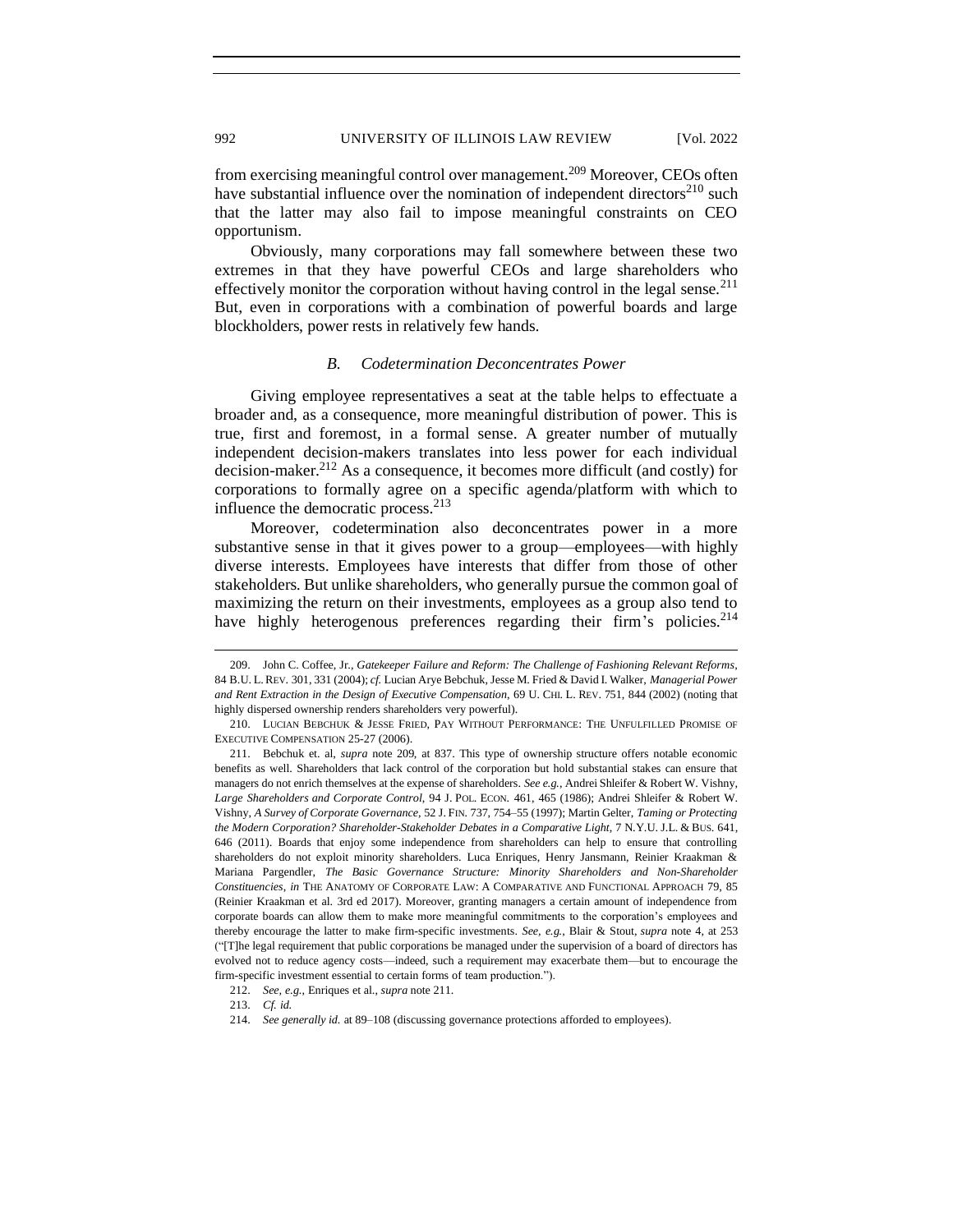Typically, employees' interests vary depending on their geographical location, age group, and income.<sup>215</sup> For example, employees from different regions or jurisdictions may have very different ideas about where the corporation should expand or cut back its business activities. Such a diversity of preferences generally renders it more difficult for employees to agree on particular business strategies.<sup>216</sup> But it also makes it more difficult to unite employees behind a business strategy that undermines democratic institutions. In other words, the very quality that renders employees problematic from an efficiency perspective—namely the broad range of different interests they bring to bear enhances their potential as guardians of our democracy.

This leads to a third aspect which is related to the heterogeneity of employees' interests and yet logically distinct from it. Employees not only have different interests regarding questions of corporate management. They also represent a wide swath of our society. Hence, giving them a voice in corporate governance introduces substantial gender, ethnic, cultural, and viewpoint diversity.<sup>217</sup> Of course, the same is true for shareholders. While wealth disparities across ethnicities, religions, and gender prevent share ownership from being distributed even remotely evenly across our society, we do not question that there exists substantial ethnic, racial, gender, and viewpoint heterogeneity across different stockholders. Nor do we claim that different races, genders, religions, and cultural groups are represented exactly evenly among the employees of large corporations. But, a key difference between shareholder democracy and codetermination is that codetermination can give each employee the same number of votes—namely one. Shareholder diversity is compatible with a single person, or even a few powerful money managers from similar cultural and ethnic backgrounds, controlling a majority of votes.<sup>218</sup> In other words, shareholder diversity can ensure, but does not have to ensure diversity at the levers of power.

Of course, skeptics may point out that there is another way to ensure diversity in corporate governance. Many European countries have adopted gender quotas for corporate boards, $^{219}$  and one U.S. state, California, has enacted both a gender quota and a race quota for publicly traded corporations

<sup>215.</sup> In theory, codetermination legislation could extend the right to elect board members to shareholders that do not reside in the United States. But, such an extension would raise a set of additional challenges and, we suspect, would also make Congress much less likely to enact codetermination legislation. Incidentally, the Court of Justice of the European Union recently held that German law does not violate European Union law by limiting the right to elect employee representatives to workers residing in Germany. Kammergericht Berlin [KG] [Higher Regional Court] July 18, 2017 Case C-566/15, para. 41, http://curia.europa.eu/juris/liste.jsf?num=C-566/15&language=EN (last visited Apr. 7, 2022) [https://perma.cc/4659-PA76]

<sup>216.</sup> HENRY HANSMANN, THE OWNERSHIP OF ENTERPRISE 89–91 (1996) (describing the high costs of collective decision making in employee-owned firms).

<sup>217.</sup> *See Worker Voice Is the Asset Companies Need*, ASPEN INST., (Sept. 3, 2021), https://www.aspeninstitute.org/blog-posts/worker-voice-is-the-asset-companies-need/ [https://perma.cc/YC9X-P5MW].

<sup>218.</sup> *See id.*

<sup>219.</sup> *See* S. Res. 826, 2017-2018 Leg., Reg. Sess. (Cal. 2018).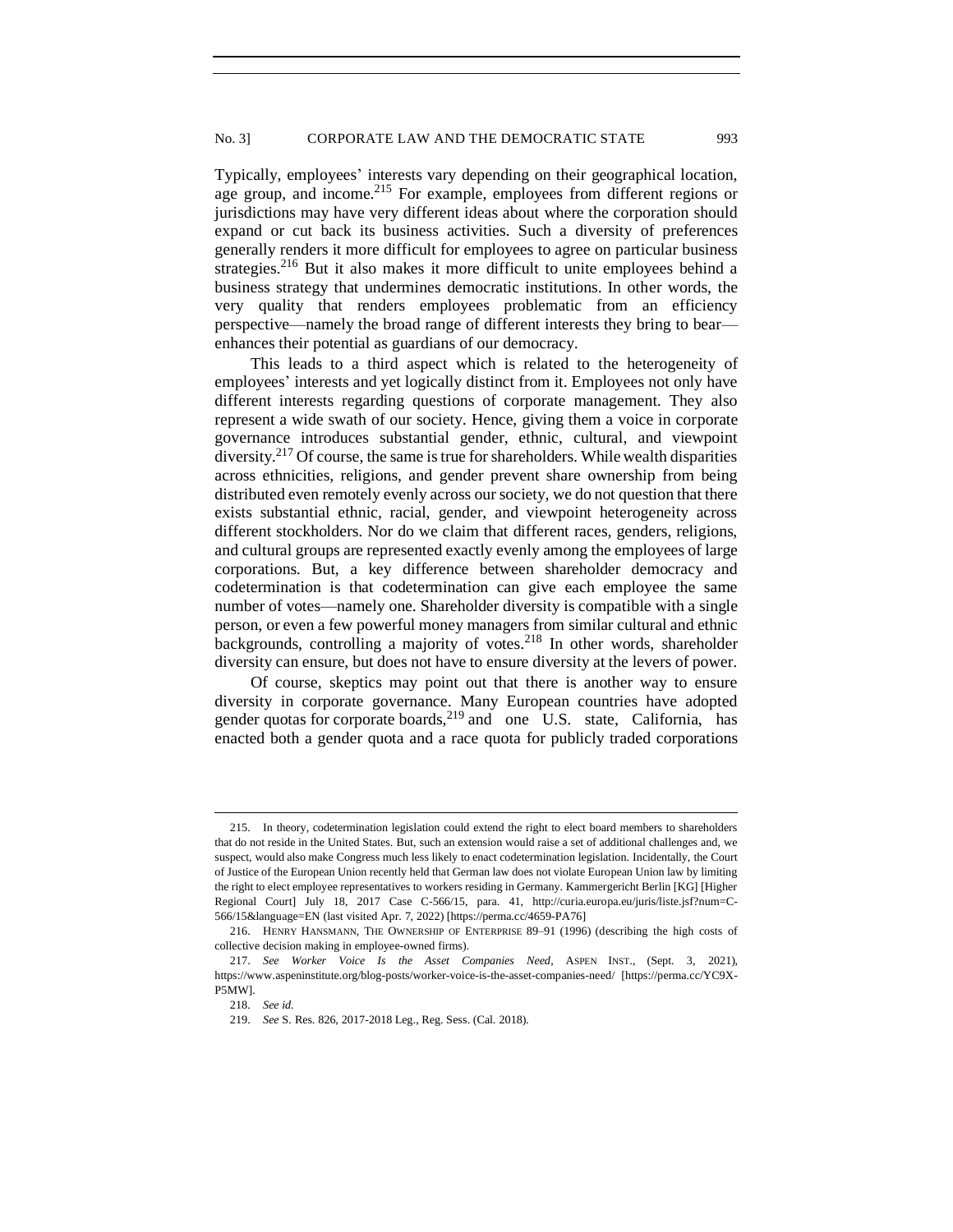994 UNIVERSITY OF ILLINOIS LAW REVIEW [Vol. 2022]

whose principal executive offices are located in California.<sup>220</sup> While we do not oppose such quotas, we want to point out that they are quite manipulable. With the U.S. population exceeding 320 million, it is hard to imagine that a controlling shareholder or a powerful CEO would be unable to find some candidates that satisfy the quota but promise not to question the corporation's policy particularly aggressively. Further, the power-deconcentrating and diversity-enhancing effect of gender and race quotas adds to the diversity-enhancing effect of codetermination and does not undermine it.

### *C. How Would Employee Directors Use their Influence?*

<span id="page-31-0"></span>Allocating a large percentage of board seats to employee directors gives these directors very substantial influence over the fate of the corporation's top officers, including the CEO. CEOs and other corporate officers would know full well that if they antagonize the employee directors, any split between the shareholder directors could unseat them. For example, assume that a corporation has fifteen board members. Under Senator Sanders's proposal, which allows employees to elect *at least* forty-five percent of corporate directors, employees would elect seven of the fifteen board members.<sup>221</sup> Thus, employees would be unable to remove the CEO on their own. But, as soon as a single shareholder representative wants to remove the CEO, that shareholder representative can team up with the employee representatives to remove the CEO. Rational CEOs can anticipate this possibility, and they, therefore, have a strong incentive to avoid antagonizing the employee representatives in the first place.

For this reason, CEOs in firms that are subject to codetermination have a strong incentive to refrain from using corporate funds to lobby Congress or administrative agencies in ways that benefit the wealthy few at the expense of

<sup>220.</sup> California's gender quota can be found in CAL. CORP. CODE ANN. § 301.3 (West 2020). This provision was added to the California Code by S.B. 826 and took effect on January 1, 2019. S. Res. 826. By the end of 2021, a public corporation whose principal executive office is located in California, must have at least three female directors if the total number of directors is six or more. If the total number of directors is five, the corporation must have at least two female directors, and if the total number of directors is less than five, the corporation must have at least one female director. CAL. CORP. CODE § 301.3(b) (West 2020). California's quota for underrepresented communities can now be found in CAL. CORP. CODE ANN. § 301.4 (West 2020). By the end of 2022, a public corporation whose principal executive office is located in California, must have at least three directors from underrepresented communities if the total number of directors is nine or more. The corporation must have at least two directors from underrepresented communities if the total number of directors is at least five but less than nine, and the corporation must have at least one director from an underrepresented community if the total number of directors is four or fewer. CAL. CORP. CODE ANN. § 301.4 (b) (West 2020). This provision was added by Cal. Ass. 979, 2019-2020 Leg., Reg. Sess. (Cal. 2020). For a discussion of the role that California's gender quota can play in promoting gender diversity, see Darren Rosenblum, *California Dreaming?*, 99 B.U. L. REV. 1435, 1439 (2019) ("[D]espite its many flaws, the quota may succeed in curbing male over-representation on corporate boards."); Cindy A. Schipani & Terry Morehead Dworkin, *The Need for Mentors in Promoting Gender Diverse Leadership in the #MeToo Era*, 87 GEO. WASH. L. REV. 1272, 1297 (2019) (analyzing the California gender quota in the general context of diversifying leadership). Aside from their importance for board diversity, these bills also mark at least a partial departure from the internal affairs doctrine. Jill E. Fisch & Steven Davidoff Solomon, *Centros, California's 'Women on Boards' Statute and the Scope of Regulatory Competition*, 20 EUR. BUS. ORG. L. REV. 493 (2019); Jens Dammann, *State Competition for Corporate Headquarters and Corporate Law: An Empirical Analysis*, 80 MLD. L. REV. 214, 214 (2021).

<sup>221.</sup> *See* Sanders, *Accountability*, *supra* note 7.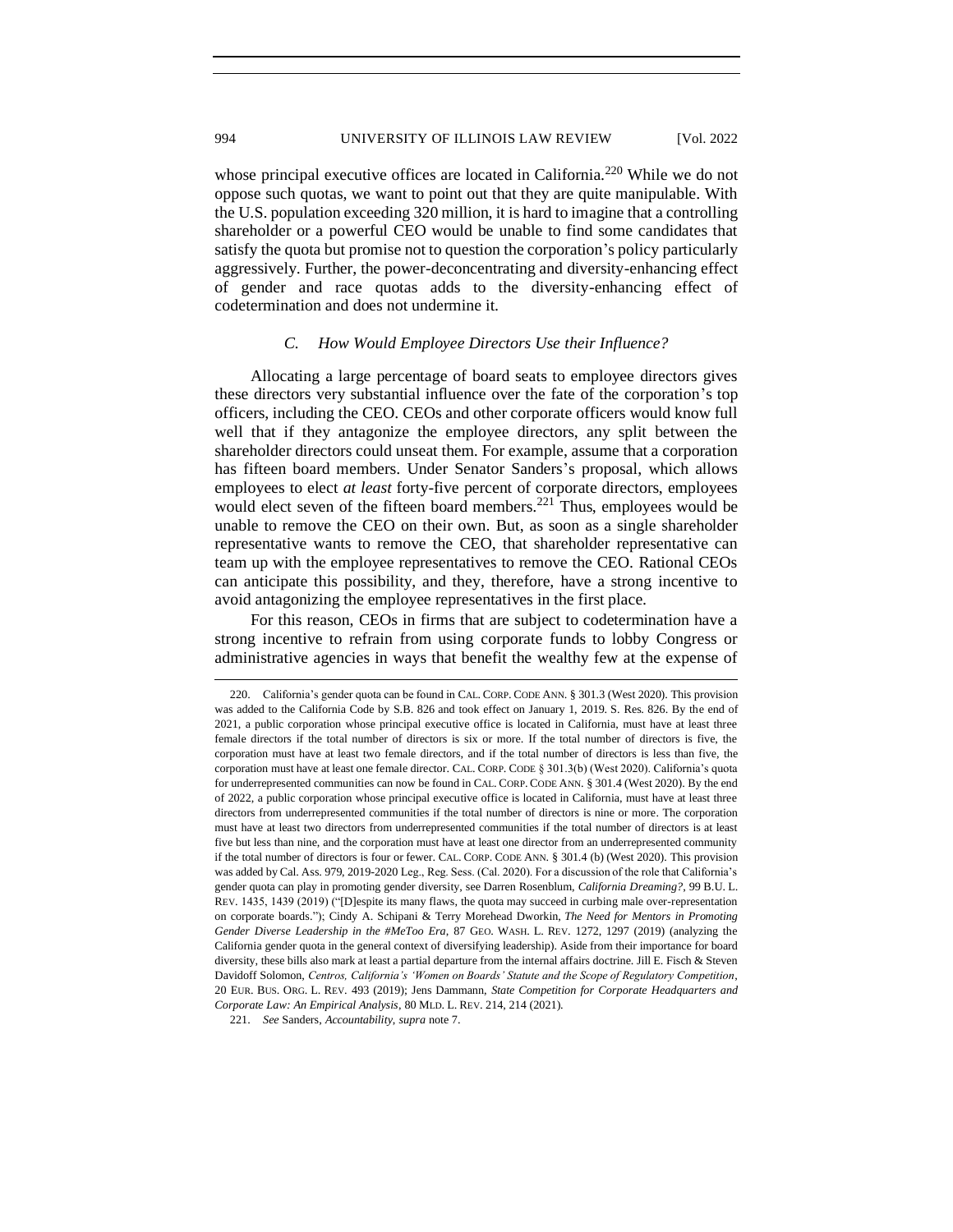average workers in general and employees in particular. Corporate political contributions are a case in point. A German study from 2009 finds that firms subject to the 1976 Codetermination Act are substantially less likely to make large political contributions to conservative parties.<sup>222</sup> The most obvious explanation for this finding is the power held by employee directors.

In this context, it is also important to note that employees, in their role as citizens, are much more dependent on the rule of law and a corruption-free political process to protect their interests than large shareholders.<sup>223</sup> That is because economic elites are in a much better position to "buy" political influence than the average worker. Accordingly, all else equal, employees and their representatives have an incentive to oppose any corporate efforts to undermine the democratic process.<sup>224</sup> Tellingly, European countries with strong codetermination regimes—Austria, Germany, Luxembourg, Denmark, Sweden, and Finland—tend to have remarkably low levels of corruption, even compared to other OECD countries such as the United States, the United Kingdom, or Japan.<sup>225</sup> We do not claim that these relatively low levels of corruption are solely due to codetermination. Still, they are certainly consistent with the assumption that codetermination helps to prevent "big money" from undermining the rule of  $law.<sup>226</sup>$ 

### *D. Counterpoint 1: Parallel Interests*

<span id="page-32-0"></span>Codetermination is most likely to prove an effective check on corporate power in cases where shareholders' interests and employees' interests tend to be opposed. An obvious example is legislation pertaining to workers' rights.<sup>227</sup> But, on many vital issues involving public interests, employers and employees may

<sup>222.</sup> Martin Höpner, Parteigänger und Landschaftspfleger: Eine Analyse der Parteispenden großer deutscher Unternehmen, 1984–2005 [Partisans and Landscapers: An Analysis of Large Corporations' Financial Contributions to Political Parties, 198-2005, Max Planck Institute for the Study of Societies Working Paper, 09/06 (2009) (on file with authors and available upon request) ("[H]igh degrees of employees' codetermination seem to decrease the likelihood of large donations to CDU/CSU and FDP.").

<sup>223.</sup> *See generally id.* at 89–108 (discussing governance protections afforded to employees).

<sup>224.</sup> *Cf. id.*

<sup>225</sup>*. See* TRANSPARENCY INTERNATIONAL, *Corruptions Perceptions Index* 2019 2 (2020), https://images.transparencycdn.org/images/2019\_CPI\_Report\_EN\_200331\_141425.pdf

<sup>[</sup>https://perma.cc/2WL5-CAW5] (ranking countries from least to most corrupt and showing Denmark in place 1, Finland in place 3, Sweden in place 4, Norway in place 7, the Netherlands in place 8, Germany and Luxemburg in place 9, Austria and the United Kingdom in place 12, Japan in place 20, and the United States in place 23).

<sup>226.</sup> There is another facet to this story that should not go unmentioned. The United States has very substantially advanced the international fight against corruption by fighting against the practice—common in many states—of allowing firms to bribe officials in foreign countries. For a good discussion of this issue with particular emphasis on the differences between the strict American approach and the initially counterproductive German response, see Jesse Van Genugten, Note, *Eliminating Schmiergeld: Lessons Learned from the Enforcement of Foreign Anti-Bribery Laws in the United States and Germany*, 107 GEO. L.J. 767, 769 (2019). This experience highlights a particular weakness of codetermination, which we will discuss in Section D below, namely that codetermination does not curb corporate power on those issues where shareholders and employees see eye to eye. Bribing *foreign* officials benefited both shareholders and employees without undermining the political process that protects employees, and so it is unsurprising that codetermination failed to prevent such practices.

<sup>227.</sup> *See* Dammann & Eidenmüller, *supra* note 11.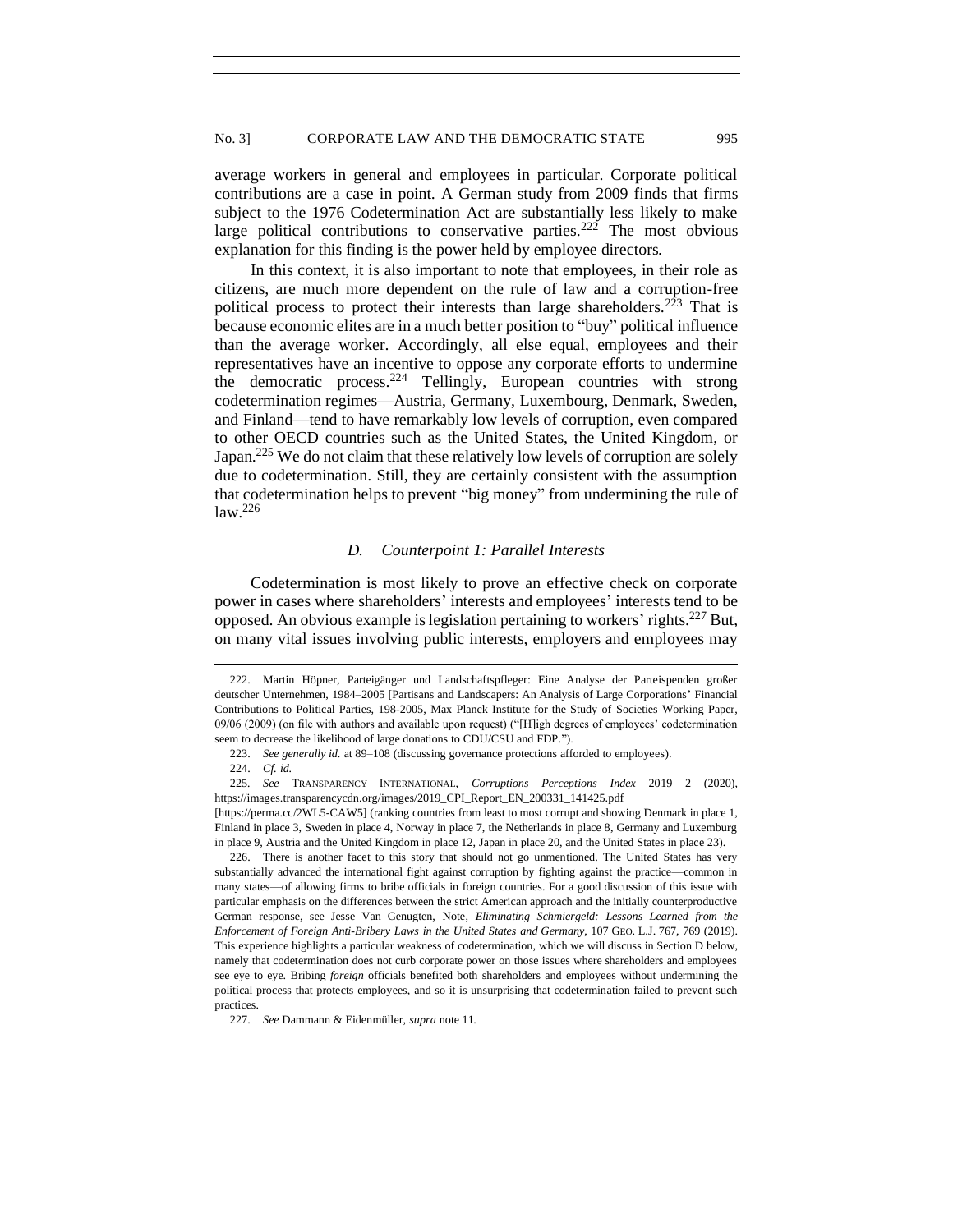actually see eye-to-eye. Consider environmental protection and global warming: both shareholders and employees may favor policies that benefit manufacturing even at the expense of climate protection. For example, when the German government was designing a massive spending bill to mitigate the effects of the COVID-19 pandemic in 2020, both German carmakers and labor unions lobbied intensively (though ultimately unsuccessfully) for government-sponsored rebates for the sale of cars with combustion engines.<sup>228</sup>

In some cases, employees' interests may be even more directly at odds with the public interest than those of shareholders. For example, shareholders owning airline stocks may suffer financially if airlines leave open middle seats to reduce the risk of passenger-to-passenger contagion, as several U.S. carriers did during the COVID-19 pandemic.<sup>229</sup> But, many shareholders have diversified investments,  $230$  and the decline of one industry, say airlines, may benefit another, say the tech firms that specialize in facilitating remote communication.<sup>231</sup> Employees, by contrast, will usually find it much more difficult or even impossible to diversify.<sup>232</sup> Airline pilots and board personnel cannot become computer programmers overnight when company or government policy results in fewer working hours or available airline jobs.

In sum, the idea that employees will prevent corporations from flexing their muscles at the expense of the public good is limited because employees' interests may diverge from the interests of the public. At the same time, we suspect that such divergence and/or parallel interests between shareholders and employees is the exception, not the norm.

<sup>228</sup>*. See, e.g.*, Thomas Kreutzmann, *Die Wit auf die SPD in der Autokrise* [*Anger Directed Against the SPD in the Car Crisis*], ARD-HAUPTSTADSTUDIO (July 6, 2020, 4:27 AM), https://www.tagesschau.de/inland/konjuntur-autoindustrie-spd-101.html [https://perma.cc/XXS4-DTWD] (describing repeated but ultimately unsuccessful intervention of labor union representatives with the goal of securing government payments for buyers of new cars with combustion engines).

<sup>229</sup>*. E.g.*, Scott McCartney, *The Middle Seat: The Greatest Coronavirus Risks When You Fly*, WALL ST. J., (July 15, 2020, 10:44 AM), https://www.wsj.com/articles/the-greatest-coronavirus-risks-when-you-fly-115948 24268 [https://perma.cc/NR7J-STLG] (reporting that Delta, Southwest, JetBlue, Alaska and Frontier had adopted a policy of blocking middle seats to reduce the risk of spreading the COVID-19).

<sup>230.</sup> It is telling that index funds, which by their nature offer a diversified investment option, now account for almost 14% of the U.S. stock market, thereby surpassing actively managed funds. Dawn Lim, *Index Funds Are the New Kings of Wall Street*, WALL ST. J., (Sept. 18, 2019, 5:30 AM), https://www.wsj.com/articles/indexfunds-are-the-new-kings-of-wall-street-11568799004 [https://perma.cc/6RDG-EL89] Corporate scholars often note the ability of shareholders to diversify at low cost. *See e.g.*, George L. Priest, *The Current Insurance Crisis and Modern Tort Law*, 96 YALE L.J. 1521, 1560–61 (1987); Robert B. Thompson, *Unpacking Limited Liability: Direct and Vicarious Liability of Corporate Participants for Torts of the Enterprise*, 47 VAND. L. REV. 1, 17 (1994).

<sup>231</sup>*. See, e.g.*, Alexander Osipovich, *Apple Market Cap Below \$1 Trillion*, WALL ST.J., (Mar. 24, 2020, 6:06 PM), https://www.wsj.com/articles/apples-market-cap-drops-below-1-trillion-11585001172 [https://perma.cc/L3VZ-YUEY] (reporting that some tech stocks such as Zoom were climbing even as the stock market suffered heavy losses in response to the COVID-19 pandemic).

<sup>232.</sup> Dammann & Eidenmüller, *supra* note 11, at 909–10. Poor choices by employees may compound this problem. *Cf.* Lisa Meulbroek, *Company Stock in Pension Plans: How Costly Is It?*, 48 J.L. & ECON. 443, 446 (2005) (noting, with respect to Employee Stock Ownership Plans (ESOPs), that even if employees have the ability to diversify their investments, they "frequently elect to invest in company stock rather than diversify their holdings").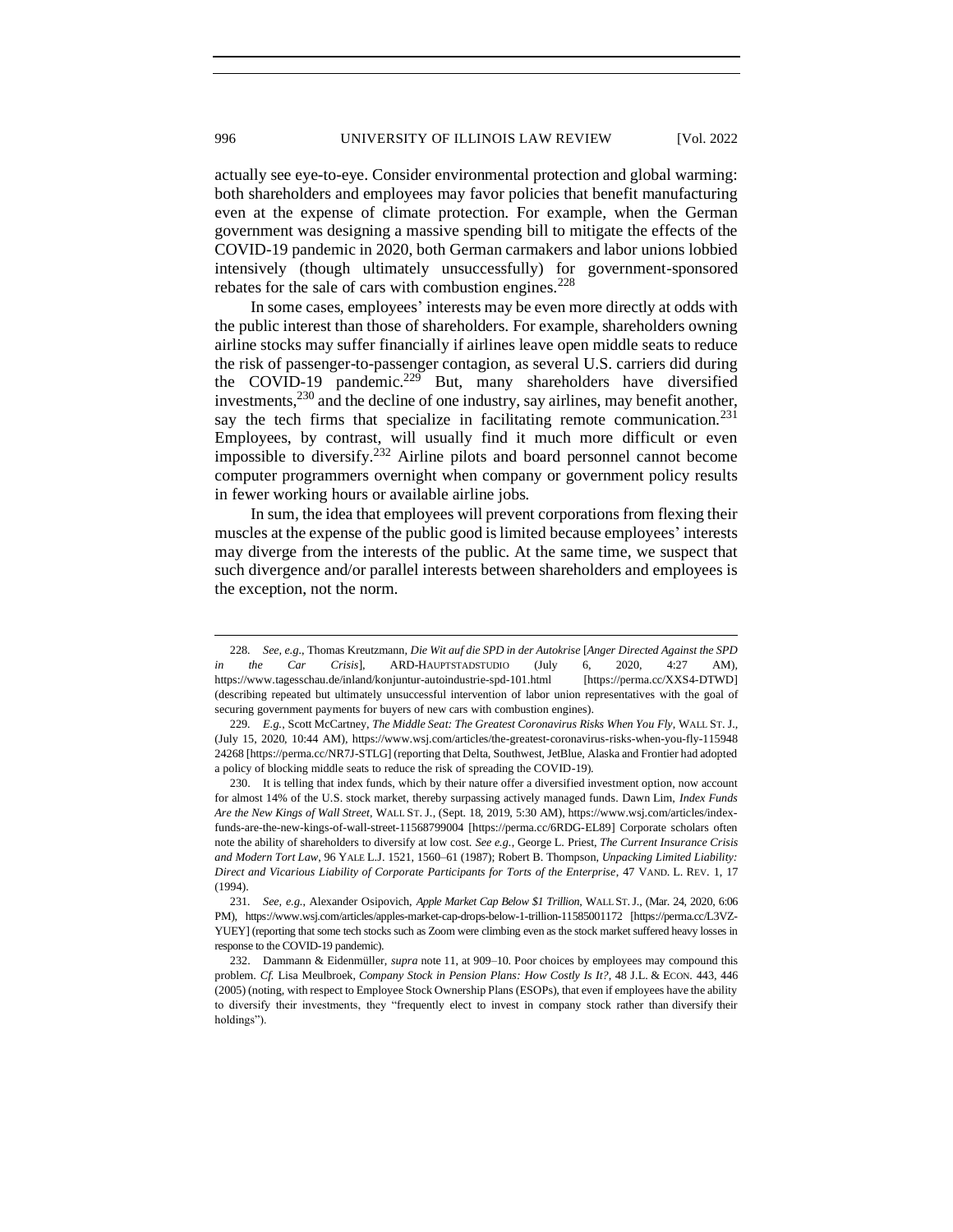### <span id="page-34-0"></span>No. 3] CORPORATE LAW AND THE DEMOCRATIC STATE 997

#### *E. Counterpoint 2: Weakening Other Controls*

Codetermination imposes a check on corporate power, but in doing so, it may weaken another crucial instrument for curbing excessive corporate power: the market for corporate control. If corporate management fails to maximize shareholder wealth, entrepreneurial investors may be able to acquire a controlling stake, put new managers in charge, and reap benefits of the resulting increase in the share price. $^{233}$  Because of antitakeover devices and other obstacles, the market for corporate control does not always function smoothly.<sup>234</sup> But, scholars widely agree that this market contributes to motivating corporate managers to maximize shareholder wealth.<sup>235</sup>

Now, with respect to the goal of curbing corporate political power, the market for corporate control is a double-edged sword. The threat that corporate power poses to the democratic state comes in two main forms: corporate spending in the service of shareholder wealth and corporate spending driven by agency problems between shareholders and managers.

In many cases, corporate political spending and related activities aim to increase corporate profits. Several empirical studies have yielded evidence consistent with the assumption that corporate political spending can be profitable

<sup>233</sup>*. E.g.*, Lucian A. Bebchuk & Kobi Kastiel, *The Perils of Small-Minority Controllers*, 107 GEO. L.J. 1453, 1465 (2019); Jonathan Klick & Robert H. Sitkoff, *Agency Costs, Charitable Trusts, and Corporate Control: Evidence from Hershey's Kiss-Off*, 108 COLUM. L. REV. 749, 787 (2008).

<sup>234.</sup> But, the typical antitakeover statute may have done little to undermine the market for corporate control. *See, e.g.*, Emiliano M. Catan & Marcel Kahan, *The Law and Finance of Antitakeover Statutes*, 68 STAN. L. REV. 629, 665 (2016) (presenting both legal arguments and empirical evidence that "most antitakeover statutes have no or only a minimal impact on the ability of a target to resist a hostile bid"); Guhan Subramanian, *The Influence of Antitakeover Statutes on Incorporation Choice: Evidence on the "Race" Debate and Antitakeover Overreaching*, 150 U. PA. L. REV. 1795, 1862 (2002) ("[T]he typical antitakeover statutes may have (at most) mild substantive bite for most companies.").

<sup>235</sup>*. E.g.* Bebchuk & Kastiel, *supra* note 233, at 1465. The empirical literature is, by and large, consistent with the hypothesis that the market for corporate control decreases agency costs. *See*, *e.g*., Scott B. Smart, Ramabhadran S. Thirumalai & Chad J. Zutter, *What's in a Vote? The Short- and Long-Run Impact of Dual-Class Equity on IPO Firm Values*, 45 J. ACCT. & ECON. 94, 113 (2008) (showing that dual-class shares are negatively correlated with firm value). A number of studies show that staggered boards, which play a crucial role in lowering the probability of a successful hostile takeover, are negatively correlated with firm value. *E.g.*, Lucian A. Bebchuk & Alma Cohen, *The Costs of Entrenched Boards*, 78 J. FIN. ECON. 409, 424 (2005) (finding that the use of classified boards is negatively correlated with Tobin's Q); *see, e.g.*, Alma Cohen & Charles C.Y. Wang, *How Do Staggered Boards Affect Shareholder Value? Evidence From a Natural Experiment*¸ 110 J. FIN. ECON. 627, 641 (2013) (concluding that classified boards have a negative impact on firm value). *But see* Yakov Amihud & Stoyan Stoyanov, *Do Staggered Boards Harm Shareholders?*, 123 J. FIN. ECON. 432, 438 (2017) (reexamining the evidence presented by Cohen & Wang, *supra*, and arguing that their findings lose their statistical significance if one adds controls for penny stocks). For a response to this critique, see Alma Cohen & Charles C.Y. Wang, *Reexamining Staggered Boards and Shareholder Value*, 125 J. FIN. ECON. 637, 637 (2017) (defending their 2013 results).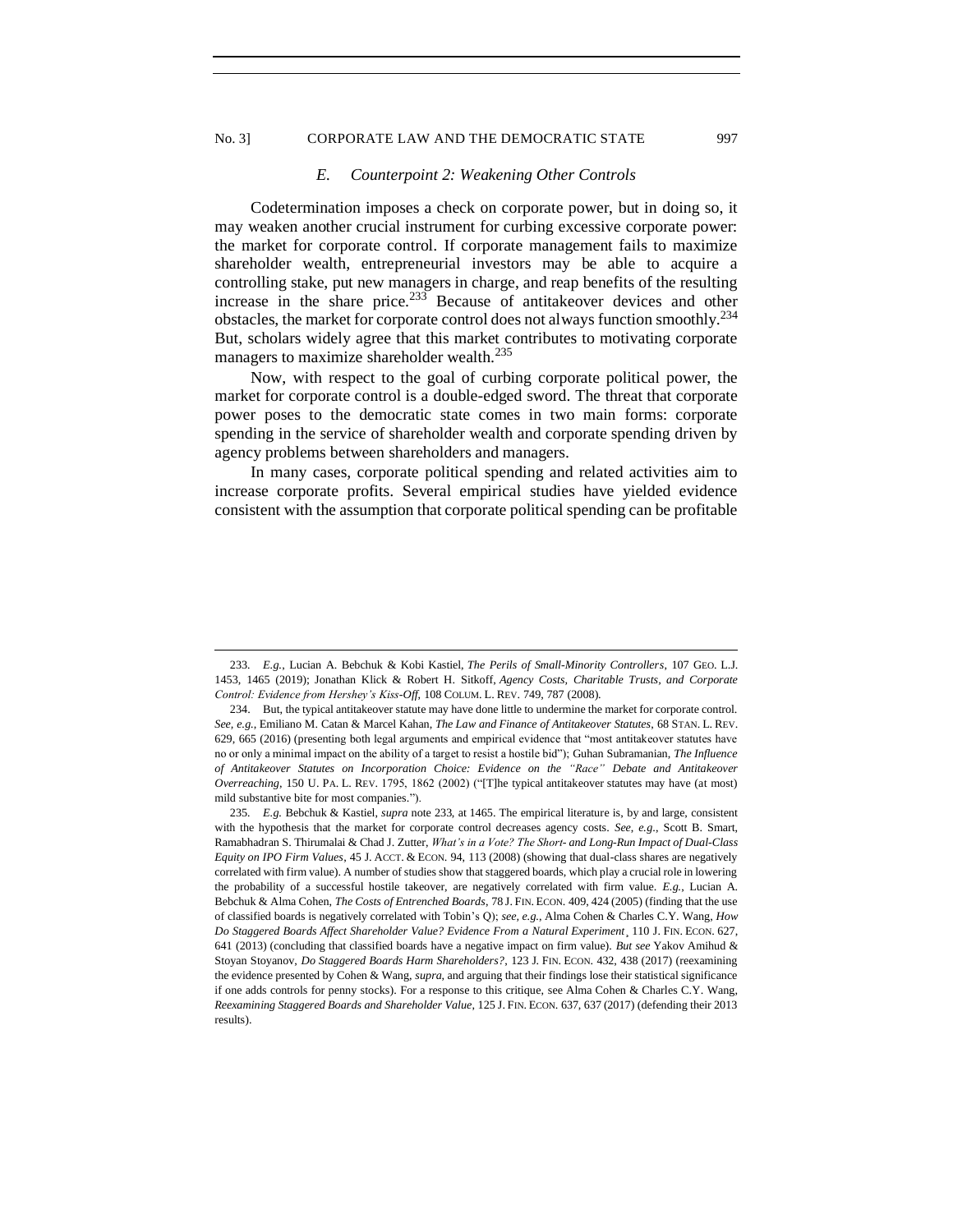for the firms involved.<sup>236</sup> Similarly, having politically connected directors can benefit firms financially.<sup>237</sup>

To the extent that corporate political spending is designed to maximize corporate profits, the market for corporate control is likely to reinforce rather than weaken corporation's political involvement.<sup>238</sup> By driving corporate managers to maximize shareholder wealth, the market for corporate control provides them with a powerful motive to use all legal means—including political spending—that promise to increase corporate profits.

There also exists another type of political spending that is the result of agency conflicts between corporate managers and shareholders.<sup>239</sup> For example, using corporate resources, corporate managers were very successful in persuading states to adopt antitakeover legislation during the  $1980s^{240}$  even though such legislation is unlikely to have benefited shareholders.<sup>241</sup> Moreover, as Timothy Werner and John Coleman have demonstrated, corporations were more successful in obtaining antitakeover legislation in states where restrictions on corporate political spending were laxer.<sup>242</sup>

While it remains unclear what percentage of corporate political spending serves the managers' own goals rather than those of the shareholders, it is widely believed that at least some corporate political spending seeks to benefit managers at the expense of shareholders.<sup>243</sup> For this second type of corporate political

<sup>236</sup>*. See, e.g.,* Jürgen Huber & Michael Kirchler, *Corporate Campaign Contributions and Abnormal Stock Returns after Presidential Elections*, 156 PUB. CHOICE 285, 285–307 (2013) (presenting evidence that abnormal stock returns that corporations experienced following presidential elections correlated with both the amount of contributions given and the percentage of contributions given to the winner). *But see* Anthony Fowler, Haritz Garro & Jörg L. Spenkuch, *Quid Pro Quo? Corporate Returns to Campaign Contributions*, 82 J. POL. 844, 844– 58 (2020) (examining abnormal stock returns following elections and finding no evidence that corporations experience positive abnormal returns if the candidate supported by their political action committee (PAC) wins).

<sup>237</sup>*. See* Reza Houston, David A. Maslar & Kuntara Pukthuanthing, *Political Connections, Government Procurement Contracts, and the Cost of Debt* 35 (Jan. 18, 2018) (working paper), https://ssrn.com/abstract=301169 [https://perma.cc/UE6T-MLPX] (finding that having politically connected directors is associated with lower costs of debt).

<sup>238.</sup> *See id.*

<sup>239</sup>*. See, e.g.*, Lucian A. Bebchuk & Robert J. Jackson, Jr., *Corporate Political Speech: Who Decides?*, 124 HARV. L. REV. 83, 117 (2010) (suggesting various rules to reduce agency costs associated with corporate political spending); Lucian A. Bebchuk, Robert J. Jackson, Jr., James D. Nelson & Roberto Tallarita, *The Untenable Case for Keeping Investors in the Dark*, 10 HARV. BUS. L. REV. 1, 45 (2020) (arguing in favor of mandatory disclosure of corporate political spending on the ground that such disclosure would reduce agency costs associated with political spending); Andrew K. Jennings, *Shareholders United?*, 95 NOTRE DAME L. REV. REFLECTION 47, 59 n.67 (2019) (arguing that corporate political spending affords managers plentiful opportunities to pursue their own political goals at the expense of shareholders).

<sup>240.</sup> For a detailed account of the political economy of antitakeover legislation, see Roberta Romano, *The Political Economy of Takeover Statutes*, 73 VA. L. REV. 111, 112 (1987).

<sup>241</sup>*. See, e.g.*, Gordon, *supra* note 77, at 1571 n.7 ("Several stock price studies have shown negative shareholder wealth effects from state adoption of antitakeover legislation.").

<sup>242.</sup> Timothy Werner & John J. Coleman, *Citizens United, Independent Expenditures, and Agency Costs: Reexamining the Political Economy of State Antitakeover Statutes*, 31 J.L. ECON. & ORG. 127, 127–59 (2015).

<sup>243</sup>*. See* sources cited *supra* note 239.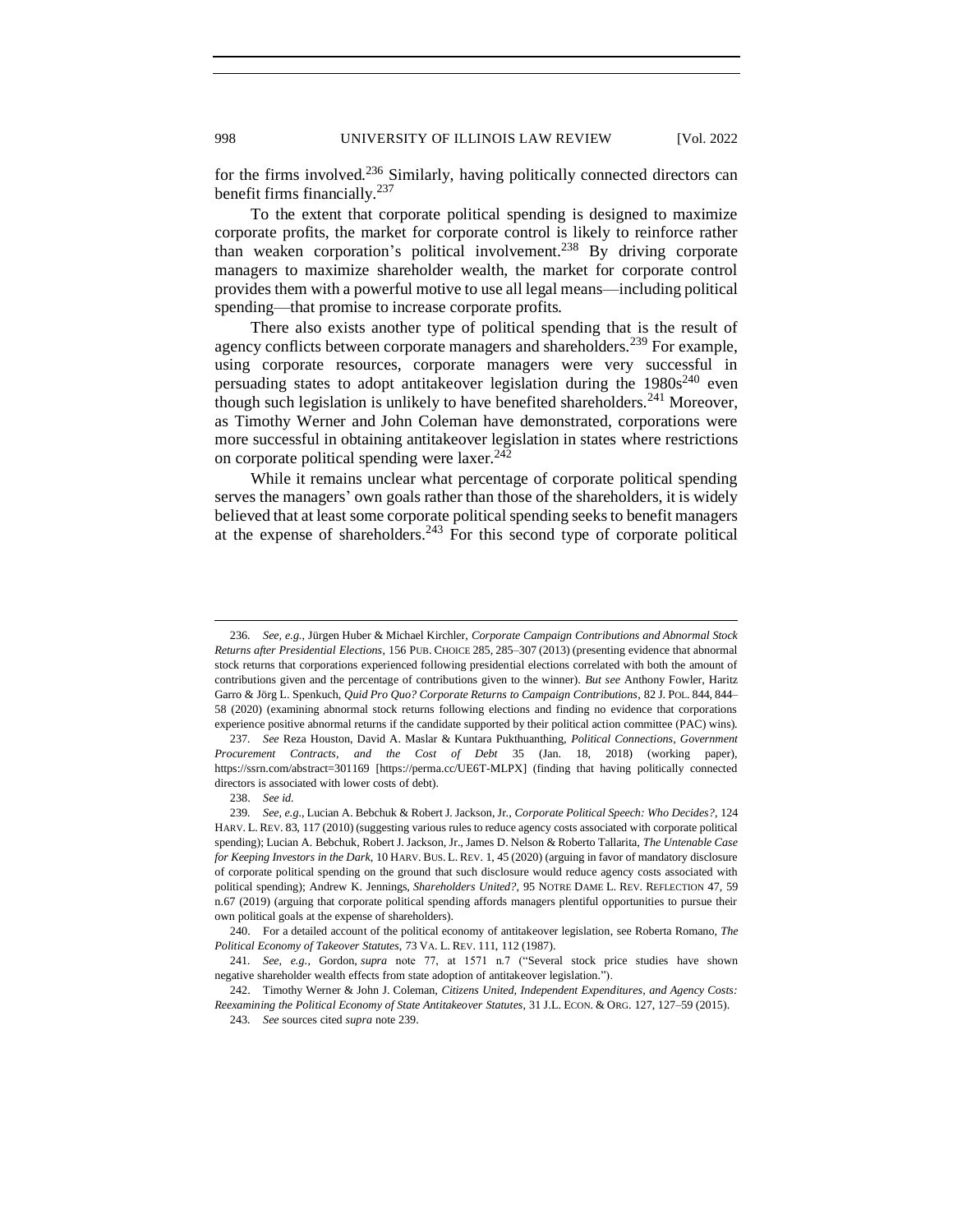spending, the market for corporate control imposes a critical check.<sup>244</sup> Unfortunately, codetermination may undermine the salutary function that the market for corporate control has in this respect. Once employees have the right to select a large percentage of corporate directors, hostile takeovers become more difficult.<sup>245</sup> This is because corporate acquirers often seek to increase efficiency by cutting the workforce, and employee representatives tend to oppose acquisitions that would reduce employment.<sup>246</sup> Functionally, codetermination statues are the equivalent of the poison pill. $^{247}$ 

Empirical data on the frequency of hostile takeovers across countries are consistent with this assessment. The two Western countries that are known for high levels of hostile takeovers, the United States and the United Kingdom, <sup>248</sup> do not rely on codetermination at all. Meanwhile, in Germany, which has long had a particularly far-reaching codetermination regime, the incidence of takeovers is low. A 2017 study analyzed all acquisitions that occurred in Germany from 1981 to 2010 and involved public corporations as acquirers and targets. The study could only find five hostile takeovers and 333 friendly acquisitions.<sup>249</sup> By way of comparison, it is worth noting that during the same period (1981 to 2010), the United States saw 60,244 mergers involving publicly traded corporations on both the buyer and the seller side.<sup>250</sup> While codetermination is far from the only difference between the two countries that may explain the different levels of takeover activity,<sup>251</sup> experts believe codetermination to be one of the reasons for the lethargy of Germany's takeover market.<sup>252</sup>

We accept the potential policy tradeoff between codetermination's benefits as an instrument to deconcentrate corporate power and its negative effects on the

<sup>244.</sup> Managers that waste the corporation's resources on their own political goals risk that an acquirer will eventually displace them and put someone in charge who focuses on maximizing shareholder wealth. In other words, the market for corporate control does not curb all types of corporate power, but it curbs corporate power driven by managerial interests.

<sup>245</sup>*. Cf.* Mark J. Roe, *Some Differences in Corporate Structure in Germany, Japan, and the United States*, 102 YALE L.J. 1927, 1970 (1993) (arguing that codetermination makes takeovers "more difficult" since employee representatives oppose takeovers "that would disrupt employment").

<sup>246</sup>*. Id.* 

<sup>247</sup>*.* NICO RAABE, DIE MITBESTIMMUNG IM AUFSICHTSRAT [CODETERMINATION AT THE SUPERVISORY BOARD LEVEL] 177 (2010) (arguing that the German codetermination regime is the functional equivalent of a poison pill); *see* Roe, *supra* note 245, at 1970 (comparing the effect of codetermination to that of antitakeover statutes).

<sup>248</sup>*. Cf., e.g.*, John Armour & David A. Skeel, Jr., *Who Writes the Rules for Hostile Takeovers, and Why? the Peculiar Divergence of U.S. and U.K. Takeover Regulation*, 95 GEO. L.J. 1727, 1738 tbl.1 (2007) (providing data on the frequency of takeovers in the United Kingdom and the United States).

<sup>249.</sup> Ferdinand Mager & Martin Feyer-Fackler, *Mergers and Acquisitions in Germany: 1981-2010*, 34 GLOBAL FIN. J. 32, 35 (2017).

<sup>250.</sup> *SDC Platinum Investment Banking Deal Activity*, REFINITIV, https://www.refinitiv.com/en/products/ sdc-platinum-financial-securities (last visited Apr. 7, 2022) [https://perma.cc/V5YB-38DC] (compiling data on historical financial transactions).

<sup>251.</sup> For example, large shareholders are still fairly common in Germany. *See* Wolf-Georg Ringe, *Changing Law and Ownership Patterns in Germany: Corporate Governance and the Erosion of Deutschland AG*, 63 AM. J. COMP. L. 493, 510–15 tbl.1 (2015) (listing DAX 30 companies and the shareholdings of their largest shareholders).

<sup>252.</sup> RAABE, *supra* note 247, at 177; Roe, *supra* note 245, at 1970.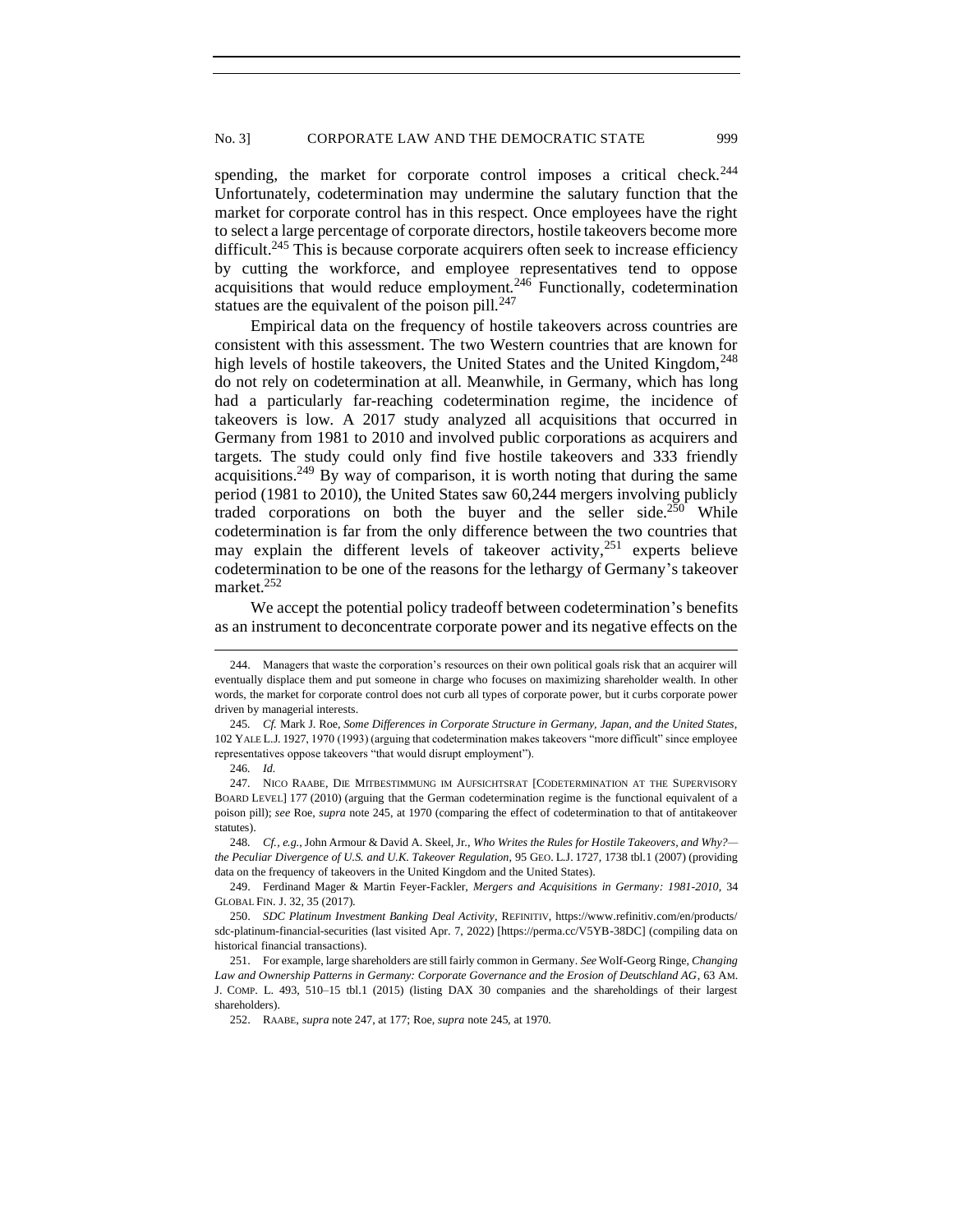market for corporate control. But, as already elaborated, these negative effects may be desirable to the extent that maximizing corporate profits is assisted by corporate political spending.<sup>253</sup> Where the market for corporate control performs a useful function in reducing managerial agency costs, the *marginal* negative effects of codetermination should be limited.<sup>254</sup> This market does not function well if a company has a controlling shareholder, and this is the case with many of the new tech giants such as Tesla, Google, Facebook or Amazon.<sup>255</sup> Further, defensive measures such as staggered boards or poison pills slow down the market for corporate control in the United States.<sup>256</sup>

# <span id="page-37-0"></span>VII. OTHER CHANNELS THROUGH WHICH CODETERMINATION REINFORCES **DEMOCRACY**

Our central claim is that codetermination can protect democratic institutions by deconcentrating corporate power. But, we believe that there are also two supplemental channels through which codetermination can strengthen the democratic state.<sup>257</sup> First, codetermination can reduce demand for political populism by providing workers with a legitimate and legally recognized firmlevel structure for aggregating and voicing concerns outside public elections.<sup>258</sup> Second, codetermination can potentially help societies to weather exogenous shocks such as the COVID-19 pandemic by creating a mechanism through which firms and employees can take coordinated action.<sup>259</sup>

257. The three arguments that we present—curbing corporate power, reducing demand for populism, and weathering exogenous shocks—are not meant to be exhaustive. At least in theory, codetermination may also contribute to the protection of democratic institutions and processes by reinvigorating labor unions. Codetermination statutes sometimes accord a formal role to labor unions. For example, under Germany's 1976 codetermination statute, at least some of the employee directors must also be union representatives. *See* Gesetz über die Mitbestimmung der Arbeitnehmer [MitbestG] [Codetermination Act], May 4, 1976, Bundesgesetzblatt, Teil 1 [BGBl I] at 1153, § 7(2) (providing that, depending on the number of employee directors, either two or three of them must be union representatives). Even in the absence of a formal role for labor unions, mandatory codetermination legislation may benefit unions. Thus, employee directors might use their influence on corporate boards to strengthen the role of unions. Moreover, it is at least conceivable that labor unions have some influence in determining who gets elected as an employee representative. Scholars who view strong labor unions as a necessary counterpart to employers' associations may welcome an increased role of labor unions. Some observers may even go so far as to argue that strengthening unions is a valuable step towards preventing a power imbalance between labor and capital that may ultimately threaten our democratic society. But, we deliberately sidestep this issue. First, the proposals advanced by Senators Sanders and Warren do not provide for a formal rule for labor unions. Second, we believe that the discussion of whether strong labor unions can help to protect democracy is sufficiently distinct from the debate over codetermination to merit its own separate analysis and that such an analysis is well beyond the scope of this paper. And third, the anti-domination rationale for codetermination advanced in this paper only justifies imposing mandatory codetermination at the very largest firms. *Infra* Part VIII. Assuming that the law limits the scope of application of mandatory codetermination to a handful of firms, codetermination is unlikely to fundamentally transform the role of labor unions in the economy as a whole.

<sup>253.</sup> *See supra* notes 236–37.

<sup>254.</sup> *See supra* note 235 and accompanying text.

<sup>255.</sup> *See supra* Section VI.A.

<sup>256.</sup> *See* Bebchuk & Cohen, *supra* note 235, at 409; RAABE, *supra* note 247, at 177.

<sup>258.</sup> *See infra* Part VII.

<sup>259.</sup> *See infra* Part VII.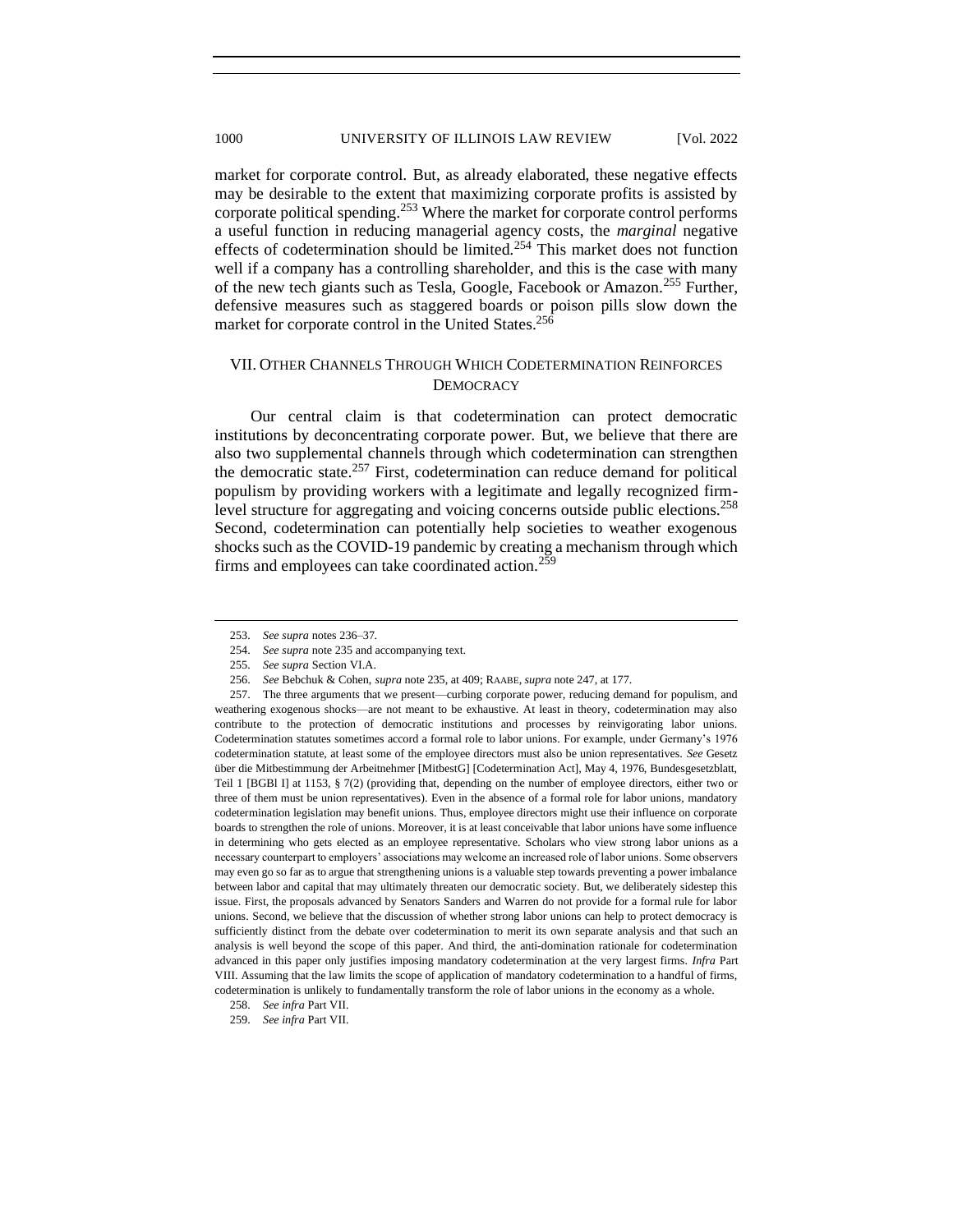# <span id="page-38-0"></span>No. 3] CORPORATE LAW AND THE DEMOCRATIC STATE 1001

### *A. Reducing the Appetite for Populism*

While we view the deconcentration of corporate power as the main channel by which codetermination strengthens democracy, it is worth noting that codetermination may also play an important role in reducing demand for populist leaders or policies that benefit from diffuse feelings of frustration and powerlessness in the general population.<sup>260</sup>

Codetermination provides workers with a legitimate and legally recognized way of voicing their grievances vis-à-vis "big capital."<sup>261</sup> In fact, historically, creating such a mechanism was one of the key motivations for introducing codetermination. To use the terminology from the 1970s, codetermination was meant to "democratize" corporations.<sup>262</sup> Of course, the focus then was to protect employees against massive corporate power, not—as we discuss—to protect the democratic state.<sup>263</sup> But, to the extent that codetermination reduces employees' feeling of powerlessness vis-à-vis large corporations, it also reduces the likelihood that large swaths of society will turn to populist leaders with easy solutions and antidemocratic ideas.<sup>264</sup>

While such effects of codetermination are difficult to prove, we submit that there is at least some anecdotal evidence that codetermination might contribute to reducing political populism.<sup>265</sup> By and large, countries with strong codetermination regimes, such as Germany, Sweden, and Denmark have had fairly stable and centrist governments in recent decades.<sup>266</sup> By contrast, the UK does not feature codetermination on corporate boards, and the country has been thrown in political turmoil in the context of leaving the European Union ("Brexit").<sup>267</sup> Its current government pursues a distinctly populist path which erodes the rule of law and respect for fundamental democratic institutions.<sup>268</sup> At some point, the countries highest-ranking judges were denounced as "enemies of the people" in the popular press. $269$ 

<sup>260.</sup> *See infra* Part VII.

<sup>261.</sup> *See supra* Section VI.B.

<sup>262.</sup> Katharina Pistor, *Codetermination: A Sociopolitical Model with Governance Externalities*, in EMPLOYEES AND CORPORATE GOVERNANCE 163, 167 (Margaret M. Blair & Mark J. Roe eds. 1999).

<sup>263.</sup> *See id.*

<sup>264.</sup> *See supra* note 261 and accompanying text.

<sup>265.</sup> We are conscious of the fact that we do not have hard evidence for correlation or causality.

<sup>266.</sup> *See infra* Table 2.

<sup>267.</sup> Peter Kellner, *How Brexit is Undoing Britain's Political System*, CARNEGIE EUROPE (Sept. 10, 2019), https://carnegieeurope.eu/strategiceurope/79815 [https://perma.cc/6KWM-KFV2].

<sup>268.</sup> See, for example, APPELBAUM, *supra* note 89, at 55–104 (describing the various authoritarianist and populist tendencies in the UK).

<sup>269.</sup> James Stark, *Enemies of the People: Fury Over 'Out of Touch' Judges Who Have 'Declared War on Democracy' by Defying 17.4m Brexit Voters and Who Could Trigger Constitutional Crisis*, DAILY MAIL (Nov. 4, 2016, 11:26 AM), https://www.dailymail.co.uk/news/article-3903436/Enemies-people-Fury-touch-judgesdefied-17-4m-Brexit-voters-trigger-constitutional-crisis.html [https://perma.cc/3CTY-9BUM].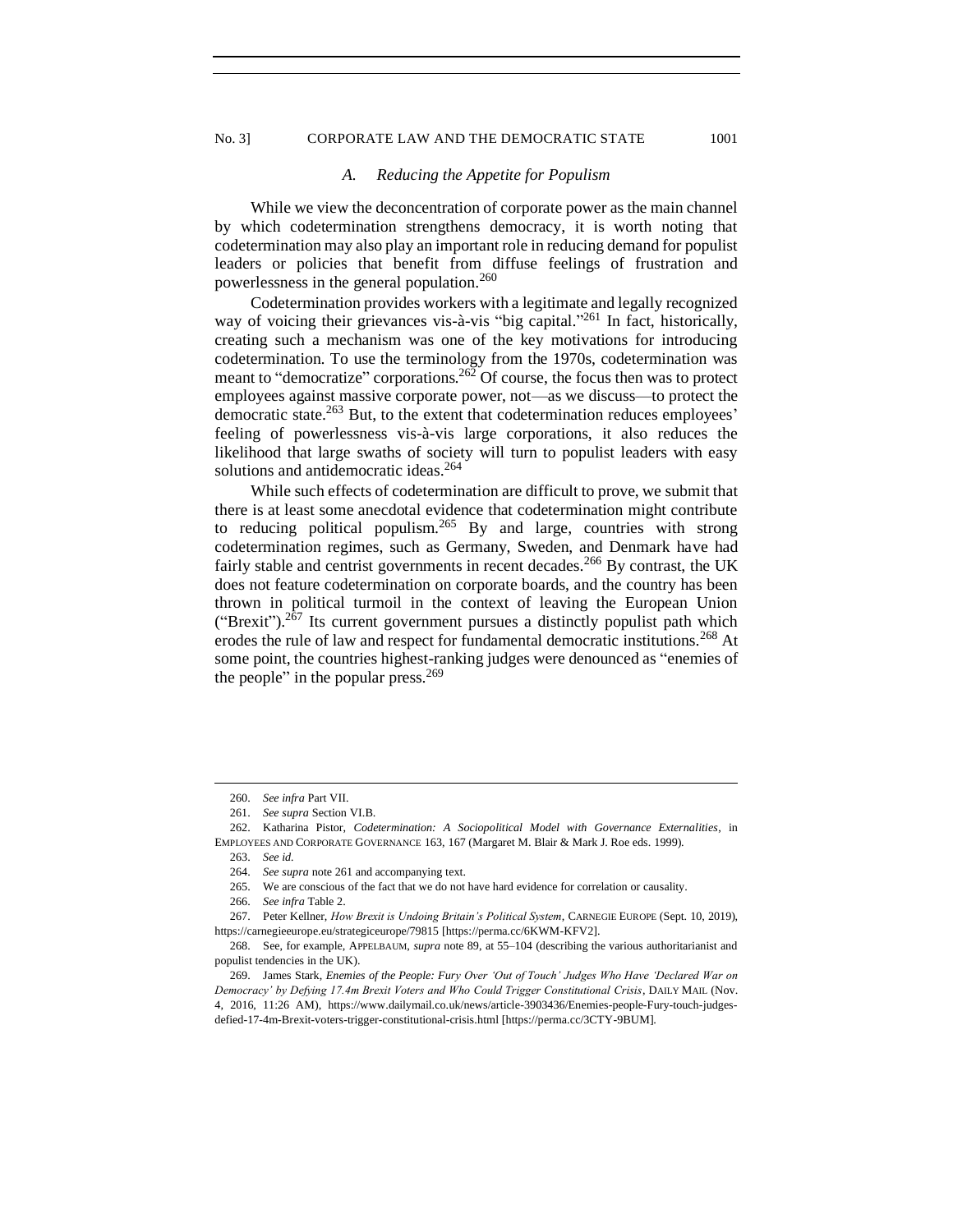### 1002 UNIVERSITY OF ILLINOIS LAW REVIEW [Vol. 2022]

### *B. Mediating Exogenous Shocks*

Codetermination could also be a useful instrument to mediate exogenous shocks. For a democratic society, shocks come in many forms. They include economic shocks such as the financial crisis of 2008, pandemics such as the COVID-19 crisis,<sup>270</sup> or terrorist acts such as the 9/11 attacks or the Madrid train bombing.<sup>271</sup> These shocks may represent real threats to the democratic state. For example, in many countries, actual and alleged threats of terrorism were used to justify substantial limitations on civil liberties and due process, and some governments used such limitations to entrench themselves in power.<sup>272</sup> Similarly, in certain countries, COVID-19 served as a justification for substantially increased government surveillance without any promise of a return to the status-quo-ante following the end of the pandemic.<sup>273</sup>

In other words, democracy never ought to be taken for granted, but it is especially vulnerable during times of upheaval.

However, unlike other protections, which may constitute easy prey when shocks occur, codetermination thrives on shocks and upheaval and can help corporations and society adjust to them.<sup>274</sup> The reason is that it gives an organized and legally legitimized voice to an essential corporate constituency, thereby creating a civil institution that can play a central role in responding to exogenous shocks.<sup>275</sup>

The COVID-19 pandemic may illustrate this point. During the pandemic, employees often voiced distrust towards both their employers and the government. Employers were criticized for not doing enough to protect their workers.<sup>276</sup> Governments stood accused of reopening their economies too

274. *See* discussion *surpa* Section IV.B.

<span id="page-39-0"></span>

<sup>270.</sup> On the role of business law in containing the economic fallout of the pandemic, *see* COVID-19 AND BUSINESS LAW (Horst Eidenmüller, Luca Enriques, Genevieve Helleringer, & Kristin van Zwieten eds., 2020).

<sup>271.</sup> David Mikkelson, *911 Days Between Madrid Bombings and Sept 11*, SNOPES (Dec. 11, 2005), https:// www.snopes.com/fact-check/911-days/ [https://perma.cc/6UR3-PXVT].

<sup>272.</sup> For example, Chilean dictator Augusto Pinochet used real and alleged left-wing terrorism as a justification to crack down on his political opponents. *E.g.*¸ Peter D. Bell, *Democracy and Double Standards: The View from Chile*, 2 WORLD POL'Y J. 711, 719 (1985).

<sup>273</sup>*. See, e.g.*, Michael Birnbaum & Terrence McCoy, *As Leaders Seize Powers to Fight Coronavirus, Fear Grows for Democracy*, WASH. POST (Apr. 12, 2020), https://www.washingtonpost.com/world/the\_americas/ coronavirus-democracy-orban-hungary-surveillance-israel/2020/04/12/ecdff214-729b-11ea-ad9b-254ec99993 bc\_story.html [https://perma.cc/BR88-LSP6] (reporting that various countries are responding to the pandemic with increased surveillance and pointing out possible risks to democracy); Yangyang Cheng, *Of the Virus and God, Orange Peels and the Party*, N.Y. TIMES (Apr. 5, 2020), https://www.nytimes.com/2020/04/03/opinion/sunday/coronavirus-china-US.html [https://perma.cc/T2ZK-UQAZ] (suggesting that the Chinese government may be exploiting the pandemic to increase its surveillance).

<sup>275.</sup> *Id.*

<sup>276</sup>*. See, e.g.*, Zach Montague, *Coronavirus Cases at D.C. Whole Foods Highlight Risks Facing Grocery Workers*, N.Y. TIMES (Feb. 8, 2021), https://www.nytimes.com/2020/04/15/us/politics/coronavirus-groceryworkers-washington.html [https://perma.cc/46QL-JCWC] (reporting strikes by Whole Foods workers and employees of grocery delivery services over allegedly unsafe working conditions during the pandemic).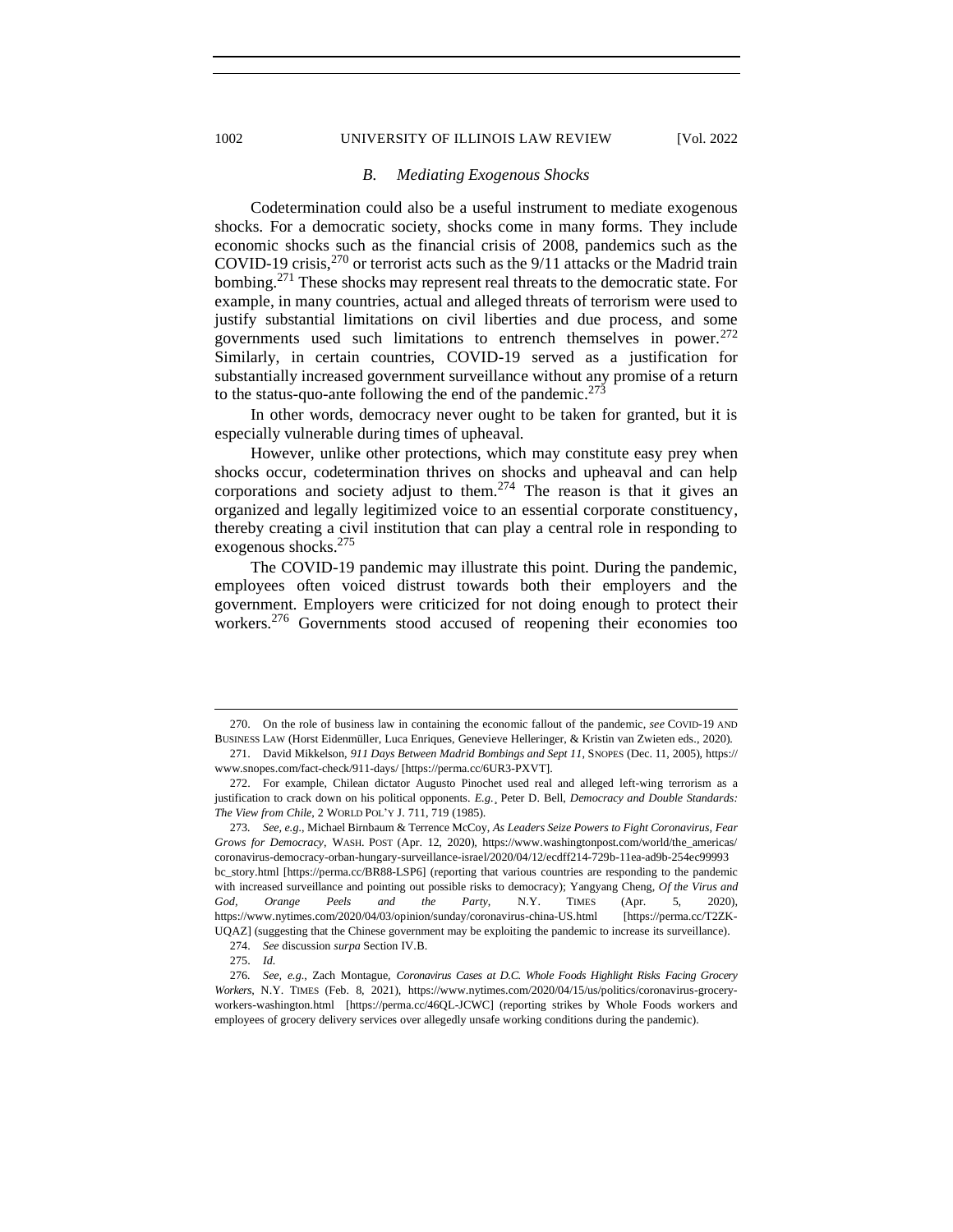early.<sup>277</sup> Regardless of the policies that governments pursue, employee representatives can influence and mediate corporate responses. As a result, corporations with codetermination regimes in place can more credibly assure their employees that they are taking reasonable measures to protect worker safety. Employees, in turn, can more readily abstain from conflict, knowing that they have a legally sanctioned ability to influence their corporation's policy.

The results of such a mechanism can be tangible. For example, at Tesla, a poster child of corporate America, the COVID-19 pandemic and allegations that management was not doing enough to protect employees<sup>278</sup> led to acrimonious criticism from workers and allegations of retaliation.<sup>279</sup> Meanwhile, the supervisory board of Daimler-Benz agreed on *Kurzarbeit*—reduced work hours—to avoid mass layoffs in response to the pandemic, acting with the full support of employee representatives.<sup>280</sup> Furthermore, after shutting down production in March, Daimler-Benz established strict safety standards that included the reorganization of production processes to allow for social distancing wherever possible. $^{281}$  No employee protests occurred.

It is not clear that Tesla's more confrontational course hurt its bottom-line. In fact, while the shares of many public corporations still trade below their pre-COVID-19 prices, Tesla's stock price has more than doubled since the end of February 2020, making Tesla a candidate for the S&P 500.<sup>282</sup> But, society might nonetheless have benefited if employees had had a legally endorsed mechanism

<sup>277</sup>*. See, e.g.,* Manny Fernandez Neil Macfarquhar & Sarah Mervosh, *Virus Cases Are Soaring in Texas. But Closing Down Again Is a 'Last Option.'*, N.Y. TIMES (June 30, 2020), https://www.nytimes.com/2020/06/ 24/us/coronavirus-texas-abbott-masks.html [https://perma.cc/H3H5-WDFL] (reporting widespread criticism that some states were reopening their economies to quickly).

<sup>278</sup>*.* Rupert Neate, *Tesla Shareholders Urged to Oust Elon Musk Over \$55bn Pay Deal*, GUARDIAN (June 30, 2020, 4:22 PM), https://www.theguardian.com/business/2020/jun/30/tesla-shareholders-urged-to-oust-elonmusk-over-55bn-pay-deal [https://perma.cc/7PA2-XYM7] (reporting on allegations that "required workers to return to work during quarantine, without sufficient precautions/protections and despite protests from workers"); *cf.* Tim Higgins, *Elon Musk Says Tesla Is Restarting California Production, Defying Local Order,* WALL ST. J. (May 11, 2020), https://www.wsj.com/articles/tesla-to-restart-production-elon-musk-says-11589230278 [https:// perma.cc/4NJ9-SRWZ] (reporting that Elon Musk had announced it was "resuming production . . . in defiance of local authorities").

<sup>279</sup>*. See, e.g.*, Faiz Siddiqui, *Coronavirus: Tesla Gave Workers Permission to Stay Home Rather Than Risk Getting Covid-19. Then it Sent Termination Notices*, WASH. POST (June 25, 2020), https://www.washingtonpost.com/technology/2020/06/25/tesla-plant-firings/ [https://perma.cc/62Y8-Q55A] (reporting that some workers alleged that "Tesla is failing to follow social distancing guidelines, with lax enforcement of rules concerning masks and sanitation of machinery" and that they were fired for not returning to work despite Tesla's assurances that workers would not be fired for remaining at home when Tesla reopened its California plant in defiance of local authorities).

<sup>280.</sup> *Daimler Extends Short-Time Work Until the End of April*, STUTTGARTER ZEITUNG (Apr. 8, 2020, 3:23 PM), https://www.stuttgarter-zeitung.de/inhalt.corona-krise-daimler-verlaengert-kurzarbeit-bis-ende-april. b59ed562-8d41-4900-9212-e92b39bffb7d.html [https://perma.cc/7V49-LAB4].

<sup>281.</sup> Sven Sattlerr, *How Daimler is Dealing with the COVID-19 Pandemic*, DAIMLER (July 2, 2020), https://www.daimler.com/magazine/work-life/daimler-and-corona.html [https://perma.cc/HWJ9-DJRG].

<sup>282.</sup> Tim Higgins, *Tesla Pulls Ahead in the Coronavirus Era After Elon Musk's Years of Struggle*, WALL ST. J. (Aug. 2, 2020, 9:07 AM), https://www.wsj.com/articles/tesla-pulls-ahead-in-the-coronavirus-era-afterelon-musks-years-of-struggle-11596274201 [https://perma.cc/LG2G-3VV2].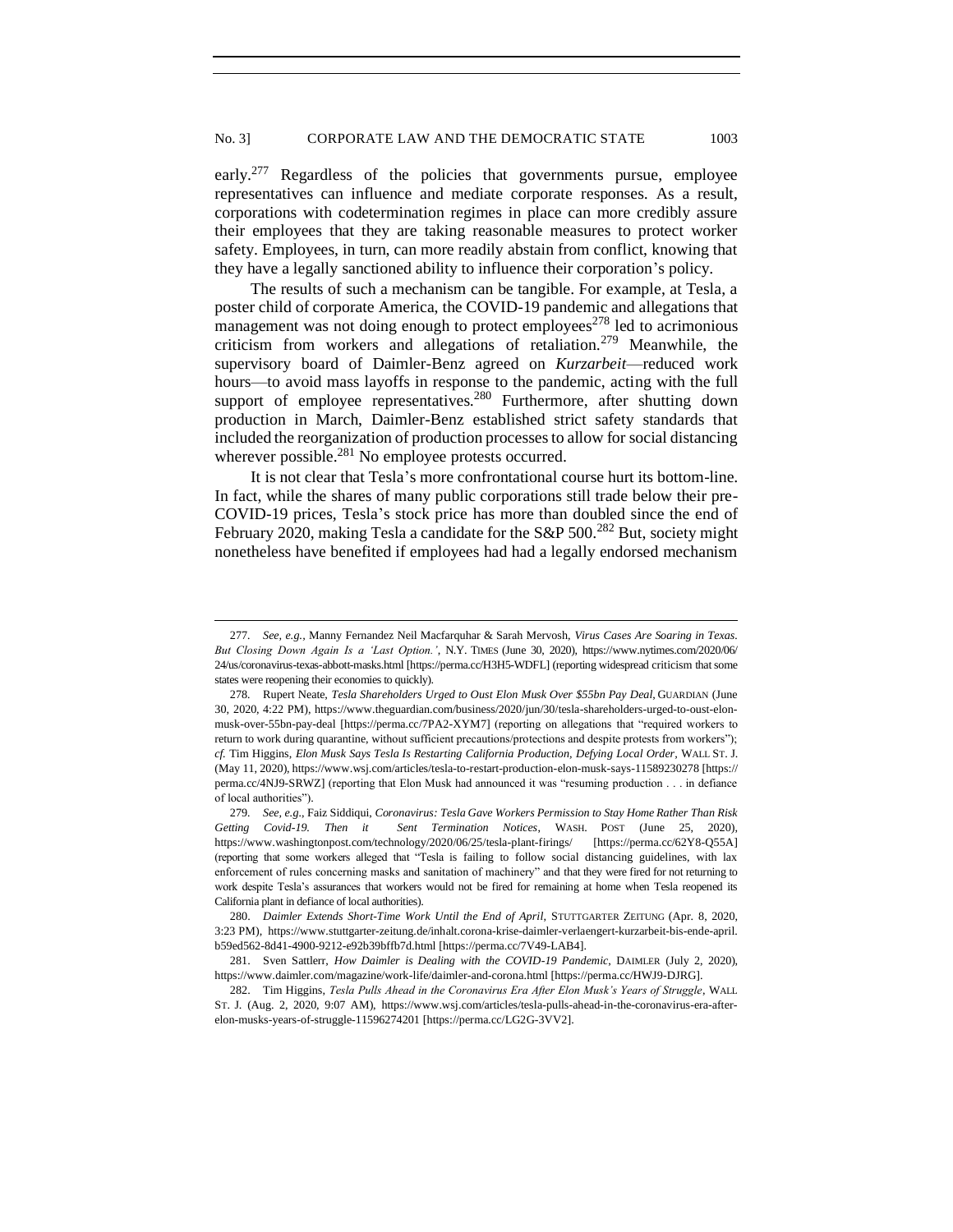to channel their grievances without resorting to protests.<sup>283</sup> The absence of such a mechanism may generate a feeling that corporations can treat their employees as "cannon fodder," thereby contributing to the type of disenchantment that may prove dangerous to the democratic state.

## VIII. THE RELATIVE STRENGTHS OF CODETERMINATION

<span id="page-41-0"></span>Codetermination is not the only mechanism that can help to protect the democratic state against excessive corporate power. Other approaches include imposing higher corporate income taxes for large corporations, more stringent antitrust enforcement, or regulation that imposes a tight leash on how large corporations conduct their business.<sup>284</sup> A comprehensive comparative analysis of these various alternatives has not yet been attempted and is well beyond the scope of a single article. Therefore, we wish to limit ourselves to a number of key points.

First and foremost, we wish to clarify that we do not think that codetermination should be the only mechanism used to limit corporate power. In particular, we believe that rigorous antitrust enforcement can and should complement any corporate governance reforms of the types we suggest.

Second, while readily conceding that codetermination is not the only mechanism that promises to impose a check on corporate power, we want to point out certain advantages that codetermination has vis-à-vis many (and perhaps all) of its main regulatory alternatives. It is these comparative advantages to which we now turn.

# *A. Codetermination and the Intervention Paradox*

<span id="page-41-1"></span>Codetermination is a powerful solution to what we call the *intervention paradox*: because powerful corporations can lobby lawmakers and administrative agencies, government interventions against excessive corporate power may be least likely to occur when they are needed the most.<sup>285</sup> Codetermination minimizes this problem because it constitutes an ex-ante mechanism that applies as soon as corporations cross certain quantitative thresholds that are clearly defined in statutory law.<sup>286</sup>

Codetermination's ability to avoid the intervention paradox is particularly conspicuous vis-à-vis antitrust law. To the extent that legal scholars express concerns about the power of big business, they typically invoke the need for vigorous enforcement of antitrust law.<sup>287</sup>

<sup>283.</sup> In this sense, codetermination is a mechanism to "renew the dignity of work." *See* MICHAEL SANDEL, THE TYRANNY OF MERIT 205–07 (2020) (arguing that better monetary compensation for workers is insufficient to address the legitimate concerns of employees).

<sup>284.</sup> *See infra* Sections VIII.A, VIII.B.

<sup>285.</sup> *See* discussion *supra* Part VII.

<sup>286</sup>*. See discussion infra S*ection VIII.B.

<sup>287.</sup> *See* sources cited *supra* note 32.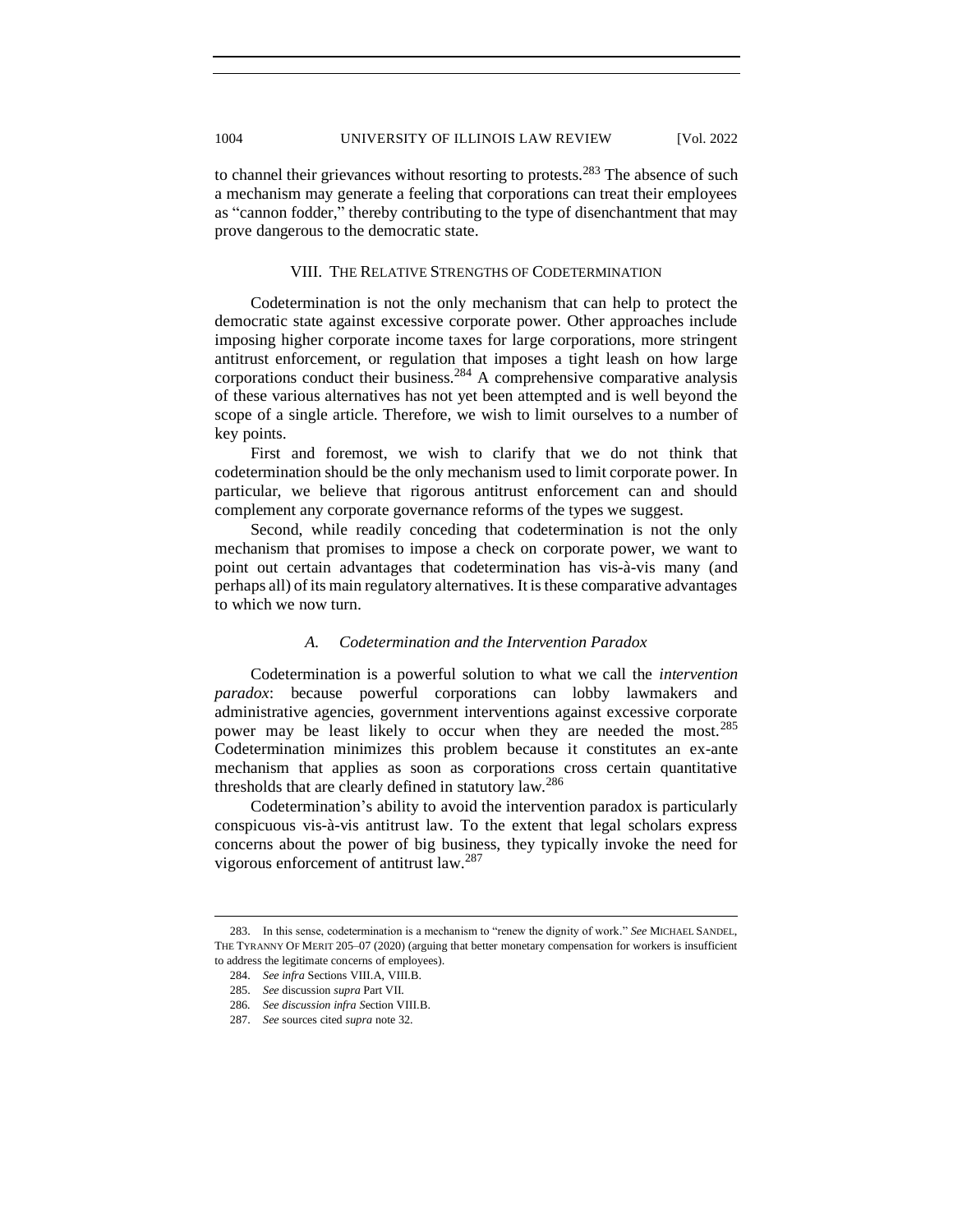In practice, antitrust law heavily relies on administrative interventions by the Department of Justice or the Federal Trade Commission. For example, the Department of Justice or the Federal Trade Commission can file for injunctive relief if a merger runs afoul of the Clayton Act.<sup>288</sup> But large corporations can bring their influence to bear, trying to prevent such an intervention.<sup>289</sup> Exacerbating this problem is the fact that antitrust law heavily relies on vague, fact-intensive standards rather than bright-line rules.<sup>290</sup> Examples include the rule of reason<sup>291</sup> and the necessity of defining the relevant markets.<sup>292</sup> This indeterminacy creates a certain wiggling room for corporations that can use their political influence to convince regulators to abstain from intervening.

Admittedly, the intervention paradox may not always arise. Ideally, systematic enforcement of antitrust law can prevent the rise of firms with excessive political power in the first place.<sup>293</sup> But, this line of thinking may not be realistic. Continuity of antitrust enforcement lies in the hands of the administration, and administrative policies can change easily from one president to another. For example, under President Reagan, the federal government, for better or for worse, pursued much less interventionist antitrust policies than previous administrations.<sup>294</sup> One way to avoid or at least mitigate the intervention paradox is to rely on ex ante measures that can be put in place before a corporation becomes politically powerful and that do not depend on later administrative interventions.<sup>295</sup> Codetermination meets these requirements. Application of a codetermination regime is triggered automatically, as soon as corporations cross clearly defined size thresholds.<sup>296</sup>

### *B. Codetermination's Staying Power*

<span id="page-42-0"></span>A further core advantage of codetermination lies in its ability to survive political headwinds and socioeconomic change.<sup>297</sup> There is little point in

<sup>288</sup>*. See* 15 U.S.C. § 15(a) (2020) (allowing the United States to sue if it is injured by a violation of antitrust laws); 15 U.S.C. § 53 (2020) (allowing the FTC to bring suit in a federal district court and file for a preliminary injunction in case a corporation is about to violate any law enforced by the FTC).

<sup>289</sup>*. Cf., e.g.*, SUSAN CRAWFORD, CAPTIVE AUDIENCE: THE TELECOM INDUSTRY AND MONOPOLY POWER IN THE NEW GILDED AGE 204–05 (2013)(describing massive lobbying efforts aimed at preventing administrative interventions against mergers).

<sup>290.</sup> Regarding the distinction between rules and standards, see Louis Kaplow, *Rules Versus Standards: An Economic Analysis*, 42 DUKE L.J. 557, 557 (1992) (defining rules as norms whose content is defined ex ante and standards as norms whose content is defined ex post).

<sup>291</sup>*. See* Jessica L. Goldstein, Note, *Single Firm Predatory Pricing in Antitrust Law: The Rose Acre Recoupment Test and the Search for an Appropriate Judicial Standard*, 91 COLUM. L. REV. 1757, 1791 (1991) ("[E]ntire rule of reason analysis can be vague, complex, and difficult to apply.").

<sup>292</sup>*. See* Einer Elhauge, *Defining Better Monopolization Standards*, 56 STAN. L. REV. 253, 334 (2003) (calling the establishment of a market an "enormously complex task").

<sup>293.</sup> *Id.* at 336.

<sup>294</sup>*. See*, Eleanor M. Fox & Lawrence A. Sullivan, *Antitrust-Retrospective and Prospective: Where Are We Coming from? Where Are We Going?*, 62 N.Y.U. L. REV. 936, 947 (1987) (arguing that the Reagan administration took a relatively hands-off approach to antitrust enforcement).

<sup>295.</sup> *See id.*

<sup>296.</sup> *See* discussion *supra* Section VIII.A.

<sup>297</sup>*. See infra* Section VIII.C.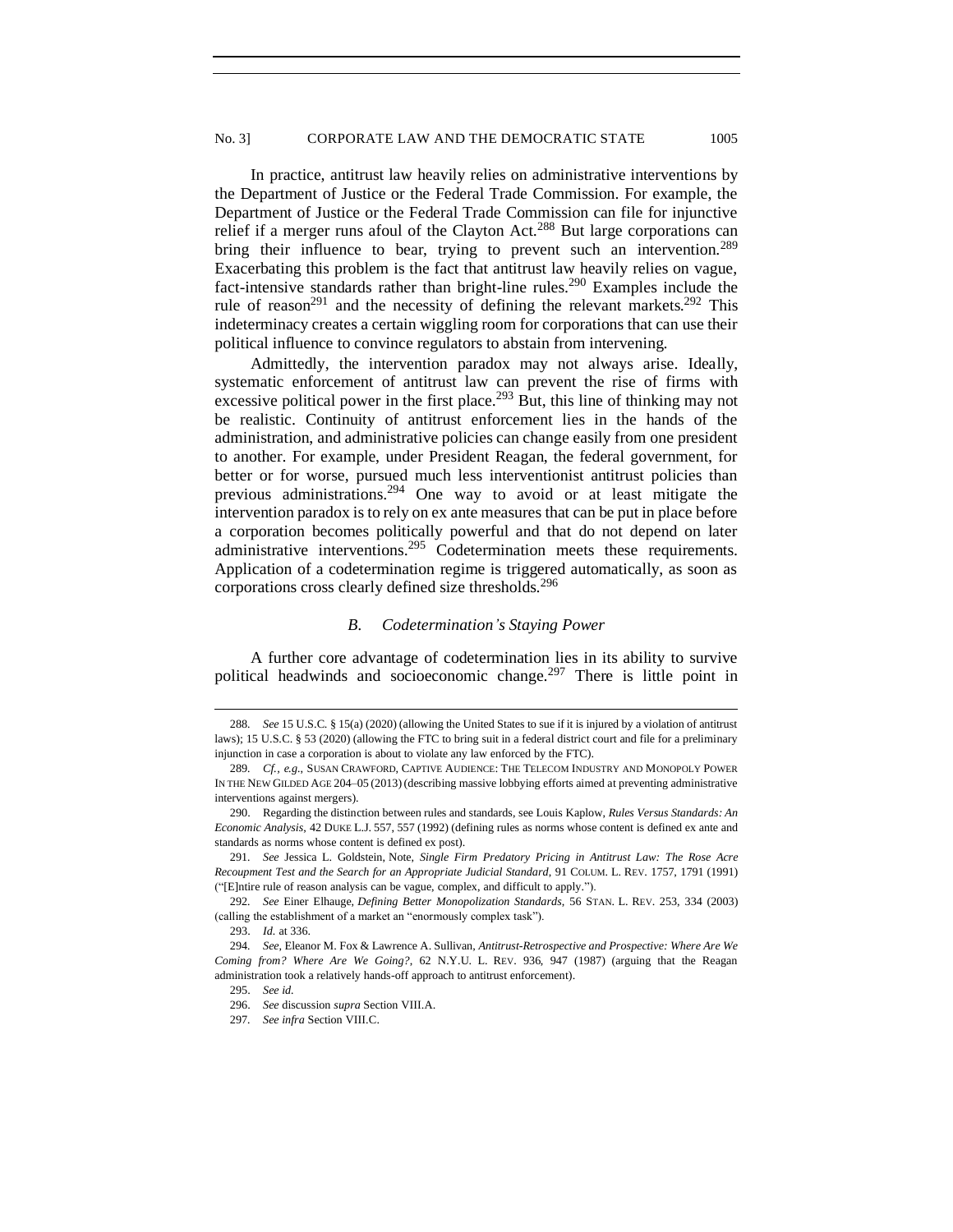installing safeguards for democracy that can easily be swept away when it really matters. This is a potential Achilles heel of high corporate income tax rates: as the U.S. economy goes through boom-and-bust cycles, maintaining constant corporate income tax rates can be very costly in economic terms.<sup>298</sup> In other words, high corporate income tax rates are bound to have limited staying power, a fact confirmed by the massive changes in the maximum corporate income tax rates over the last decades.<sup>299</sup> In a similar vein, the level of antitrust enforcement has varied very substantially over time.<sup>300</sup>

Codetermination, however, has proven to be an exceedingly stable governance mechanism, and for good reason.<sup>301</sup> Because codetermination gives employees a say in corporate decision-making, it neutralizes the most influential political voice against codetermination, namely corporations themselves.

### <span id="page-43-0"></span>*1. Codetermination's Historical Stability*

Of the fourteen European countries that adopted general codetermination laws, only Hungary and the Czech Republic abolished mandatory codetermination wholly or in part (see Table 2). Moreover, even Hungary retained mandatory codetermination for firms with two-tier boards, and only relatively few public corporations in Hungary are organized with one-tier boards.<sup>302</sup> The Czech Republic, which abolished mandatory codetermination in 2014, reintroduced it in 2017 for corporations with at least 5,000 employees.<sup>303</sup>

This legal continuity is all the more remarkable since the various codetermination statutes often faced ferocious opposition when they were first introduced. For example, in 1976, Sweden's ruling social-democratic party used its control of parliament to enact a Codetermination Statute applying to companies with at least 100 employees.<sup>304</sup> Employers' Associations fiercely opposed the new legislation, but to no avail.<sup>305</sup> In other European countries, codetermination was similarly controversial at the time of its enactment.<sup>306</sup>

<sup>298.</sup> Erika York, *The Benefits of Cutting the Corporate Income Tax Rate*, TAX FOUND. (Aug. 14, 2018), https://taxfoundation.org/benefits-of-a-corporate-tax-cut/ [https://perma.cc/3SEZ-3SM7].

<sup>299.</sup> In 1970, the maximum corporate income tax rate was 49%. Currently, it is at 21%. *Corporate Top Tax Rate and Bracket: 1909-2020*, URB. INST. & BROOKINGS INST. TAX POL'Y CTR. (Mar. 25, 2020), https://www.taxpolicycenter.org/statistics/corporate-top-tax-rate-and-bracket [https://perma.cc/UL9H-WH53].

<sup>300.</sup> *See* Fox & Sullivan, *supra* note 294.

<sup>301.</sup> *See* discussion *supra* note 265–69 and accompanying text.

<sup>302.</sup> Ildikó Varga & Viktória Szilágyi, *Hungary*, *in* THE CORPORATE GOVERNANCE REVIEW 120, 121 (Willem J. L. Calkoen ed., 3rd ed. 2013).

<sup>303.</sup> FELIX HÖRISCH, UNTERNEHMENSMITBESTIMMUNG IM NATIONALEN UND INTERNATIONALEN VERGLEICH: ENTSTEHUNG UND ÖKONOMISCHE AUSWIRKUNGEN [A COMPARATIVE AND INTERNATIONAL PERSPECTIVE ON CODETERMINATION: HISTORY AND ECONOMIC IMPACT] 41 (2009).

<sup>304.</sup> *Id.* at 40.

<sup>305</sup>*. Id.*

<sup>306.</sup> In Germany, in 1976, Germany's social-democratic led government enacted a far-reaching codetermination statute that allowed employees at corporations with more than 500 employees to elect half of all supervisory board members. Employers filed a complaint with the German Constitutional Court, arguing that the 1976 Codetermination Act, which allowed employees at firms with 2000 or more employees to elect half of the Members of the supervisory board, was unconstitutional. But, the German Constitutional Court rejected this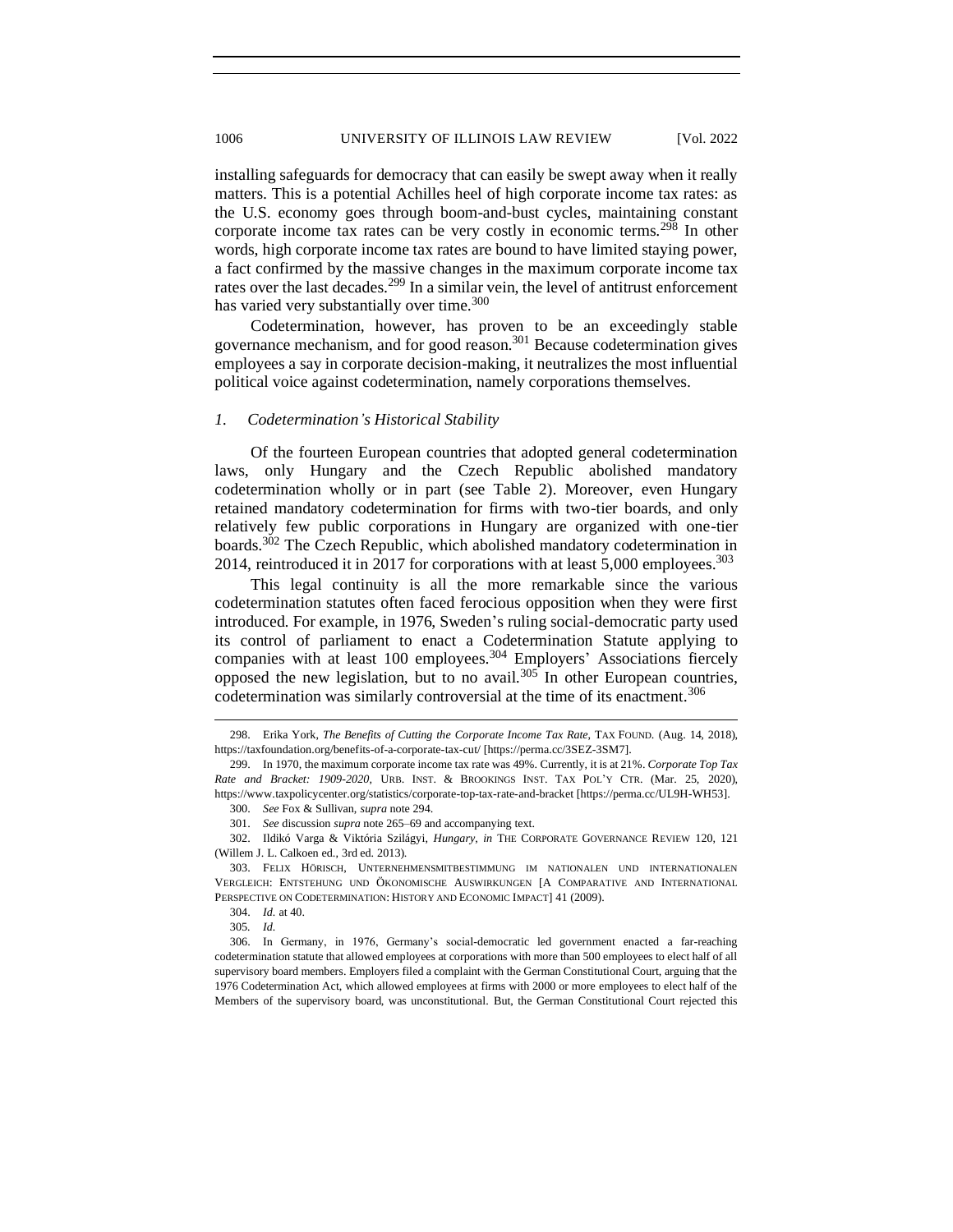But, as political majorities changed, codetermination statutes proved stable. In some cases, this was unsurprising since the conservative parties had also supported the enactment of the relevant legislation.<sup>307</sup> But even in those countries where these parties had initially opposed the adoption of codetermination laws, subsequent conservative governments failed to reverse the relevant legislation. For example, the 1976 parliamentary election in Sweden saw the conservative parties gain control of both parliament and government only months after a social democratic majority parliament had adopted a codetermination statute.<sup>308</sup> Nevertheless, Sweden's Codetermination Statute remained untouched.

This legal continuity contrasts starkly with the instability of another oncepopular progressive reform project: the nationalization of key industries.<sup>309</sup> Countries like France, the United Kingdom, $310$  and Spain $311$  once nationalized major industries with great enthusiasm, only to backtrack later with equal energy. In some cases, this change of heart occurred within a few years.<sup>312</sup>

### <span id="page-44-0"></span>*2. The Reasons for Codetermination's Stability*

Given that the economic efficiency of codetermination remains controversial,<sup>313</sup> its longevity may seem puzzling. But, there is an important non-

308*. See* Kathleen Thelen, *West European Labor in Transition: Sweden and Germany Compared*, 46 WORLD POL. 23, 32 (1993) (noting that the conservatives were in power from 1976 to 1982 and then again gained power in 1991); M. Donald Hancock, *Productivity, Welfare, and Participation in Sweden and West Germany: A Comparison of Social Democratic Reform Prospects*, 11 COMP. POL. 4, 11 (1978) (noting that Sweden's conservative parties received 50.8 percent of the vote in the parliamentary elections in September 1976).

309*. See* Darryl Holter, *Nationalization Reconsidered*, 14 FRENCH POL. & SOC'Y 27, 27 (1986) ("Even the Social Democrats of Germany and Sweden have abandoned nationalization.").

310. Margaret Thatcher, Prime Minister of the United Kingdom from 1979 to 1990, was particularly adamant in her efforts to denationalize government companies. The list of firms privatized during her tenure as Prime Minister include British Airways, British Coal, British Gas, British Telecom and Rover. Colin Samson, *The Three Faces of Privatisation,* 28 SOCIO. 79, 82 (1994). She also denationalized the water utilities and sold off public housing to tenants. *Id.* 

challenge. Bundesverfassungsgericht [Federal Constitutional Court], March 1, 1979, 31 NEUE JURISTISCHE WOCHENSCHRIFT [NJW] 699, 699 (1979).

<sup>307.</sup> For example, in Germany, most members of the centre-right opposition parties Christian Democratic Union (CDU) and Germany Social Union (CSU)—then the only opposition parties represented in parliament had also supported the enactment of the 1976 Codetermination Act by huge margins. Walter Bayer, *Die Erosion der Deutschen Mitbestimmung* [The Erosion of German Codetermination], 69 NEUE JURISTISCHE WOCHENSCHRIFT [NJW] 1930, 1931 (2016).

<sup>311</sup>*. See* Francísco Comin, *Public Enterprises in Spain: Historical Cycles and Privatizations*, 43 ANÁLISE SOCIAL 693, 711–16 (2008) (describing how Spain's Socialist government began the privatization of state enterprises in 1985 and that the conservative Popular Party, which came to power in 1996, continued and expanded this policy).

<sup>312.</sup> France is a case in point. When Francois Mitterrand became President of France in 1981, his party's campaign program had called for the nationalization of large corporations. Within the next couple of years, the French socialists made good on this promise. *See* Howard Machin, *Two Views of the Mitterrand Presidency (1981-88): II*, 23 GOV'T & OPPOSITION 195, 207 (1988). The nationalized firms included 36 banks, 12 industrial corporations, and two financial service providers, accounting for 550,000 employees or about 2.6% of France's labor force. Jeffrey Sachs, Charles Wyplosz, Willem Buiter, Gerhard Fels & Georges de Menil, *The Economic Consequences of President Mitterrand*, 1 ECON. POL'Y 261, 273 (1986). But, by 1985 the socialist government reversed course and embarked on a path of privatization. Machin, *supra*, at 207.

<sup>313</sup>*. See* Dammann & Eidenmüller, *supra* note 11, at 940.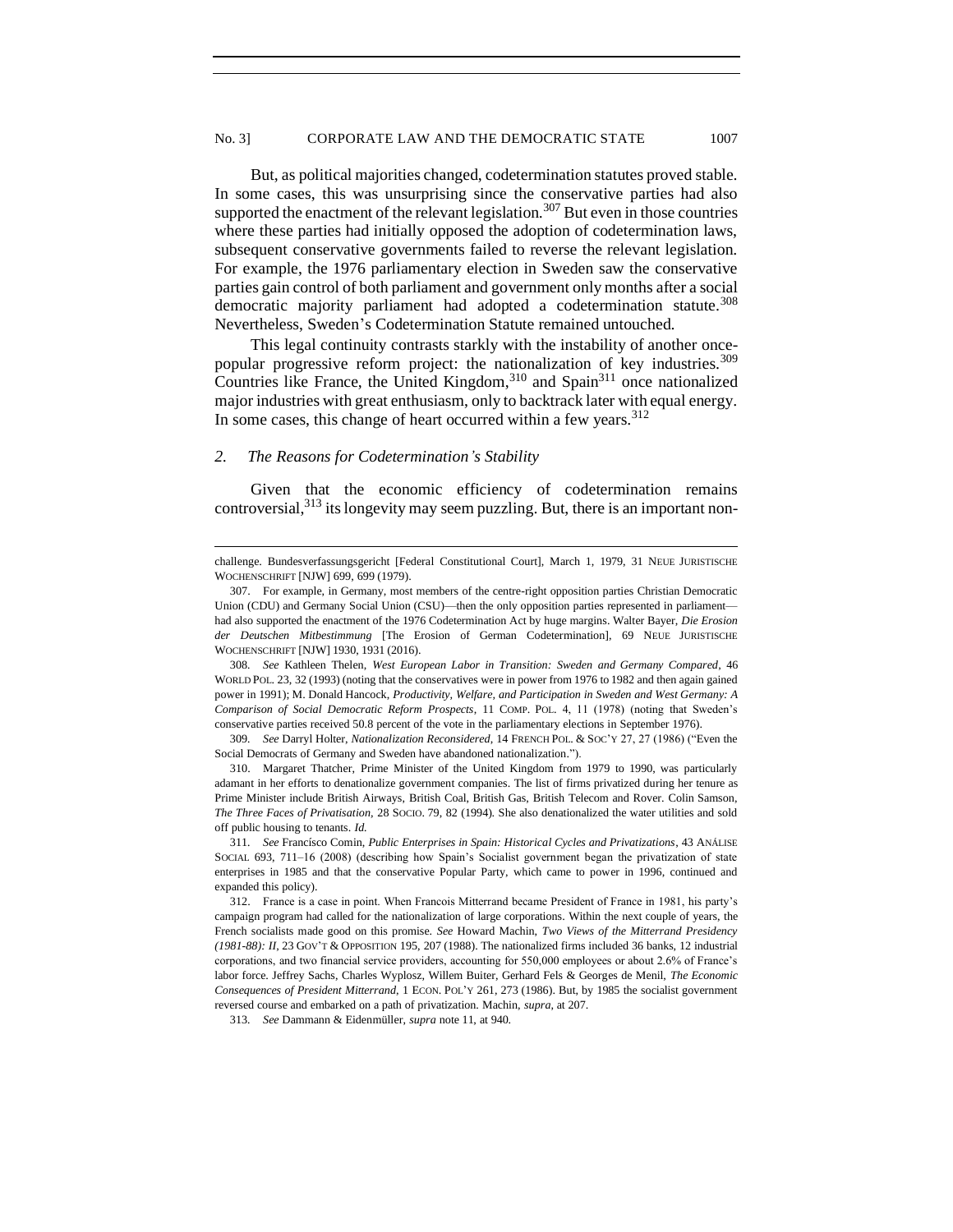economic reason for codetermination's staying power. Codetermination tends to dampen lobbying efforts by the very interest group that is usually most likely to oppose workers' interests, namely large corporations. <sup>314</sup> Corporate managers are unlikely to be overtly hostile to codetermination if their jobs lie in the hands of corporate directors, half of whom are workers.<sup>315</sup>

The shareholders whose voting rights are diluted as a result of codetermination face no such limitations. They can continue the political battle against codetermination even after it has become the law of the land. But, shareholders opposed to codetermination face challenges of their own. Many of the largest and thus most influential shareholders are themselves organized as corporations or comparable legal entities $316$  and may be reluctant to alienate their own employee representatives by opposing codetermination.

Other shareholders are natural persons and therefore avoid this problem. But, those few natural persons who are wealthy enough to own large stakes in public corporations may also be disinclined to poison their relationship with worker representatives because of their investment in the corporation's wellfunctioning. For example, if codetermination were the law, influential entrepreneurs like Jeff Bezos or Elon Musk would risk alienating half their board and undermining the smooth functioning of their companies by attempting to persuade Congress to abolish codetermination.

<sup>314.</sup> Matteo Gatti & Chrystin Ondersma, *Can a Broader Corporate Purpose Redress Inequality? The Stakeholder Approach Criteria*, 46. J. CORP. L. 1, 9 (2020).

<sup>315.</sup> This observation is borne out by the experience in countries that have adopted codetermination. *See, e.g.*, Volker Rieble, *Mitbestimmung Zwischen Legitimationslast und Modernisierungsdruck* [Codetermination between the Search for Legitimacy and the Pressure to Modernize], *in* ZUKUNFT DER UNTERNEHMENSMITBESTIMMUNG 9, 10 n.3 (Volker Rieble ed., 2004) (Ger.) (suggesting, from personal experience, that corporate officers may be reluctant to criticize codetermination for fear of retaliation by employee representatives); Manfred Gentz, *Mitbestimmung auf der Unternehmens- und Betriebsebene - Verzahnung oder Kumulation?* [Co-Determination at the Company and Operational Level - Integration or Accumulation?], *in* BITBURGER GESPRÄCHE: JAHRBUCH (177) (2006) (noting that criticizing codetermination is perceived as politically incorrect and suggesting that corporate officers are unlikely to criticize codetermination in public since they know full well that they need the votes of the employee representatives to be appointed); NICO RAABE, DIE MITBESTIMMUNG IM AUFSICHTSRAT [CODETERMINATION AT THE SUPERVISORY BOARD LEVEL] 177 (2010) (arguing that the German codetermination regime is the functional equivalent of a poison pill).

<sup>316.</sup> To avoid regulatory arbitrage, mandatory codetermination cannot be limited to corporations in the strict sense but would also have to apply to comparable legal entities such as limited liability companies and trusts. *See infra* Section IX.A.3.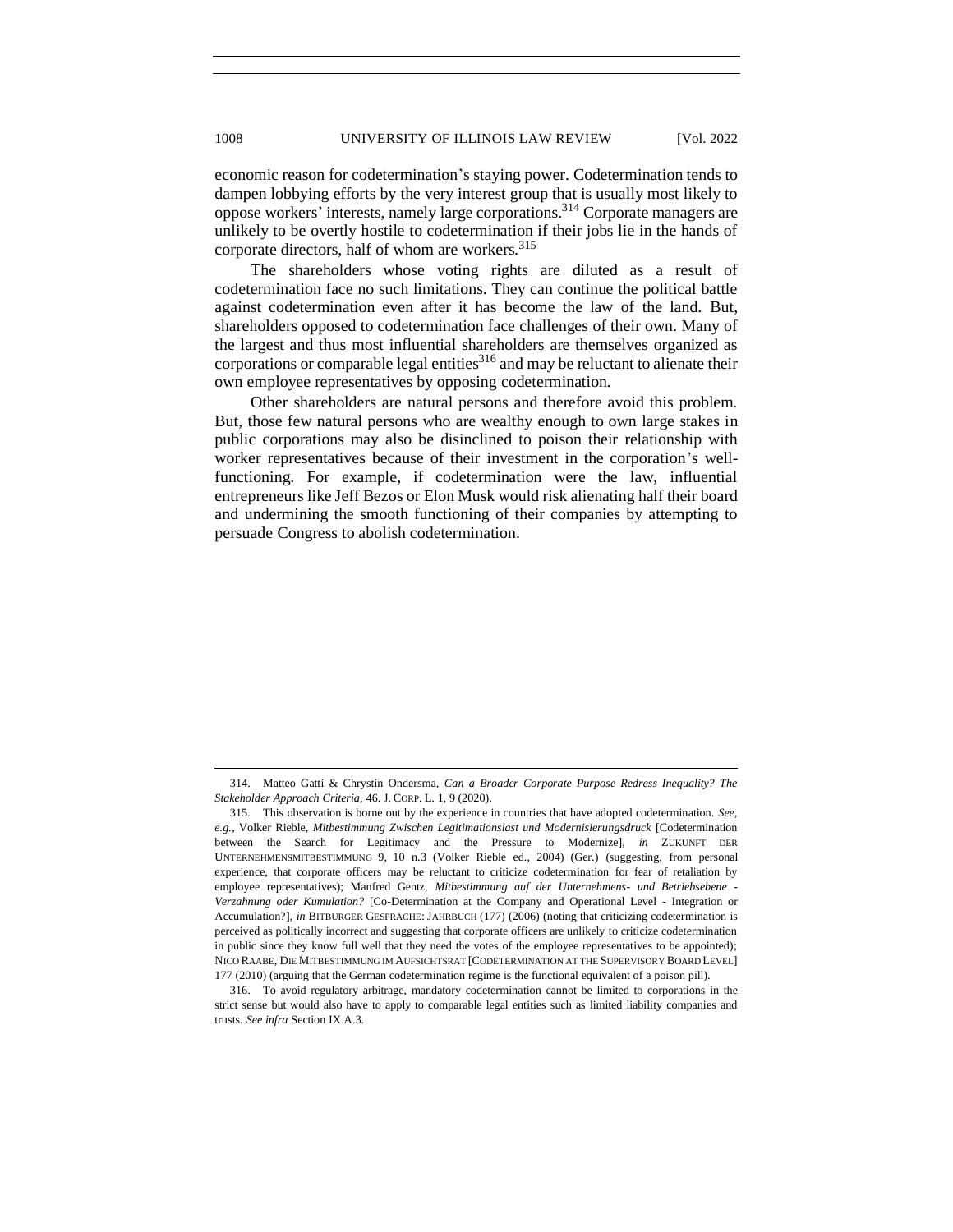| Country        | Number of        | <b>Employee</b>        | Country            | Number of        | <b>Employee</b>  |
|----------------|------------------|------------------------|--------------------|------------------|------------------|
|                | <b>Employees</b> | <b>Directors</b>       |                    | <b>Employees</b> | <b>Directors</b> |
| Austria        |                  |                        | Hungary            |                  |                  |
| 1919-34        | <b>NA</b>        | Two                    | 1992-2006          | 200              | $1/3$ of board   |
| 1945-76        | <b>NA</b>        | Two                    | 2006-present       | <b>NA</b>        | None             |
| 1976-present   | NA               | $1/3$ of board         |                    |                  |                  |
|                |                  |                        | <b>Netherlands</b> |                  |                  |
| Croatia        |                  |                        | 1971               | 100              | $1/3$ of board   |
| 2003-present   | 200              | One                    |                    |                  |                  |
|                |                  |                        | Luxembourg         |                  |                  |
| Czech Republic |                  |                        | 1974-present       | 1000             | $1/3$ of board   |
| 1993-2014      | 50               | $1/3$ of board         |                    |                  |                  |
| 2014-17        | <b>NA</b>        | None                   | Norway             |                  |                  |
| 2017-present   | 500              | $1/3$ of board         | 1982-84            | $30-49$          | One              |
|                |                  |                        |                    | 50               | $1/3$ of board   |
| <b>Denmark</b> |                  |                        |                    |                  |                  |
| 1980-87        | 50               | $1/3$ of board         | Slovak Republic    |                  |                  |
| 1987-present   | 35               | $1/3$ of board         | 1993-present       | 50               | $1/3$ of board   |
|                |                  |                        |                    |                  |                  |
| Finland        |                  |                        | Slovenia           |                  |                  |
| 1991-present   | 150              | $1/5$ of board         | 1993-present 500   |                  | $1/3$ of board   |
|                |                  |                        |                    |                  |                  |
| France         |                  |                        | Sweden             |                  |                  |
| 2013-2015      | 5,000/10,000*    | One/two**              | 1973-88            | 100              | Two              |
| 2015-2019      | 1.000/5000*      | One/two**              | 1988-present       | 25               | Two              |
|                |                  |                        |                    | 1000             | Tree             |
| Germany        |                  |                        |                    |                  |                  |
| 1952-1976      | 500              | $1/3$ of board         |                    |                  |                  |
| 1976-present   | 500-1999         | $1/3$ of board         |                    |                  |                  |
|                | 2000             | $\frac{1}{2}$ of board |                    |                  |                  |

TABLE 2: CODETERMINATION GOVERNING STOCK CORPORATIONS

*Note*: This Table disregards rules that only apply to special sectors of the economy or that apply only to firms that are wholly or partially owned by the government or that used to be owned by the government. \*In France, from 2013 to 2015, the codetermination requirement was triggered if the corporation had 5,000 employees in France or 10,000 employees globally. In 2015, the threshold was lowered to 1000 employees in France or 5,000 employees globally. \*\*In France, the number of employee directors required increases from one to two if the board has more than eight (formerly: twelve) members. Explanations and sources for the data displayed in this Table are provided in Table A.1 in the Appendix.

This leaves only those natural persons who own shares but do not worry about alienating employee representatives because they do not have a significant stake in the well-functioning of the corporation. They may support campaigns to abolish codetermination ideologically, but it is not clear that their opposition would have a considerable effect. Regular shareholders face severe collective action problems.<sup>317</sup> That is one of the reasons why shareholders have failed to

<sup>317</sup>*. Cf., e.g.*, Stephen M. Bainbridge, *Director Primacy: The Means and Ends of Corporate Governance*, 97 NW. U. L. REV. 547, 590 (2002) ("[S]hareholders, especially individuals, have no meaningful political voice."); Coffee, Jr., *supra* note 98, at 1021 ("While in the United States investors and shareholders are numerous, they are also dispersed, disorganized, and their potential political power is diffused.").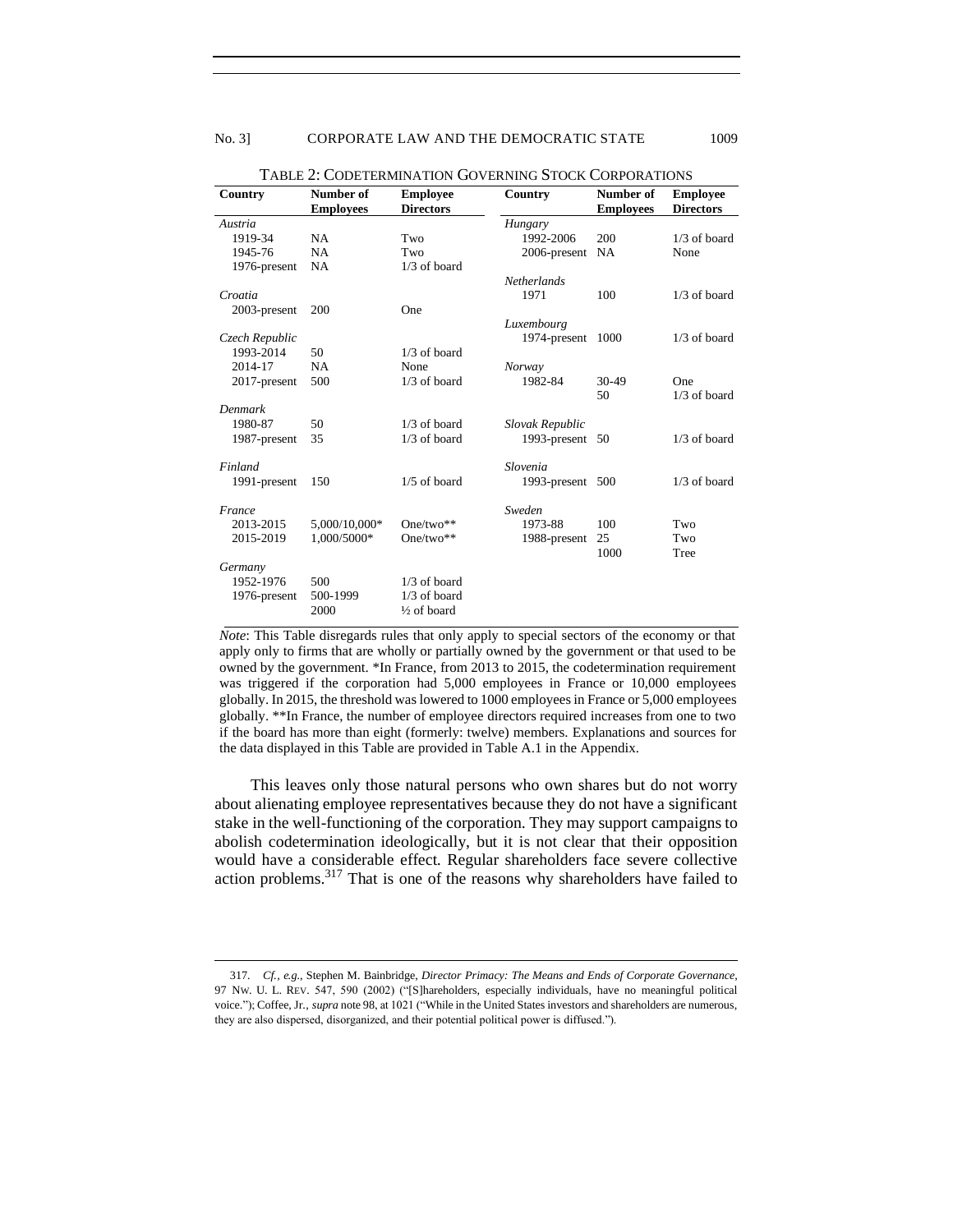<span id="page-47-0"></span>prevent takeover legislation that benefits managers and employees at their expense in many U.S. states.<sup>318</sup>

# *C. Codetermination as a Soft Constraint*

Another critical advantage of codetermination as a mechanism to protect the democratic state against corporate power is that it imposes a relatively soft constraint. Even the most far-reaching codetermination proposals typically stop short of giving employee representatives majority control of corporate boards.<sup>319</sup> Moreover, codetermination does not impose any particular outcomes. Rather, it is an instrument that influences the decision-making process within corporations.<sup>320</sup> Employee representatives may channel interests that conflict with those of shareholders, but on many issues, employees and shareholders tend to have parallel interests.<sup>321</sup> Both groups want the corporation to flourish, albeit for different reasons.

From the perspective of traditional U.S. corporate law scholarship, codetermination may seem radical.<sup>322</sup> It shifts corporate policies from a governance model widely believed to be shareholder-centric to a stakeholder model focusing on the interests of both shareholders and employees. But, in practice, the change may not be quite as monumental as this statement implies. Even now, many states allow managers to take into account the interests of constituencies other than shareholders, either in the context of takeovers, or generally.<sup>323</sup> Moreover, as demonstrated by the Business Roundtable's 2019 resolution, many American CEOs profess that in managing corporations, the interests of non-shareholder constituencies ought to be taken into account as well.<sup>324</sup>

The relatively soft constraint imposed by codetermination becomes especially apparent if one considers other mechanisms that the U.S. Congress has used or could use to tame concentrations of private power. For example, we suspect that if choosing between a marginal income tax rate of ninety-four

<sup>318.</sup> Bainbridge, *supra* note 317, at 590 (noting that labor unions, which favored antitakeover legislation were better organized than shareholders who bear the costs of such legislation).

<sup>319.</sup> Dylan Matthews, *Workers Don't Have Much Say in Corporations. Why Not Give Them Seats on the Board*, VOX (Apr. 6, 2018, 9:30 AM), https://www.vox.com/2018/4/6/17086720/poll-corporate-boarddemocracy-worker-council-codetermination-union-labor [https://perma.cc/8BMF-QYF6].

<sup>320.</sup> Giuseppe Benelli, Claudio Loderer & Thomas Lys, *Labor Participation in Corporate Policy-making Decisions: West Germany's Experience with Codetermination*, 60 J. BUS. 553, 553-54 (1987).

<sup>321.</sup> Clyde W. Summers, *Codetermination in the United States: A Projection of Problems and Potentials*, 4 J. COMPAR. CORP. L. & SEC. REGUL. 155, 164 (1982).

<sup>322.</sup> Dammann & Eidenmüeller, *supra* note 11, at 932.

<sup>323.</sup> Conaway, *supra* note 77, at 806.

<sup>324.</sup> The 2019 Business Roundtable Statement, which 229 CEOs of major corporations signed, proclaimed that corporations should serve not only the interests of stockholders, but those of other stakeholders as well. *Business Roundtable Redefines the Purpose of a Corporation to Promote 'An Economy That Serves All Americans'*, BUS. ROUNDTABLE (Aug. 19, 2019), https://www.businessroundtable.org/business-roundtableredefines-the-purpose-of-a-corporation-to-promote-an-economy-that-serves-all-americans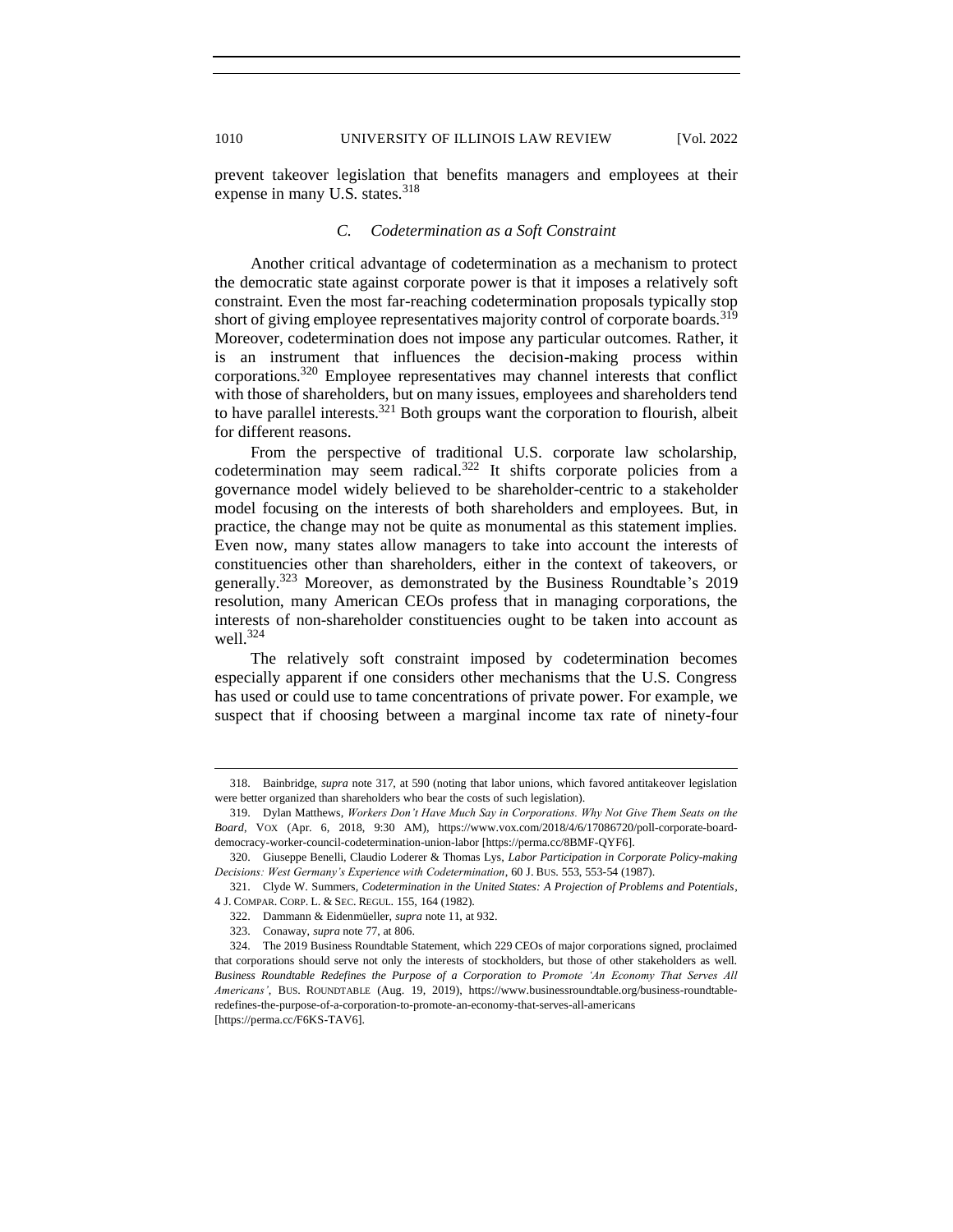### No. 3] CORPORATE LAW AND THE DEMOCRATIC STATE 1011

percent (the tax rate imposed upon the highest earners from  $1944$  to  $1945$ )<sup>325</sup> and codetermination, most of the country's entrepreneurs, scholars, and wealthy citizens would view the latter as less disruptive. Similarly, we suspect that America's largest corporations, such as Amazon or Facebook, would prefer codetermination to suffering the fate of Standard Oil: that is, to be split into several smaller corporations.<sup>326</sup> General size limits<sup>327</sup> also can be highly disruptive, potentially eliminating network benefits and economies of scale.<sup>328</sup>

### IX. NON-DOMINATION AND CODETERMINATION'S LEGAL DESIGN

<span id="page-48-0"></span>Summing up the discussion in the previous sections of this Article, one can conclude that it is a defendable policy choice to introduce codetermination on corporate boards as a tool to curb excessive corporate power and to strengthen democracy and democratic institutions. We now turn to the question of legal design. In this context, we make two central claims. First and most importantly, we show that the non-domination principle has significant implications for the optimal design of codetermination laws. Second, we argue that the proposals put forth by Senators Warren and Sanders are in line with what the non-domination principle recommends in some essential respects.

## *A. Implications of the Non-domination Principle*

<span id="page-48-1"></span>In Europe, where codetermination has a long tradition, codetermination laws come in different variations. Statutes differ along several dimensions, such as their application threshold or the number of employee directors they require (Table 2). If one of the goals of codetermination is to protect the democratic state against excessive corporate power, then these different statutory designs are not necessarily equally useful.

# <span id="page-48-2"></span>*1. Quantitative Thresholds for Application*

The various European codetermination statutes differ substantially regarding their quantitative application thresholds. In most countries, codetermination only applies to corporations with a large number of employees. For example, for a German corporation to become subject to codetermination, it

<sup>325.</sup> *Historical Highest Marginal Income Tax Rates*, TAX POL'Y CTR. (Feb. 4, 2020), https://www.taxpolicycenter.org/statistics/historical-highest-marginal-income-tax-rates [https://perma.cc/W6S6-486U].

<sup>326</sup>*. See* Standard Oil Co. of New Jersey v. United States, 221 U.S. 1, 81–82 (1911) (upholding an FTC decree ordering the breakup of Standard Oil).

<sup>327.</sup> The Dodd-Frank Act now contains potential size-limit for banks in that it authorizes the Federal Reserve to require "a bank holding company with total consolidated assets of [\$250 billion] or more . . . to terminate one or more activities." 12 U.S.C.S. §5331(a). However, such an intervention is conditioned on very narrow circumstances and requires, inter alia, "a grave threat to the financial stability of the United States." *Id.*

<sup>328</sup>*. See, e.g.*, Anna Kovner, James Vickery, & Lily Zhou, *Do Big Banks Have Lower Operating Costs?*, 20 ECON. POL'Y REV. 1, 3 (2014) (estimating that limiting the size of bank holding companies "to no more than 4% of GDP would increase total industry NIE by U.S.\$2 billion to U.S.\$4 billion per quarter").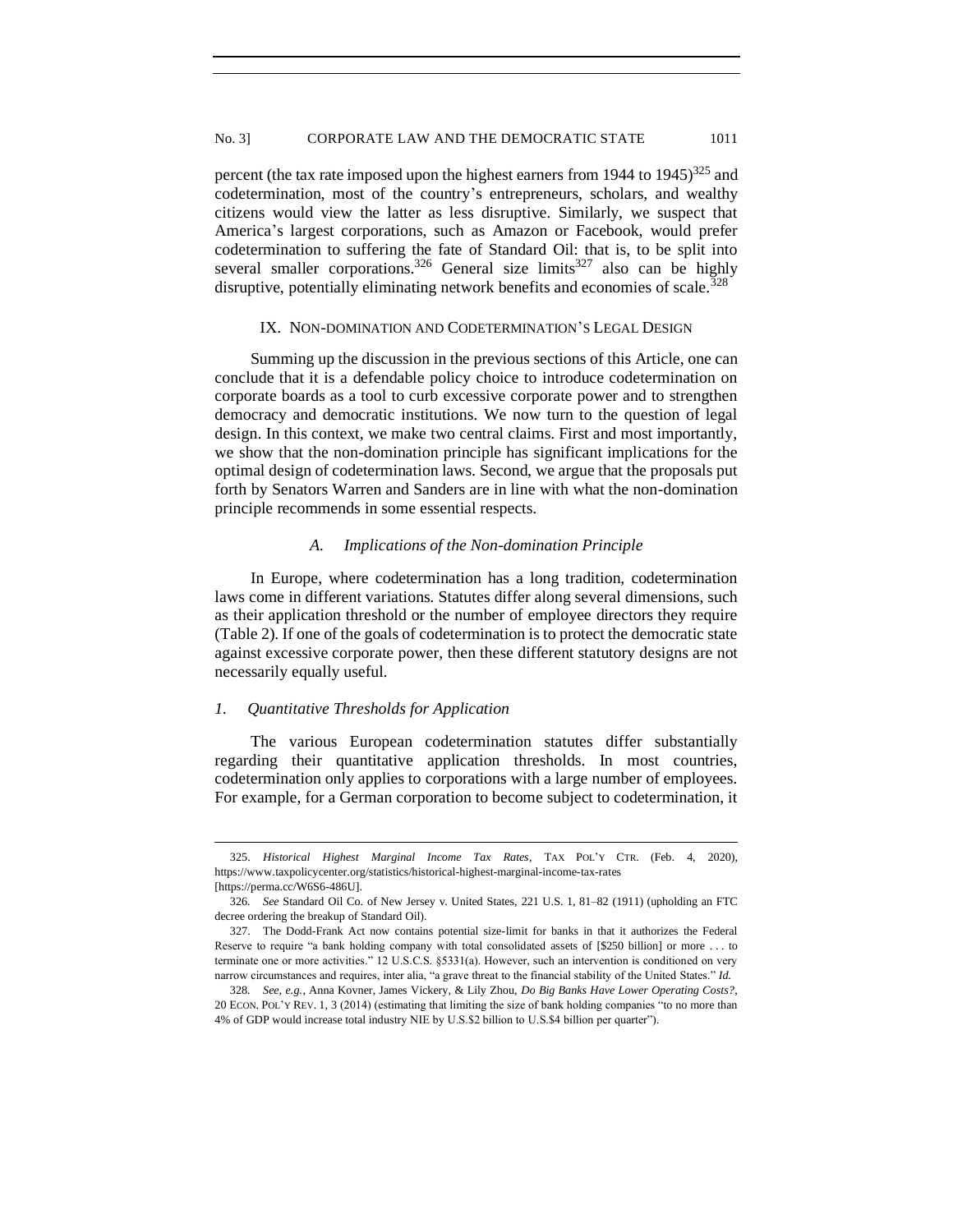# 1012 UNIVERSITY OF ILLINOIS LAW REVIEW [Vol. 2022

must have at least 500 employees.<sup>329</sup> By contrast, in Sweden, companies with as few as twenty-five employees are subject to codetermination.<sup>330</sup>

If the main policy goal of introducing codetermination is to protect the democratic state against large corporations, then there is no need to apply codetermination statutes to small or midsize companies. At the same time, such a purpose makes the number of employees a questionable criterion for determining the scope of application of codetermination rules. A corporation's financial resources—as measured, for example, by revenues or market capitalization—are a better indicator of its ability to exert a corrupting influence on democratic institutions on the federal or state level.<sup>331</sup>

### <span id="page-49-0"></span>*2. Percentage of Board Seats*

Codetermination statutes also differ regarding the number or proportion of board seats that they allocate to employee representatives. For example, under Germany's 1976 Codetermination Act, which applies to firms with more than 2,000 employees, employees are entitled to elect half of all corporate directors.<sup>332</sup> By contrast, in France, employees at stock corporations with at least 1,000 employees in France or at least 5,000 employees globally, are entitled to elect one corporate director.<sup>333</sup> But, that number increases to two if the board has more than eight members.<sup>334</sup>

Against the background of the non-domination principle, not all of these approaches are equally desirable. If a codetermination statute is to contribute meaningfully to the goal of taming corporate power, then it has to allocate a substantial percentage of board seats to employees and also allow them to vote.<sup>335</sup> Reasonable persons may disagree on whether one-third of board seats is sufficient for that purpose, but having one or two token employee representatives on a large board is unlikely to shift the power dynamic in a meaningful way.<sup>336</sup>

<sup>329</sup>*. See* Zweites Gesetz zur Vereinfachung der Wahl der Arbeitnehmervertreter in den Aufsichtsrat § 1(1) [One-Third Participation Act], (2004) (Ger.), (providing that the act only applies to corporations with 500 or more employees).

<sup>330.</sup> Anders Victorin, *Co-determination in Sweden: The Union Way*, 2 J. COMPAR. L. AND SEC. REGUL. 111, 117 (1979).

<sup>331.</sup> *See* Daniel Nyberg, *Corporations, Politics, Democracy: Corporate Political Activities as Political Corruption*, 2 ORG. THEORY 1, 13 (2021).

<sup>332.</sup> Gesetz über die Mitbestimmung der Arbeitnehmer [Mitbestimmungsgesetz MitbestG] § 7(1) [Codetermination Act], (1976) (Ger.) [hereinafter Codetermination Act].

<sup>333.</sup> Code de Commerce [C. Com.][Commercial Code] art. L225-79 (Fr.) (2021).

<sup>334.</sup> Code de Commerce [C. Com.] [Commercial Code] art. L225-27-1(II) (Fr.) (2021) (providing that the number of employee directors must at least be two if the number of board members is greater than twelve).

<sup>335.</sup> This argument is similar to the one that a single ("token") female director is unlikely to have much impact. *Cf.* Deborah L. Rhode & Amanda K. Packel, *Diversity on Corporate Boards*, 39 DEL. J. CORP. L. 377, 403–09 (summarizing obstacles faced by token female board members)

<sup>336.</sup> Clyde W. Summers, *Codetermination in the United States: A Projection of Problems and Potentials*, 4 J. COMPAR. CORP. L. AND SEC. REGUL. 155, 157 (1982).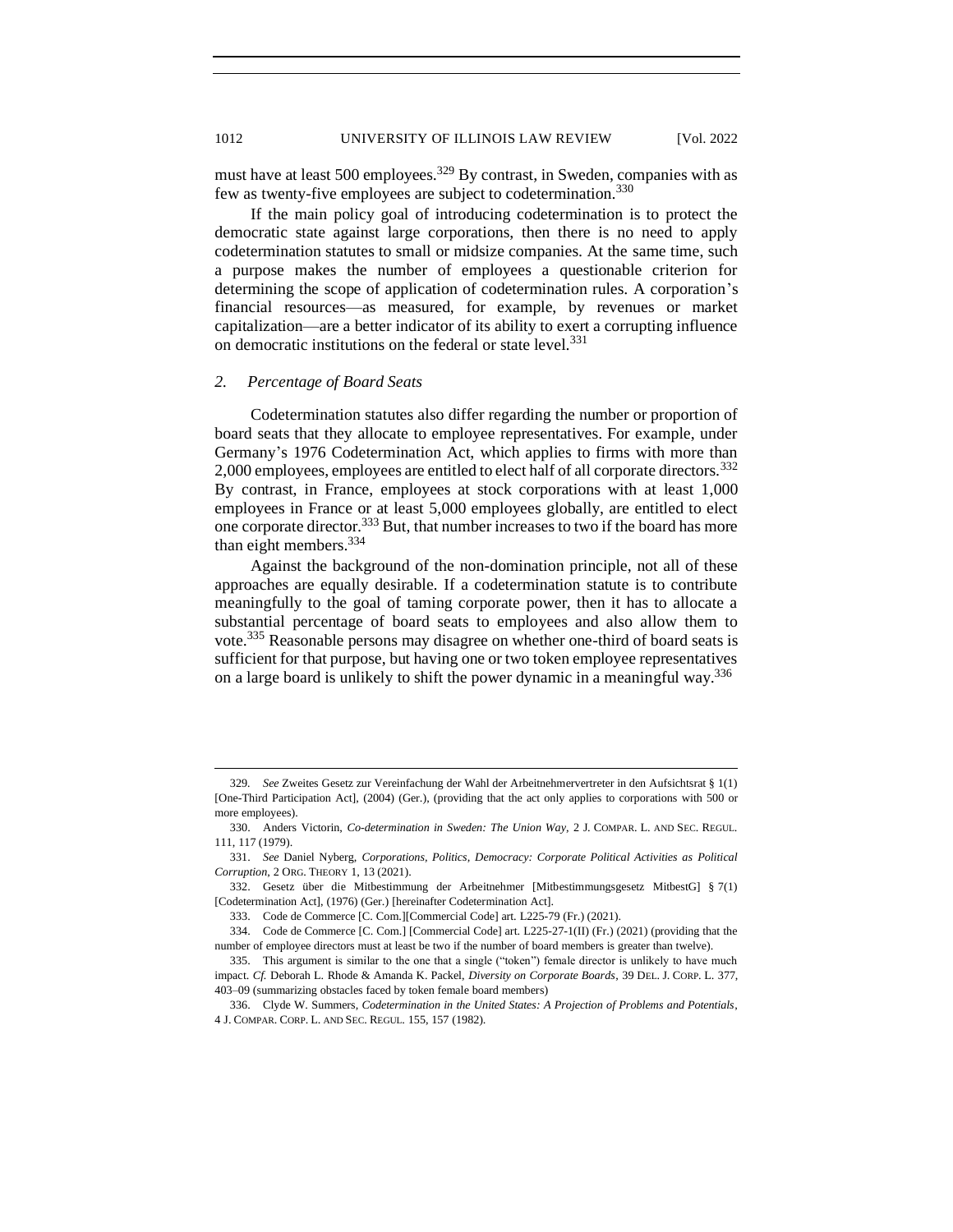### No. 3] CORPORATE LAW AND THE DEMOCRATIC STATE 1013

### <span id="page-50-0"></span>*3. Codetermination and Limited Liability Companies*

Limited liability companies are not always subject to codetermination in European states with codetermination statutes.<sup>337</sup> Table 3 summarizes the pertinent rules. In some countries such as Germany and the Netherlands, limited liability companies and corporations are treated alike with respect to codetermination.<sup>338</sup> In other countries, such as Croatia or France, mandatory codetermination is limited to stock corporations.<sup>339</sup>

| Country          | Codetermination                     | Country            | Codetermination         |
|------------------|-------------------------------------|--------------------|-------------------------|
| Austria          | Same as<br>corporations*<br>Same as | Hungary            | Same as<br>corporations |
| Croatia<br>Czech | corporations**                      | Luxembourg         | None<br>Same as         |
| Republic         | None                                | <b>Netherlands</b> | corporations<br>Same as |
| Denmark          | Same as corporations                | Norway             | corporations            |
| Finland          | Same as corporations                | Slovakia           | None<br>Same as         |
| France           | None                                | Slovenia           | corporations<br>Same as |
| Germany          | Same as corporations                | Sweden             | corporations            |

# TABLE 3: MANDATORY CODETERMINATION AND LIMITED LIABILITY  $COMPANIES<sup>340</sup>$

*Notes*: \*In Austria, limited liability companies are subject to codetermination if they have a supervisory board, and the duty to have a supervisory board only arises under certain conditions, for example, if the company has more than 300 employees or if its legal capital exceeds EUR 70,000 and it has more than fifty members.<sup>341</sup>  $*$ In Croatia, limited liability companies are subject to the same mandatory codetermination rules as stock corporations if they have a two-tier board structure. Furthermore, limited liability companies are required to have a two-tier board structure if they have more than 200 employees, more than fifty members, and a legal capital of more than HRK 600,000.<sup>342</sup>

If limited liability companies are exempt from codetermination, the problem of regulatory arbitrage arises. Entrepreneurs seeking to avoid codetermination may form limited liability companies instead of corporations. In Europe, the fact that limited liability companies cannot be publicly traded mitigates this problem at least to some extent. In those countries that exempt

<sup>337.</sup> *See infra* Table 3.

<sup>338.</sup> *See infra* Table 3.

<sup>339.</sup> *See infra* Table 3.

<sup>340.</sup> Data in this table are based on Aline Conchon, Norbert Kluge & Michael Stollt, *Unternehmensmitbestimmung in den 31 Mitgliedstaaten des Europäischen Wirtschaftsraums* [Codetermination in the 31 Member States of the European Economic Area], EUR. TRADE UNION INST. 1, 1-6 (2013).

<sup>341.</sup> Gesetz über Gesellschaften mit beschränkter Haftung [GmbHG] [Limited Liability Company Act], Reichsgesetzblatt [RGBl] No. 58/1906, § 29 (1) (Austria).

<sup>342.</sup> Maja Ključar, *Unternehmensmitbestimmung der Arbeitnehmer in Kroatien [Employee Codetermination in Croatia]*, 14 WIRTSCHAFT UND RECHT IN OSTEUROPA [WIRO] 359, 360 (2005).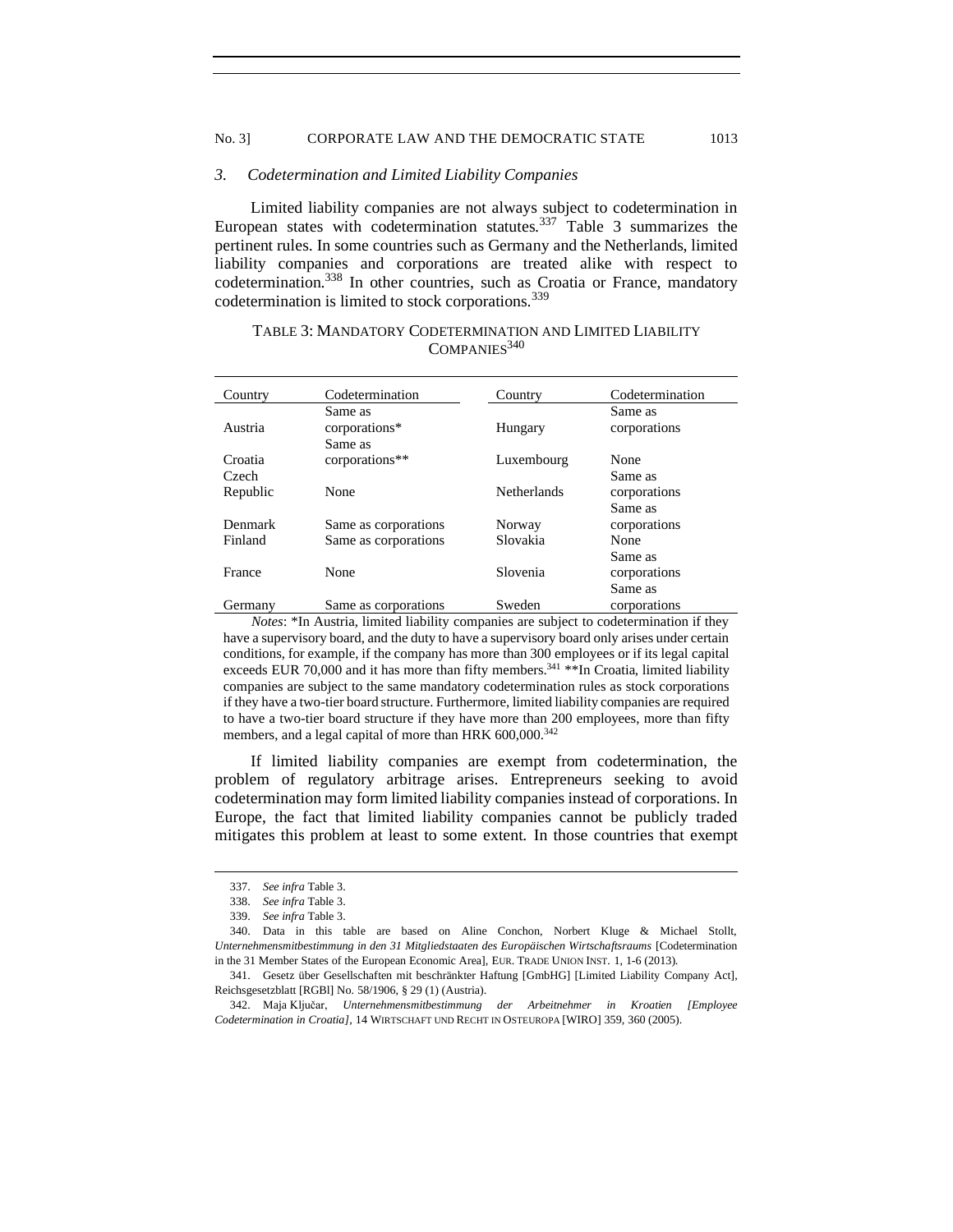limited liability companies from codetermination rules, entrepreneurs face a tradeoff between avoiding codetermination and gaining access to the stock market. By contrast, in the United States, limited liability companies can be publicly traded, too, and sometimes are.<sup>343</sup> As a practical matter, one typically encounters publicly-traded limited liability companies in the energy and natural resources sectors,  $344$  where their use can be advantageous for tax reasons.  $345$  But, if one were to apply codetermination rules to corporations but not to limited liability companies, the use of limited liability companies might skyrocket. This prospect alone suggests that, at the very least, any codetermination regime ought to be applied to publicly traded limited liability companies. The same argument applies to other types of business entities that offer the advantage of limited liability and can therefore be used instead of corporations, such as trusts or limited liability partnerships.

The question remains whether codetermination ought to be limited to publicly traded as opposed to privately held corporations. The non-domination principle suggests that the appropriate course of action is to apply codetermination rules to all limited liability companies that meet the size requirements, regardless of whether they are publicly traded. Although publicly traded firms may enjoy easier access to capital, they are also subject to substantially more oversight from the SEC, financial analysts, and capital markets in general. Privately held companies can avoid such scrutiny,<sup>346</sup> which, if anything, increases the need for the additional check on power that codetermination provides.

# *B. The Proposals by Senators Warren and Sanders*

<span id="page-51-0"></span>It is striking that the proposals by Senators Warren and Sanders already exhibit substantial similarity to a model of codetermination that is inspired by the non-domination principle as developed in this Article.

In terms of the quantitative threshold for application, both proposals focus on very large corporations, and both use financial metrics rather than the number of employees as their quantitative threshold variable.<sup>347</sup> Senator Sanders's bill focuses on total assets and revenues,<sup>348</sup> whereas Senator Warren's proposal focuses on gross receipts (the equivalent of total revenues for tax purposes).<sup>349</sup>

<sup>343.</sup> Suren Gomtsian, *The Governace of Pubicly Traded LLCs*, CLS Blue Sky Blog (Jan. 5, 2016), https://clsbluesky.law.columbia.edu/2016/01/05/the-governance-of-publicly-traded-llcs/ [https://perma.cc/ 5XZU-9UB7].

<sup>344.</sup> Mohsen Manesh, *Contractual Freedom Under Delaware Alternative Entity Law: Evidence from Publicly Traded LPs and LLCs*, 37 J. CORP. L. 555, 567 (2012).

<sup>345</sup>*. See id.* at 573 (explaining the tax rules that explain the popularity of LLCs and LPs among firms in the energy and natural resources sectors).

<sup>346</sup>*. But see* Securities Exchange Act § 12(g),15 U.S.C.A. § 78*l*(g) (2020); 17 C.F.R. § 240.12g–1 (2020) (imposing a registration requirement on corporations that have more than 500 shareholders or more than \$10 million in assets even if they are not publicly traded).

<sup>347.</sup> *See* Sanders, *Accountability*, *supra* note 7; ACCOUNTABLE CAPITALISM ACT, S. 3348, 115th Cong. (2018).

<sup>348</sup>*. See* Sanders, *Accountability*, *supra* note 7.

<sup>349</sup>*. See* S. 3348, 115th Cong. § 2(2)(A)(iii) (2020).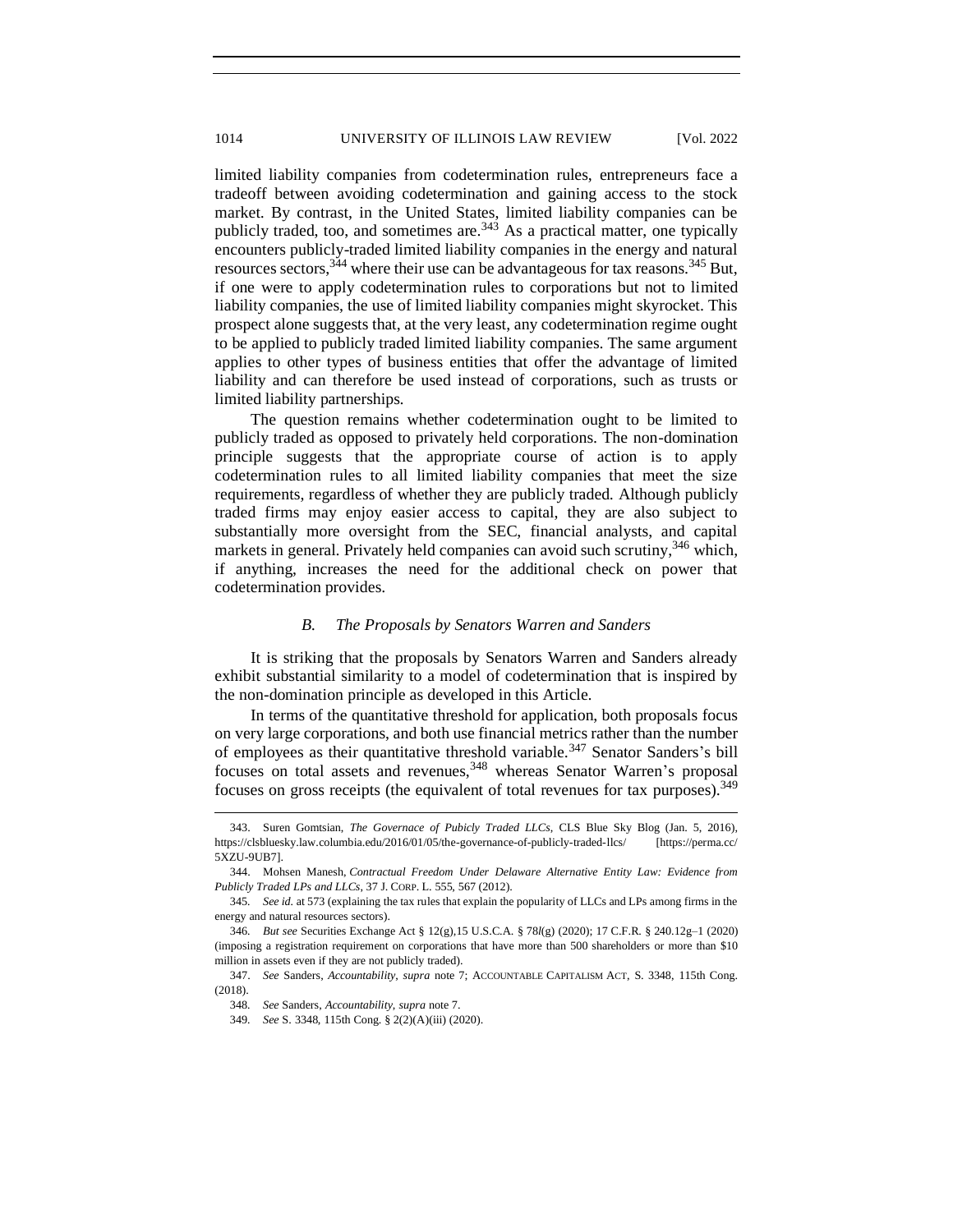Of course, both proposals go well beyond what the non-domination principle requires. Senator Sanders' plan would also apply to all publicly traded corporations, regardless of size.<sup>350</sup> Senator Warren's plan is limited to particularly large corporations, but, as shown in Table 1, would cover well over a thousand public corporations, not even counting large privately-held firms.<sup>351</sup> Given that our functional understanding of the non-domination principle only requires curbing the power of the very largest corporations, a threshold that would subject the one-hundred or fifty largest corporations to codetermination would presumably suffice.

Both plans call for substantial employee representation. According to Senator Warren's Accountable Capitalism Act, employees would elect forty percent of all board members, and Senator Sanders' proposal goes even further, requiring that forty-five percent of all board seats be allocated to employee directors.<sup>352</sup> Both plans are thus at the higher end of what European codetermination statutes require (Table 2).

Senator Warren's Accountable Capitalism Act explicitly provides that its codetermination requirement applies to limited liability companies as well as to corporations, though not to trusts or partnerships that offer limited liability.<sup>353</sup> Senator Sanders's plan does not mention LLCs or other entity types other than corporations.<sup>354</sup> But, this omission may be because the Sanders plan is much less detailed than Senator Warren's Accountable Capitalism Act.

In sum, setting aside the question of entity types, the proposals put forth by Senators Warren and Sanders both seem well-suited to the goal of restraining corporate power. Again, we wish to stress that this does not mean that codetermination is, on the whole, desirable. There are other factors to consider, such as the potential costs arising from more confrontational boards. However, measured solely against the goal of curbing corporate power, both proposals do quite well.

### **CONCLUSION**

<span id="page-52-0"></span>Most presidents, senators, and members of Congress are not evil. Yet this happy fact did not make redundant, in the Framers' view, the separation of powers and other checks and balances. Similarly, we do not believe that

<sup>350.</sup> Sanders, *Accountability*, *supra* note 7.

<sup>351.</sup> *See supra* Table 1.

<sup>352.</sup> *Warren Introduces Accountable Capitalism Act: Comprehensive Legislation to Eliminate Skewed Market Incentives and Return to the Era When American Corporations and American Workers Did Well Together*, ELIZABETH WARREN (Aug. 15, 2018), https://www.warren.senate.gov/newsroom/pressreleases/warren-introduces-accountable-capitalism-act [https://perma.cc/V2AB-C46L]; Jake Johnson, *Sanders Wants to Give Workers Corporate Board Seats and Reverse Trump Tax Cuts*, TRUTHOUT (Oct. 14, 2019), https://truthout.org/articles/sanders-wants-to-give-workers-corporate-board-seats-and-reverse-trump-tax-cuts/ [https://perma.cc/J2EB

<sup>-</sup>HGVE].

<sup>353.</sup> S. 3348, 115th Cong. § 2(4)(A)(i) (2018).

<sup>354.</sup> *See generally* Workplace Democracy Act, S. 2810, 115th Cong. (2018).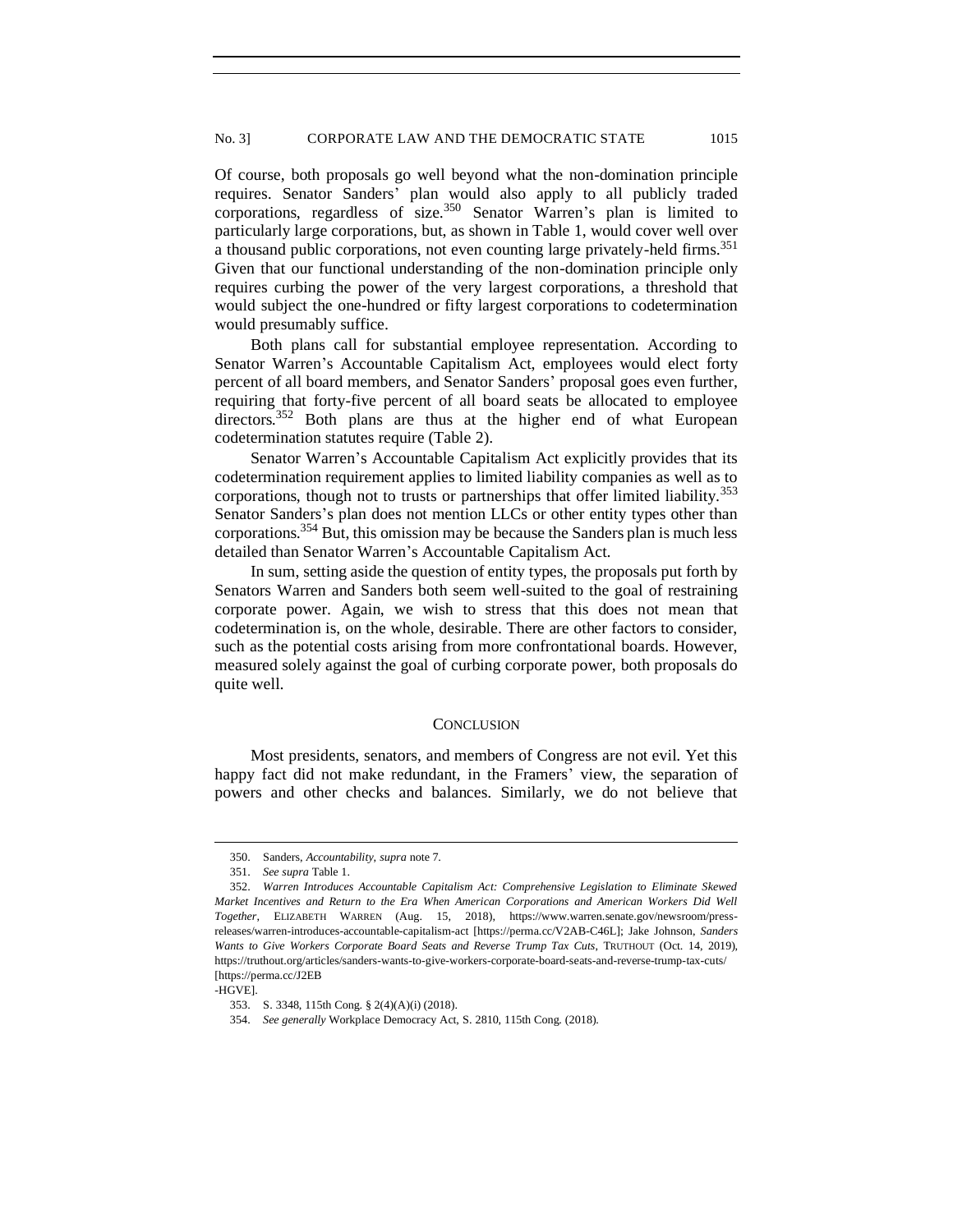corporations are evil.<sup>355</sup> Still, we consider mechanisms that curb extreme concentrations of corporate power to be critical to the health and independence of the democratic state and the functioning of its institutions.

We have shown that allowing corporate employees to elect a substantial number of corporate directors, an approach known as codetermination, is a mechanism that can be utilized to curb extreme concentrations of corporate power.<sup>356</sup> Codetermination ensures that control over the country's largest and most powerful corporations does not end up in only a few hands with a single interest. It "democratizes" decision-making within large corporations and, in doing so, protects and strengthens the democratic political process outside corporations.

Current policy proposals by Senators Warren and Sanders seek to introduce mandatory codetermination for the largest U.S. corporations.<sup>357</sup> We do not contend that the implementation of such proposals would be costless, let alone that they would increase economic efficiency. Instead, we show that codetermination should be taken seriously by those who seek to protect the democratic state from excessively concentrated corporate power.

<sup>355</sup>*. Cf.* Jill E. Fisch, *Frankenstein's Monster Hits the Campaign Trail: An Approach to Regulation of Corporate Political Expenditures*, 32 WM. & MARY L. REV. 587, 642 (1991) (recognizing and questioning the foundations of "the widespread perception that corporations are evil").

<sup>356.</sup> *See supra* Part III.

<sup>357.</sup> *See* sources cited *supra* note 352–54.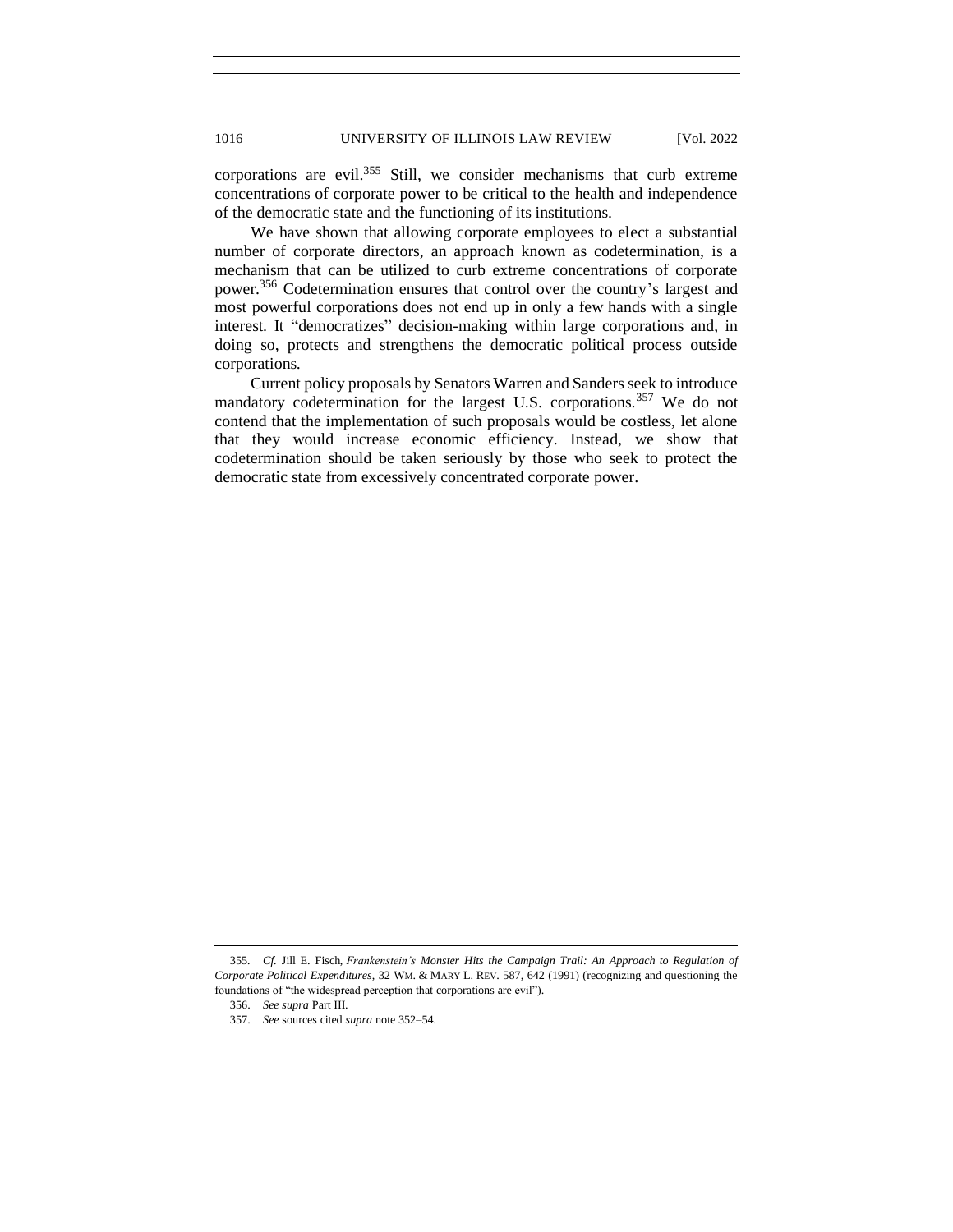### APPENDIX: SOURCES FOR DATA IN TABLE 2

<span id="page-54-0"></span>

| Table A.1: Sources for Data in Table 2 |  |  |  |
|----------------------------------------|--|--|--|
|----------------------------------------|--|--|--|

| Country  | <b>Codetermination Rules Governing Stock Corporations</b>             |  |  |
|----------|-----------------------------------------------------------------------|--|--|
| Austria  | Austria's Works Council Act allowed employees in stock                |  |  |
|          | corporations to elect two board members. <sup>358</sup> This first    |  |  |
|          | codetermination regime lasted until 1934. <sup>359</sup> From 1945 to |  |  |
|          | 1976, employees at stock corporations once more had the right         |  |  |
|          | to elect two supervisory board members. $360$ Since 1976,             |  |  |
|          | Austrian law has allowed employees to elect one-third of              |  |  |
|          | supervisory board members. <sup>361</sup>                             |  |  |
| Croatia  | Since 2003, employees at Croatian stock corporations                  |  |  |
|          | have the right to elect one board member. <sup>362</sup>              |  |  |
| Czech    | The Czech Republic only came into existence in 1993                   |  |  |
| Republic | when Czechoslovakia was split into the Czech Republic and             |  |  |
|          | the Slovak Republic. <sup>363</sup> Codetermination in the Czech      |  |  |
|          | Republic continued to be governed by the 1991 Commercial              |  |  |
|          | Code, which authorized employees in stock corporations with           |  |  |
|          | at least 50 employees to elect one-third of all supervisory board     |  |  |
|          | members. <sup>364</sup> From 2014 to 2017, Czech law did not impose   |  |  |
|          | mandatory codetermination. <sup>365</sup> In 2017, the Czech Republic |  |  |
|          | reintroduced one-third codetermination for corporations with          |  |  |
|          | at least 500 employees. <sup>366</sup>                                |  |  |
| Denmark  | Between 1973-1980, employees in corporations with at                  |  |  |
|          | least fifty employees had the right to elect two supervisory          |  |  |
|          | board members if the shareholders opted into codetermination          |  |  |
|          |                                                                       |  |  |

<sup>358.</sup> BETRIEBSRÄTEGESETZ [Works Council Act], May 15, 1919, STAATSGESETZBLATT [STGBL] 283/1919, § 3 (11).

<sup>359.</sup> Robert Rebhahn, *Unternehmensmitbestimmung in Deutschland: ein Sonderweg im Rechtsvergleich*  [*Codetermination in Germany: An Atypical Approach in Comparative Perspective*], *in* ZUKUNFT DER UNTERNEHMENSMITBESTIMMUNG 41, 47 n.13 (Volker Rieble ed. 2004).

<sup>360</sup>*. See id.*

<sup>361.</sup> The statute went into effect on July 1, 1976. Joan Traub, *Codetermination and the New Austrian Labor Code: A Multi-Channel System of Employee Participation*, 14 INT'L L. 613, 613–14 (1980).

<sup>362.</sup> Maja Ključar, *Unternehmensmitbestimmung der Arbeitnehmer in Kroatien* [*Employee Codetermination in Croatia*], 14 WIRTSCHAFT UND RECHT IN OSTEUOPA [WIRO] 359, 360 (2005).

<sup>363.</sup> *History of the Czech Republic*, ENCYC. BRITANNICA, https://www.britannica.com/place/Opava (last visited Apr. 7, 2022) [https://perma.cc/4DB7-PNNU].

<sup>364.</sup> Aline Conchon, *Unternehmensmitbestimmung in Europa: Fakten und Trends zur Rechtslage [Enterprise Codetermination in Europe: Legal Facts and Legal Trends]*, EUROPEAN TRADE UNION INST. No. 121, 71 (2011) (on file with author).

<sup>365.</sup> L. Fulton, *National Industrial Relations: Czech Republic: Board-level Representation*, WORKER PARTICIPATION (2021), http://www.worker-participation.eu/National-Industrial-Relations/Countries/Czech-Republic/Board-level-Representation#\_ftn [https://perma.cc/KW4Z-MP46].

<sup>366</sup>*. Id.*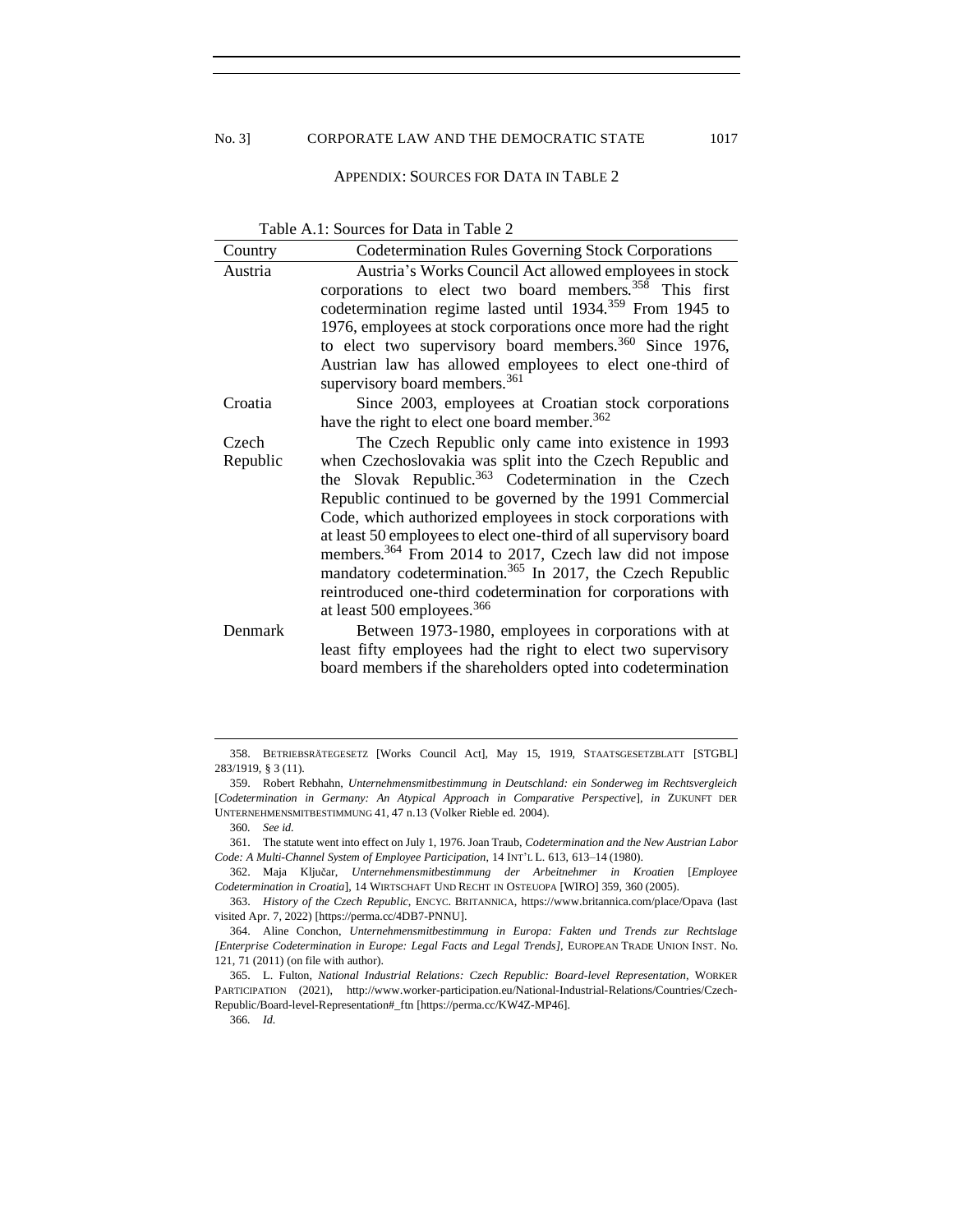with a simple majority vote.<sup>367</sup> From 1980 to 1987, employees at corporations with at least fifty employees had the right to elect one-third of all supervisory board members.<sup>368</sup> In 1987, the threshold for one-third codetermination was lowered to thirty employees.<sup>369</sup>

Finland In Finland, since 1991, employees at stock corporations with at least 150 employees are entitled to negotiations over employee board representation.<sup>370</sup> If these negotiations fail, employees are entitled to elect one employee representative for every four shareholder representatives, but the minimum number of employee representatives is one and the maximum number is four. $371$  The employer can choose whether codetermination applies to the managing board or the supervisory board.<sup>372</sup>

France In 2013, France adopted legislation allowing employees at corporations with 5,000 employees in France or 10,000 employees globally to elect one board member.  $373$  If the board had 12 or more members, the number of directors elected by the employees increased to two. $^{374}$  In 2015, France lowered the employee threshold to 1,000 employees in France or 5,000 globally.<sup>375</sup> In 2019, the law was amended again, this time to provide that the number of employee directors increases from one to two if the board has 8 or more members.  $376$ 

Germany Special rules apply to firms in the coal and steel industry.<sup>377</sup> For firms in other industries, the following rules apply. Since 1952, employees at corporations with at least 500 employees have had the right to elect one-third of all

<sup>367.</sup> Paul Krüger Andersen, *Employees' Co-Determination in Danish Companies*, *in* EMPLOYEES' CO-DETERMINATION IN THE MEMBER STATES OF THE EUROPEAN UNION 11, 13 (Theodor Baums & Peter Ulmer eds. 2004); HÖRISCH, *supra* note 303, at 33.

<sup>368.</sup> HÖRISCH, *supra* note 303, at 33.

<sup>369</sup>*. Id.*

<sup>370.</sup> *Id.*

<sup>371</sup>*. Id.* at 34. 372*. Id.*

<sup>373.</sup> Aline Conchon, *Board Level Representation in France: Employee Representatives' Counter-Strategies in Powerless Boards*, *in* EUROPEAN BOARD-LEVEL EMPLOYEE REPRESENTATION 51, 54 (James Waddington, ed. 2018).

<sup>374.</sup> *Id.*

<sup>375.</sup> Loi 2015-994 du 17 août 2015 relative au dialogue social et à l'emploi [Law 2015-994 of August 17, 2015 on Social Dialogue and Employment], Aug. 18, 2015, Text. No. 3, Art. 11.

<sup>376</sup>*. See* Loi 2019-486 du 22 mai 2019 relative à la croissance et la transformation des entreprises [Law No. 2019-486 of May 22, 2019 Relating to the Growth and Transformation of Business] O. J. No. 119, May 23, 2019, Text No. 2, Art. 184 (1) (4) (b) (replacing the word twelve with the word eight).

<sup>377.</sup> Stefan Zagelmeyer, *Court Sets Stricter Limits on Coal, Iron and Steel Co-Determination*, EUROFOUND (Mar. 27, 1999), https://www.eurofound.europa.eu/publications/article/1999/court-sets-stricter-limits-on-coaliron-and-steel-co-determination [https://perma.cc/H7W8-VDK7].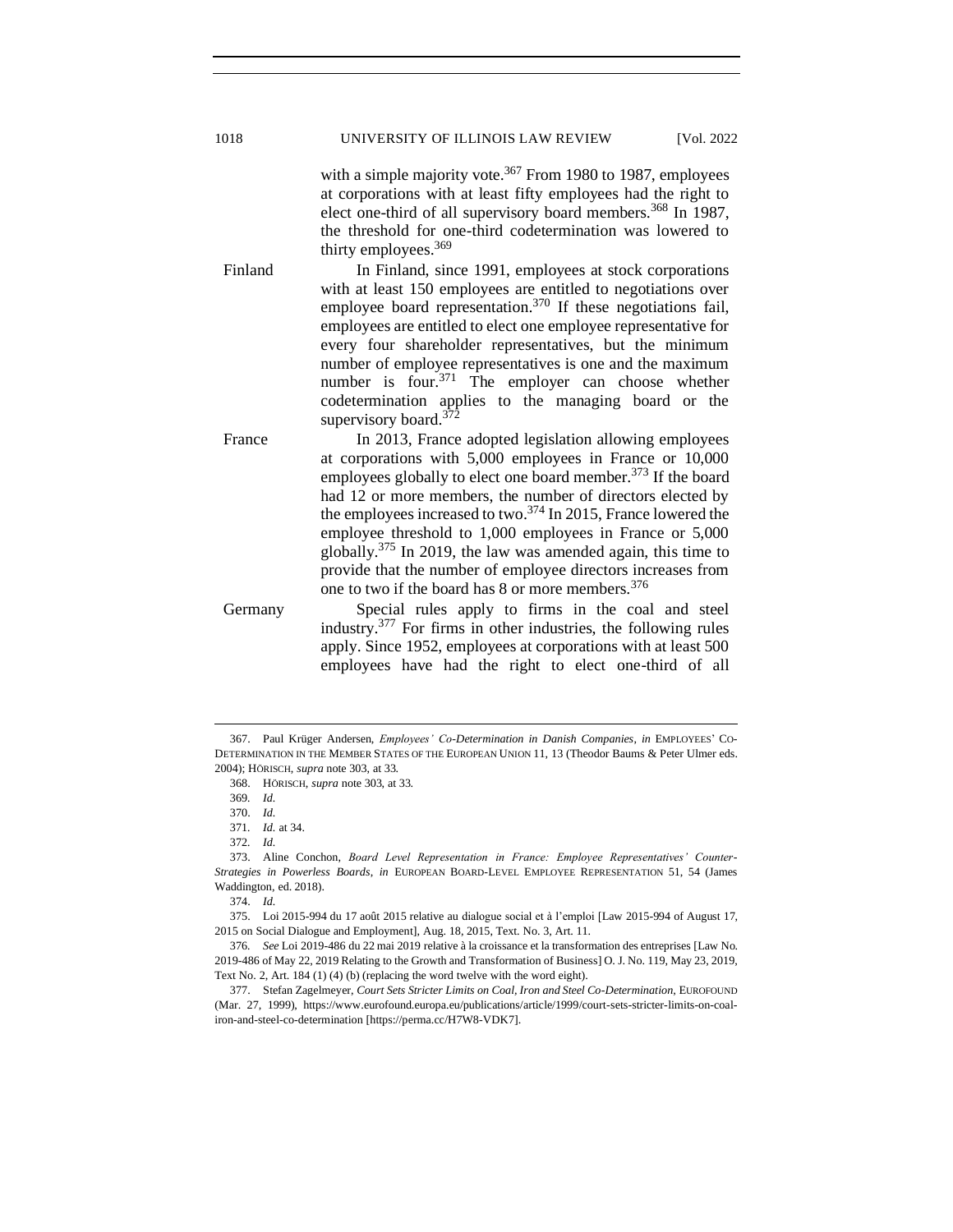### No. 3] CORPORATE LAW AND THE DEMOCRATIC STATE 1019

supervisory board members.<sup>378</sup> In 1976, effective that same year, Germany adopted legislation providing that in corporations with 2,000 or more employees, workers have the right to elect half of the members of the supervisory board.<sup>379</sup>

Hungary From 1992 to 2006, employees at corporations with 200 or more employees had the right to elect one-third of all supervisory board members. $380^\circ$  Hungary's 2006 Business Corporation Act allows single-tier boards as well as two-tier boards and makes codetermination optional in companies with single-tier boards.<sup>381</sup> Codetermination continues to apply to companies with dual-tier boards and at least 200 employees; however, corporations with two-tier boards can opt out of codetermination as long as the so-called works council, which represents the corporation's workers, approves.<sup>382</sup>

- Luxembourg Since 1974, employees at corporations with at least 1,000 employees have the right to elect one third of all supervisory board members.<sup>383</sup>
- Netherlands Since 1971, employees at corporations with at least 100 employees have the right to nominate one-third of all supervisory board directors.<sup>384</sup>
- Norway Since 1984, employees at corporations with thirty to forty-nine employees have the right to elect one board member, and corporations with fifty or more employees have the right to elect one-third of all board members.<sup>385</sup>

<sup>378.</sup> The rule that employees at corporations with at least 500 employees were entitled to elect at least 500 employees was originally introduced by the Works Council Act of 1952. Betriebsverfassungsgesetz [BetrVG] [Works Council Act], Oct. 11, 1952, BUNDESGESETZBLATT, Teil I [BGBL I] at 681, §§ 76 (1) (providing that one third of supervisory board members must be employee representatives), 76 (6) (providing that this statute does not apply to stock corporations with fewer than 500 employees). In 2004, the 1952 Act was replaced, but without changing the relevant rules. *See* ZWEITES GESETZ ZUR VEREINFACHUNG DER WAHL DER ARBEITNEHMERVERTRETER IN DEN AUFSICHTSRAT [One-Third Participation Act], May 18, 2004, BUNDESGESETZBLATT, Teil I [BGBL I] at 974 [hereinafter One-Third Participation Act], § 1 (1) (providing that the Act only applies to corporations with 500 or more employees).

<sup>379.</sup> GESETZ ÜBER DIE MITBESTIMMUNG DER ARBEITNEHMER [MitbestG] [Codetermination Act], May 1976 BGBl I at 1155, § 7.

<sup>380.</sup> László Neumann, *Board-Level Employee Representation in Hungary: A Useful Tool for Company Unions and Works Councils*¸ *in* EUROPEAN BOARD-LEVEL EMPLOYEE REPRESENTATION 103, 105–07 (James Waddington ed., 2018). A 1988 statute had allowed employees at joint ventures between public and private companies to elect one-third of supervisory board members if the joint venture had more than 200 employees. *Id.*

<sup>381.</sup> Neumann*, supra* note 380, at 108.

<sup>382</sup>*. Id.*

<sup>383.</sup> Valérie Raynaud, *Employees' Co-Determination in Luxembourgian Companies*, *in* EMPLOYEES' CO-DETERMINATION IN THE MEMBER STATES OF THE EUROPEAN UNION 63, 65 (Theodor Baums & Peter Ulmer eds., 2004).

<sup>384.</sup> Levinus Timmerman & Salco-Jan Spanjaard, *Arbeitnehmermitbestimmung in den Niederlanden*  [*Codetermination in the Netherlands*], *in* EMPLOYEES' CO-DETERMINATION IN THE MEMBER STATES OF THE EUROPEAN UNION 75, 75 (Theodor Baums & Peter Ulmer eds., 2004).

<sup>385.</sup> Inger Marie Hagen, *Norwegian Board-Level Employee Representatives: Still in a Prominent Position?*, *in* EUROPEAN BOARD-LEVEL EMPLOYEE REPRESENTATION 127, 133–34 (James Waddington ed., 2018).